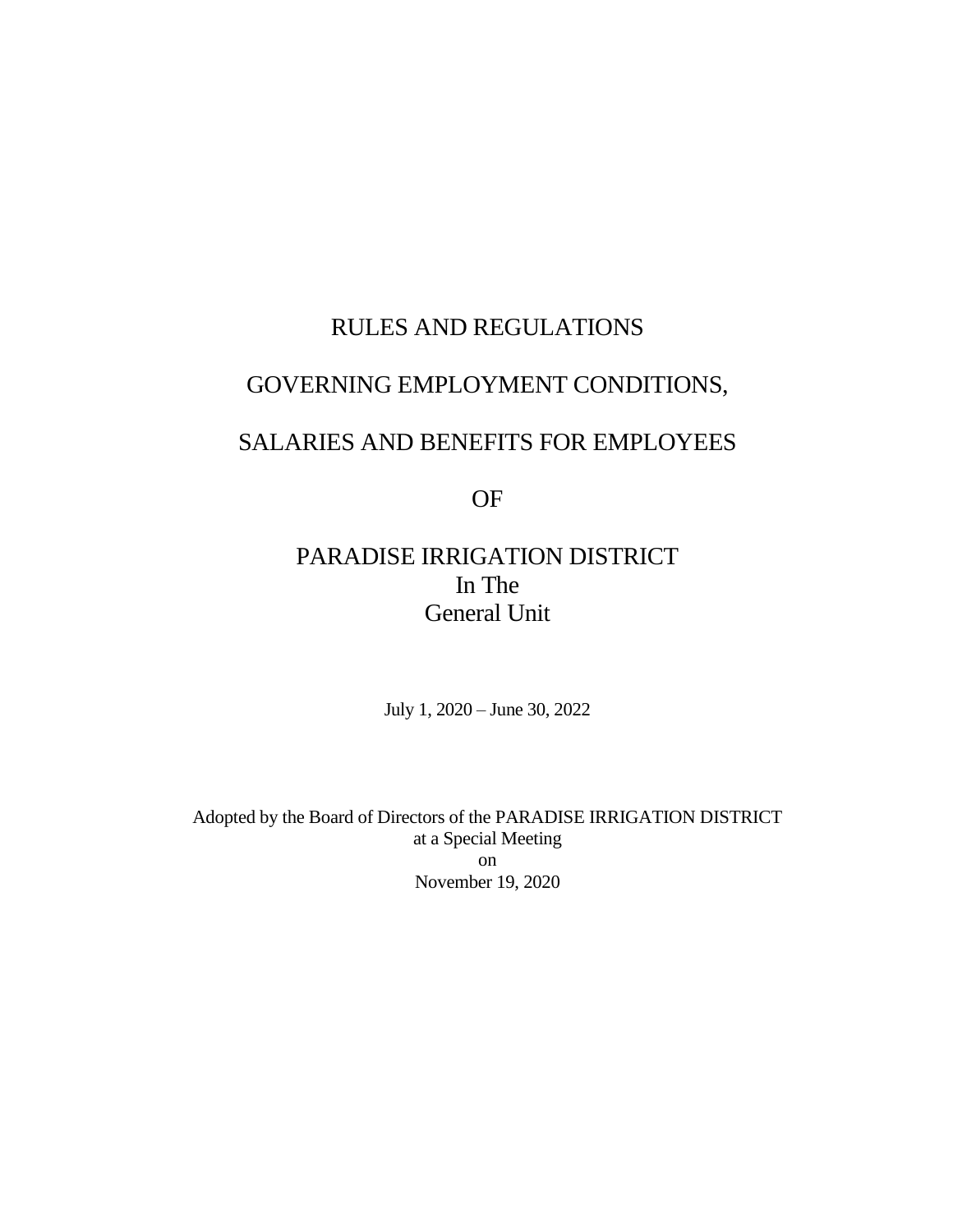|                 | 1              |
|-----------------|----------------|
|                 | $\overline{2}$ |
|                 | $\overline{2}$ |
|                 | 3              |
|                 | 6              |
| A.              | 6              |
| <b>B.</b>       | 7              |
| $\mathcal{C}$ . | 7              |
|                 | 9              |
| A.              | 9              |
|                 | 11             |
|                 | 12             |
| <b>B.</b>       | 14             |
| C.              | 15             |
| D.              | 16             |
| Е.              | 17             |
| F.              | 17             |
| G.              | 19             |
| Н.              | 19             |
| I.              | 20             |
| J.              | 21             |
| K.              | 21             |
|                 | 23             |
| A.              | 23             |
| <b>B.</b>       | 23             |
| $\mathbf{C}$ .  | 23             |
| D.              | 25             |
| Е.              | 25             |
| F.              | 25             |
| G.              | 25             |
| H.              | 25             |

# TABLE OF CONTENTS

PAGE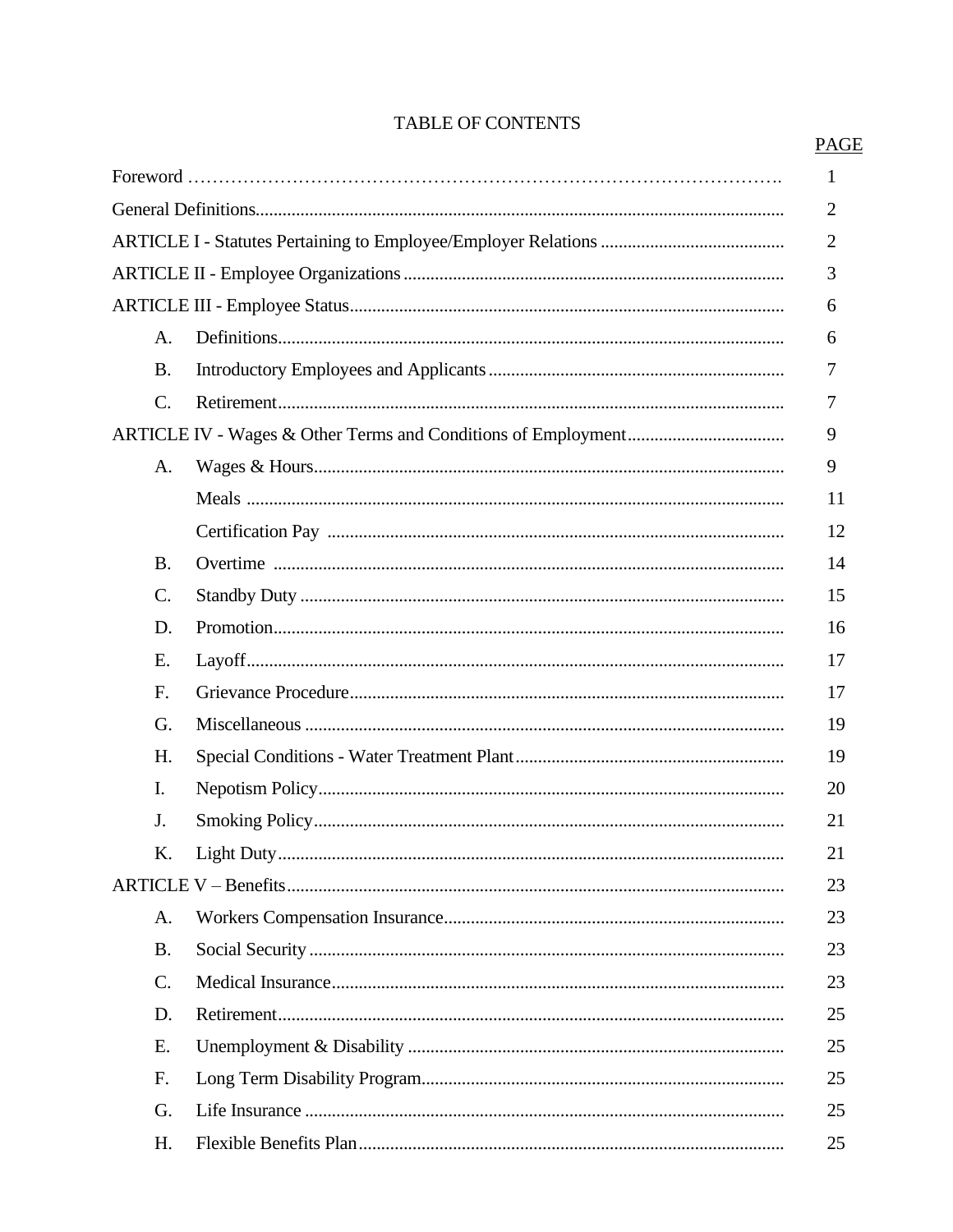| I.              |                                                                   | 26 |
|-----------------|-------------------------------------------------------------------|----|
| J.              |                                                                   | 26 |
| K.              |                                                                   | 27 |
| L.              |                                                                   | 28 |
| M.              |                                                                   | 29 |
|                 |                                                                   | 29 |
| N.              |                                                                   | 31 |
| O.              |                                                                   | 32 |
| P.              |                                                                   | 33 |
| Q.              |                                                                   | 34 |
| R.              |                                                                   | 34 |
|                 |                                                                   | 35 |
| A.              |                                                                   | 35 |
| <b>B.</b>       |                                                                   | 35 |
| $\mathcal{C}$ . |                                                                   | 36 |
| D.              |                                                                   | 37 |
| Ε.              |                                                                   | 38 |
| F.              |                                                                   | 39 |
|                 |                                                                   | 40 |
|                 |                                                                   | 41 |
|                 |                                                                   | 41 |
|                 |                                                                   | 41 |
|                 |                                                                   | 42 |
|                 |                                                                   | 43 |
|                 |                                                                   | 44 |
|                 |                                                                   | 45 |
|                 | SCHEDULE C - Hourly Wage Ranges - Water Treatment Plant Operators | 46 |
|                 |                                                                   | 47 |
|                 |                                                                   | 48 |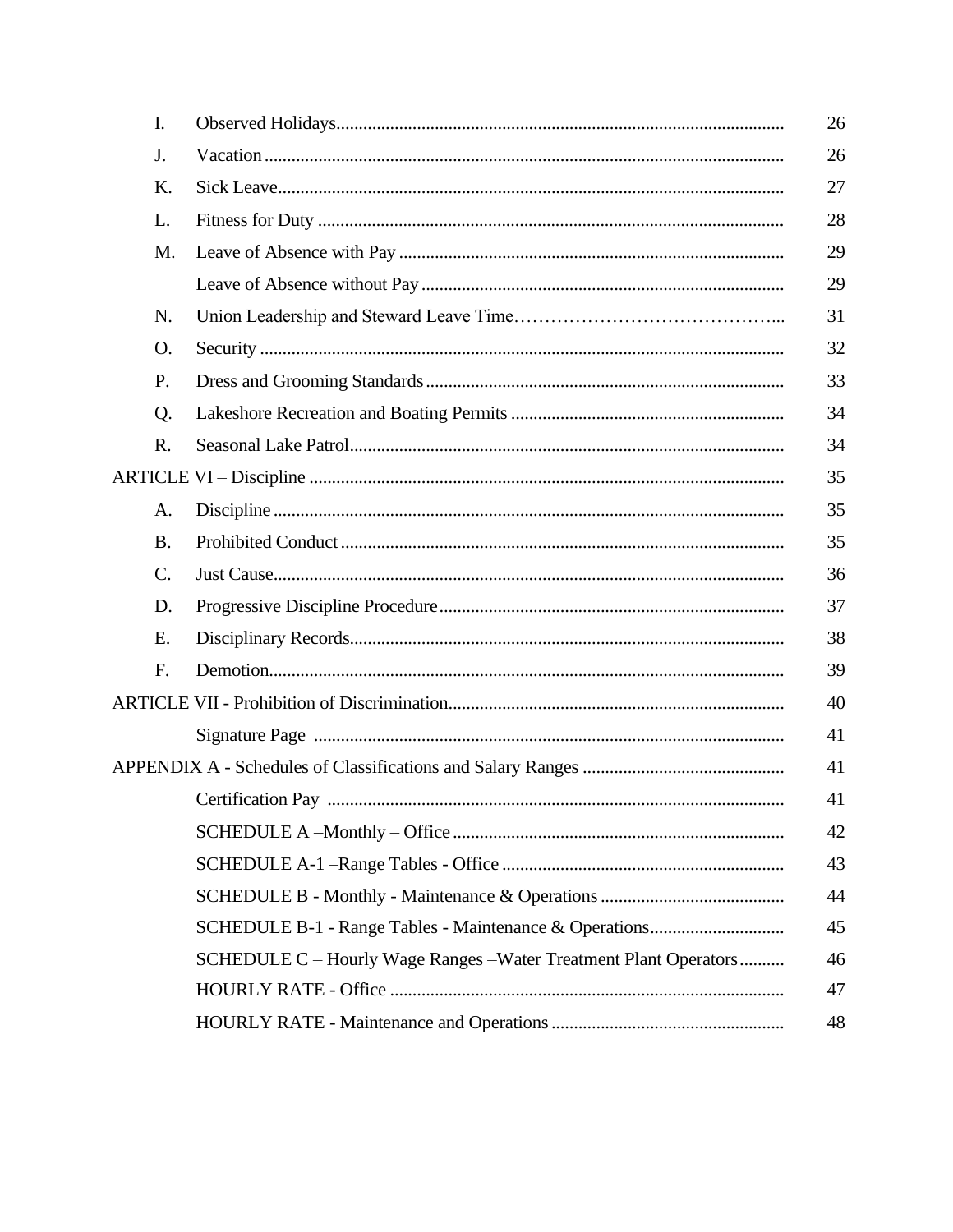#### FOREWORD

The Paradise Irrigation District is a State Agency governed by a Board of Directors elected by the people. It operates under the authority conferred by the Water Code of the State of California. It makes no profit and is operated for the sole benefit of the lands and people within its boundaries. The benefits they can derive from it will be measured by the extent to which the people within the District and employees of the District cooperate to make it a success. Details of carrying out the Board's policies and desires are in the hands of full-time officers and employees who serve at the pleasure of the Board.

Employees of the Paradise Irrigation District are under Social Security immediately upon employment and are covered by the State of California Unemployment and Disability Insurance Program. The District has retirement, medical, dental, vision, life insurance and long-term disability plans for employees.

Employees are expected to be loyal to the District and are required to be friendly and courteous to the public and their fellow workers.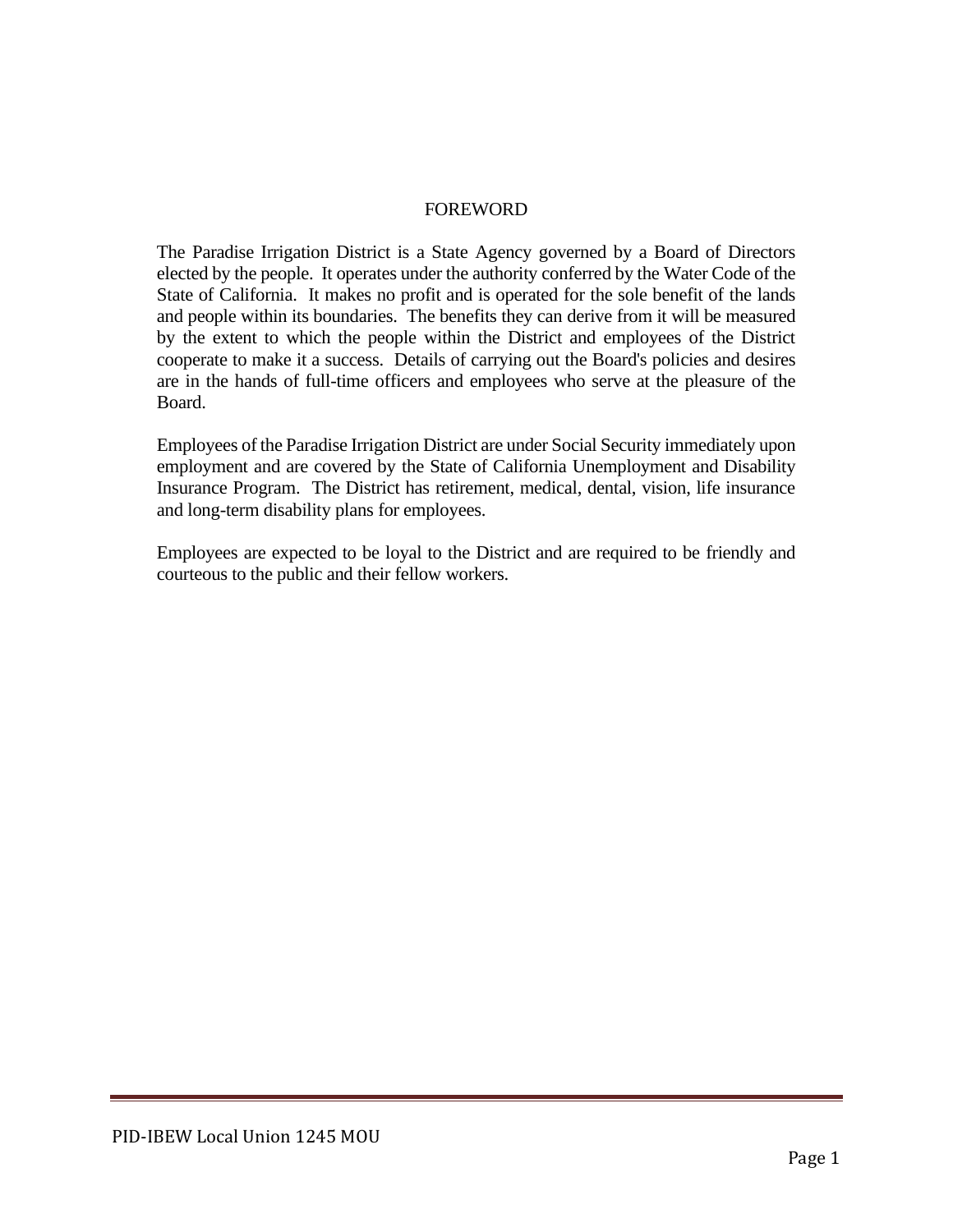#### GENERAL DEFINITIONS

- 1. "District Officers" are those elected as provided in the Water Code of the State of California and consist of the Board of Directors.
- 2. Appointive officers or employees are those appointed by the Board of Directors and serve at the pleasure of the Board. They consist of the Secretary, General Manager, Treasurer, and any other person whom the Board desires to appoint.
- 3. "Department Heads" are the General Manager and any other person whom the Board desires to appoint.
- 4. "Continuous Employment" as used herein shall be calculated to include time spent on certain authorized leaves of absence, vacation, short-term disability, and sick leave.
- 5. "Paid" status as used herein is considered to include any time where compensation is earned from the District. This would include vacation, sick leave, bereavement leave, jury duty, compensatory time off, regular pay and overtime.
- 6. "Unpaid" status as used herein is considered as any time during any pay period where compensation is not received directly from the District. This would include time off due to worker compensation leave, pregnancy disability leave, unpaid Family & Medical Leave Act, unpaid leave of absence, etc.
- 7. "Exclusive Recognized Labor Organization" for the purpose of this document (the three [3] year period through June 30, 2014), shall be the I.B.E.W. Local Union 1245.

#### **ARTICLE I Statutes Pertaining To Employer-Employee Relations**

- 1. The PARADISE IRRIGATION DISTRICT is a public agency formed and existing under the laws of the State of California.
- 2. Government Code Sections 3500 through 3509 apply to and govern the employee-employer relations in the PARADISE IRRIGATION DISTRICT.
- 3. The International Brotherhood of Electrical Workers Union Local Union 1245 (IBEW) is recognized as the exclusive representative of the General Bargaining Unit.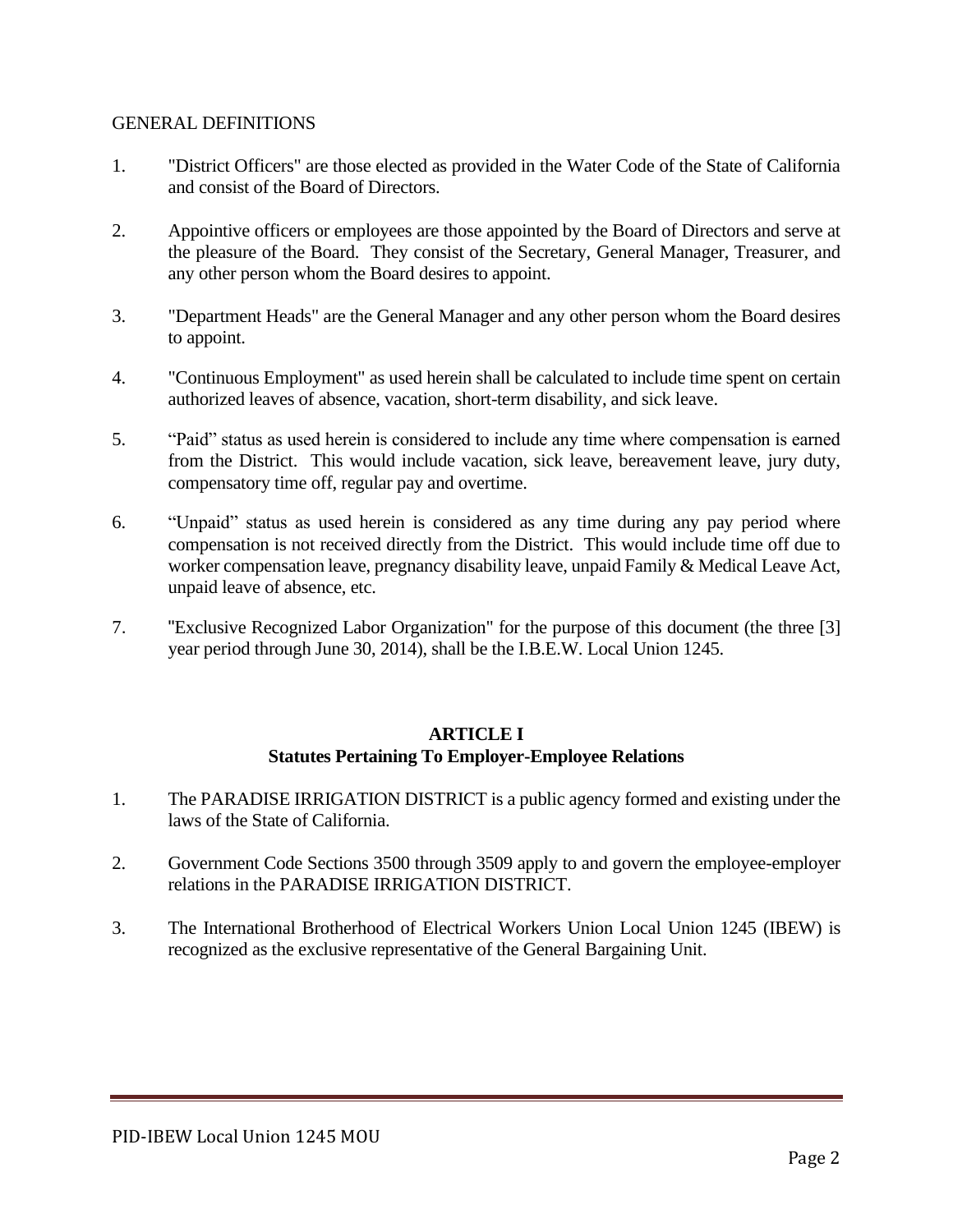#### **ARTICLE II Employee Organizations**

- 1. The District may grant the exclusive status of a recognized employee organization to any employee organization which shall from time to time be designated by employees of the District as their representative on matters relating to employment conditions and other matters of employee-employer relations.
- 2. District may in its sole discretion ascertain and confirm from time to time by secret ballot or otherwise whether or not an employee organization holding the status of recognized employee organization is in fact entitled under the Government Code of the State of California to that status and in fact is the recognized representative of any employee.
- 3. Representatives of recognized employee organizations will be permitted access to District property to confer at reasonable times with District employees on matters of employer-employee relations, but such representatives shall not interfere with the work in progress, and shall request and receive the authorization of the District's General Manager or his representative before entering the premises.
- 4. The District recognizes the right of recognized employee organizations to appoint Shop Stewards. The recognized employee organization shall notify the District in writing as to such Shop Stewards' identities and of subsequent appointments, if any. It is understood that employees appointed as Shop Stewards shall, nevertheless, be required to and shall work full time in their respective classifications and shall not interrupt the work of other employees. A Steward may, with the permission of their supervisor, leave their work during working hours for reasonable periods to investigate pending grievances and to present said grievances to representatives of the District. No Steward shall leave their job without first obtaining the permission of their supervisor, which permission may be withheld by the supervisor if, in the sole discretion of the supervisor, their presence is necessary for the safe conduct and efficiency of the operations.
- 5. The District shall provide and permit recognized employee organizations reasonable use of the bulletin board at the District corporation yard.
- 6. District will deduct dues of a recognized employee organization from the compensation of employees who execute appropriate forms authorizing the deduction. Each recognized employee organization for whom the deduction is made shall pay a service charge to District of no more than \$4.00 per month for expenses of District. Failure to make the payment shall be grounds for District terminating the deductions from the employee's compensation.
- 7. The Union shall notify the District of any employee who has given the Union written authorization for deduction of any Union dues or fees. The Union certifies that it shall collect and will maintain records of individual employee authorizations for deductions of said dues or fees. The Union agrees to notify the District of any changes in employee authorizations to deduct Union dues or fees. The District shall rely on the Union's certification of any dues and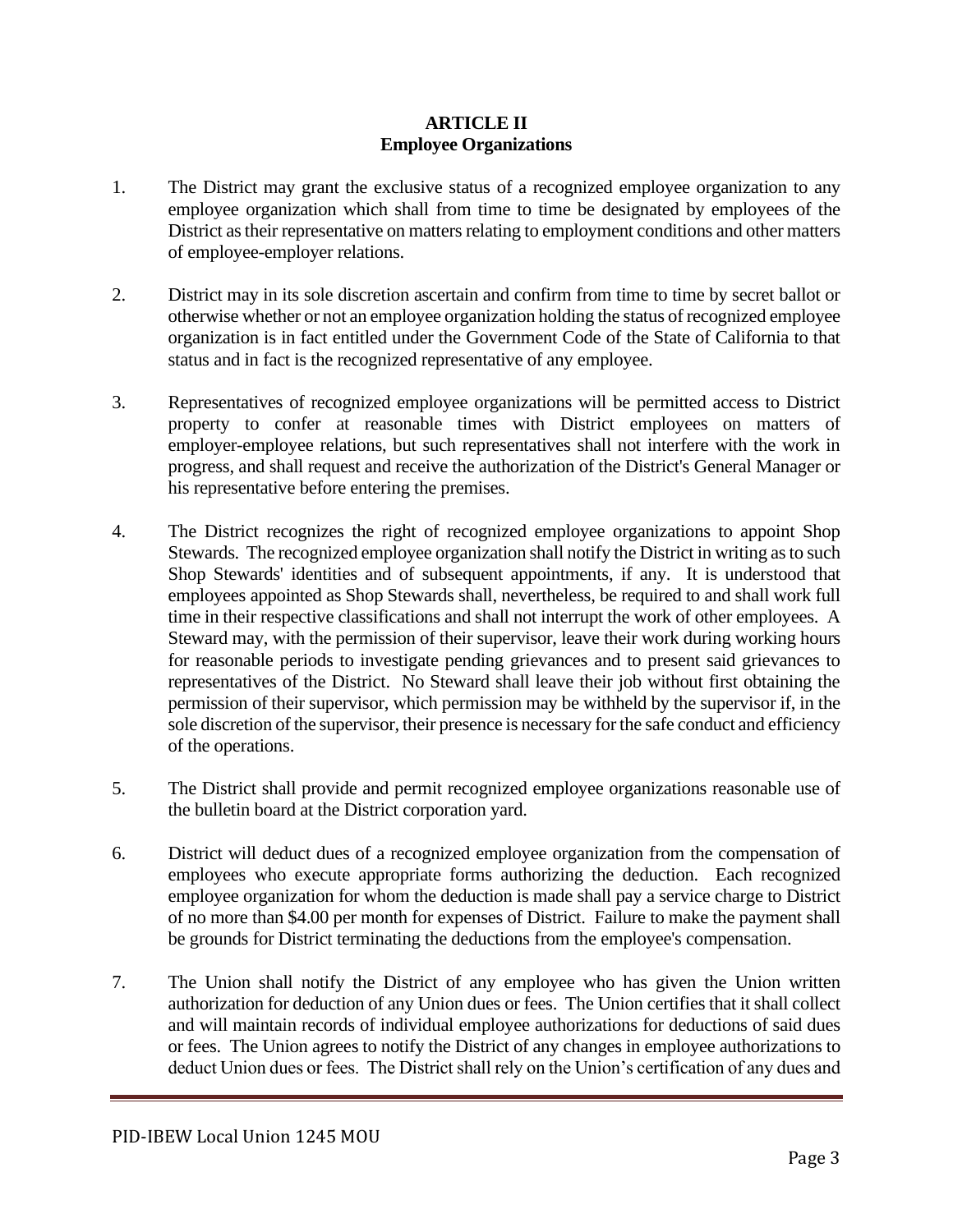fees authorized by an employee and will not require the Union to provide a copy of the employee's authorization unless a dispute arises about the existence of terms of the authorization. Any inquiries by employees regarding Union dues or fees should be directed to the Union.

- 8. Upon Union notification to the District of written authorization by an employee, deductions shall be made from the first and second payroll periods of each month and a check for the total deductions shall be submitted to the Union within five (5) working days of the date the dues are withheld from the employee's check. The total deductions shall be submitted to the Financial Secretary of Local Union 1245, IBEW, P.O. Box 2547, Vacaville, CA 95696-9908. Any employee appointed to any classification out of the bargaining unit covered by this Memorandum of Understanding may temporarily suspend their authorization to pay Union dues and fees, and upon notice to the District by the Union of such temporary suspension, the employee's payroll deductions of any Union dues or fees shall be suspended for the duration of such period as the individual is working for District in a job classification not covered by this Memorandum of Understanding.
- 9. At least every 120 days, the District will provide the Union with a master list of all bargaining unit employees. The Master list will include the following information: Name, address, job, title, department.
- 10. The Union must indemnify the District against any liability arising from any claims, demands, or other action by any employee for deductions made pursuant to this article in reliance on information provided by the Union.
- 11. The District shall provide notice and input to the IBEW Local Union 1245 in the event the District initiates a movement to consolidate to another public or private agency the functions of the District. The District will provide for continuance of the terms of the agreement with IBEW Local Union 1245.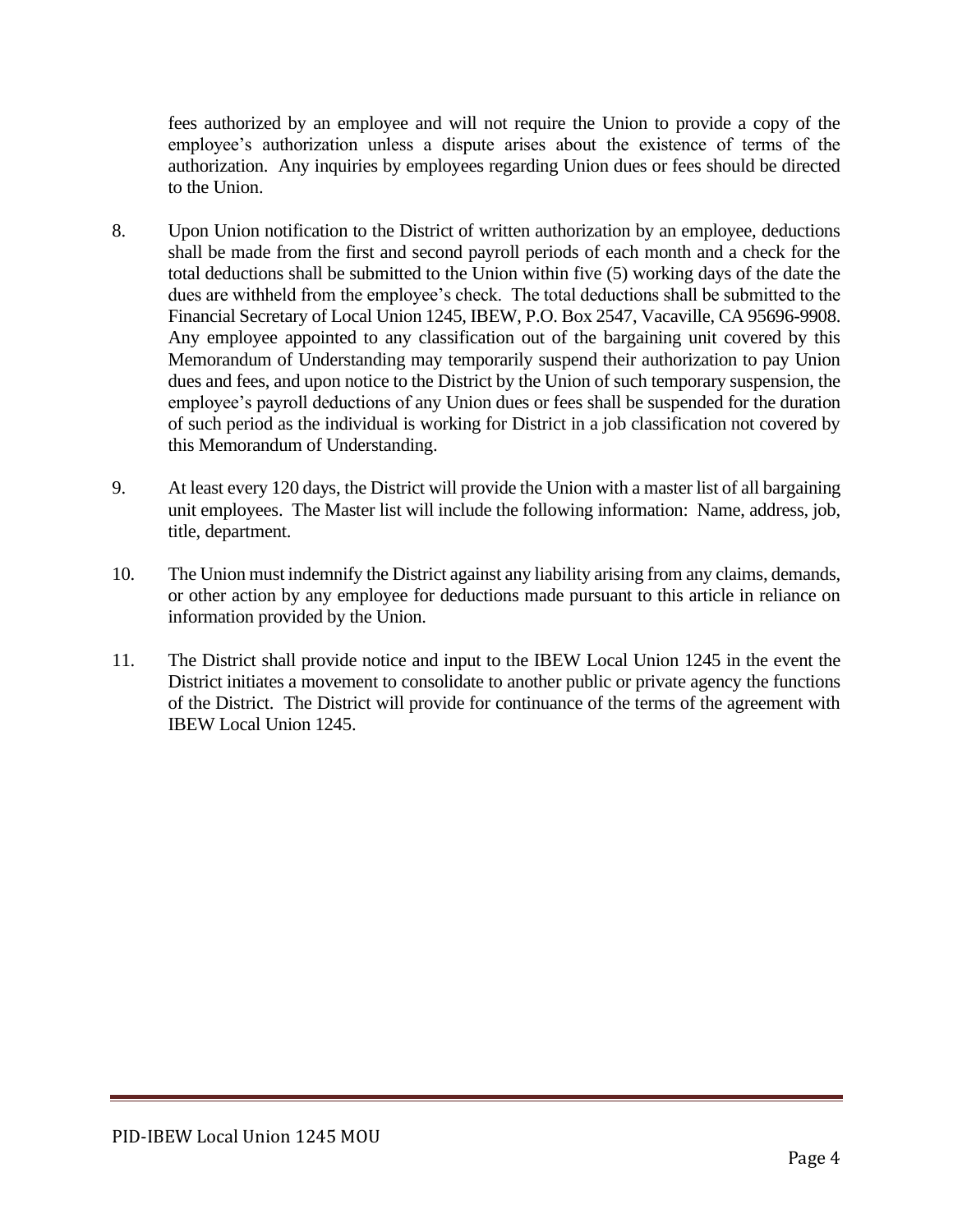In the event the District is taken over by a non-District, upon initiation of such action the District will assure employees of continuance of 90 days of employment or equivalent benefit.

12. The District has the right to rearrange its business, direct the work force, and institute such reasonable rules governing the conduct of business, as, from time to time, are deemed desirable, provided that no such rule shall be violative of applicable law.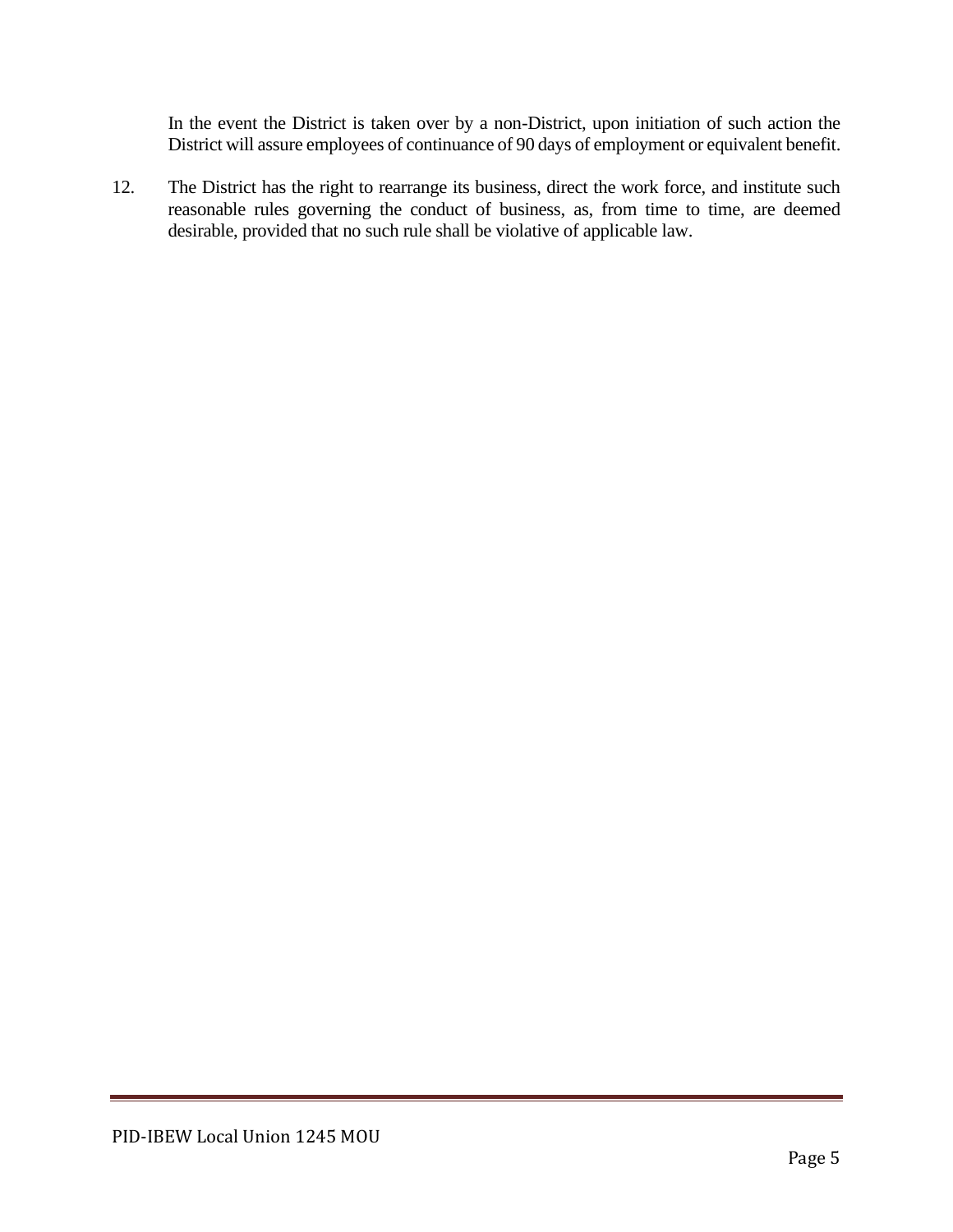#### **ARTICLE III Employee Status**

#### A. Definitions

- 1. A "Regular Employee" is an employee who has successfully completed an initial evaluation period and continues employment with the District in a regular classification on a full-time basis. The duration of employment is indefinite.
- 2. An "Introductory Employee" is defined as an employee hired in a regular classification. An introductory employee will receive not less than the minimum rate for the job. Upon completion of at least twelve (12) months' continuous service with the District and upon being officially accepted by District as a regular employee, an introductory employee will be given the status of a regular employee. During the initial evaluation period the introductory employee may be terminated with or without cause, and the termination will not be subject to the Grievance Procedure.
- 3. A "Regular Part-time Employee" is an employee who has successfully completed an initial evaluation period and continues employment with the District on a part-time basis. The duration of employment is indefinite. If a regular part-time employee is normally scheduled to work at least 20 hours per week, certain benefits are provided on a pro-rata basis, according to hours worked. Eligibility and participation in benefit programs is fully subject to the provisions governing the District's group insurance plans and other benefit policies.
- 4. A "Temporary Employee" is an employee hired for an indefinite period not intended to exceed eight (8) months. These employees are not hired to perform work in a regular classification. A temporary employee will receive not less than the minimum rate for the job. A temporary employee may be terminated with or without cause, and their termination will not be subject to the Grievance Procedure. Temporary employees will not be eligible for any employee benefits herein provided, other than overtime at the rates and under the terms specified hereafter. The District shall not fill more than five Temporary Laborers at one time.
- 5. The District agrees not to utilize a temporary employment agency to back fill positions or to augment work within the IBEW Local Union 1245 bargaining unit.
- 6. The District shall only employ persons within those "Employee Status" definitions as defined here within, namely, "Regular Employee", "Introductory Employee", "Regular Part-Time Employee", and "Temporary Employee" employment status.
- 7. The District from time to time may employ persons pursuant to Federal, State and County employment subsidy programs calling for the payment either directly or indirectly by such governmental agencies of a portion or all of the salary of the employee. Under such programs, the persons will be employed at specially determined rates of pay as set forth in those governmental programs. Such employees will not be required or allowed: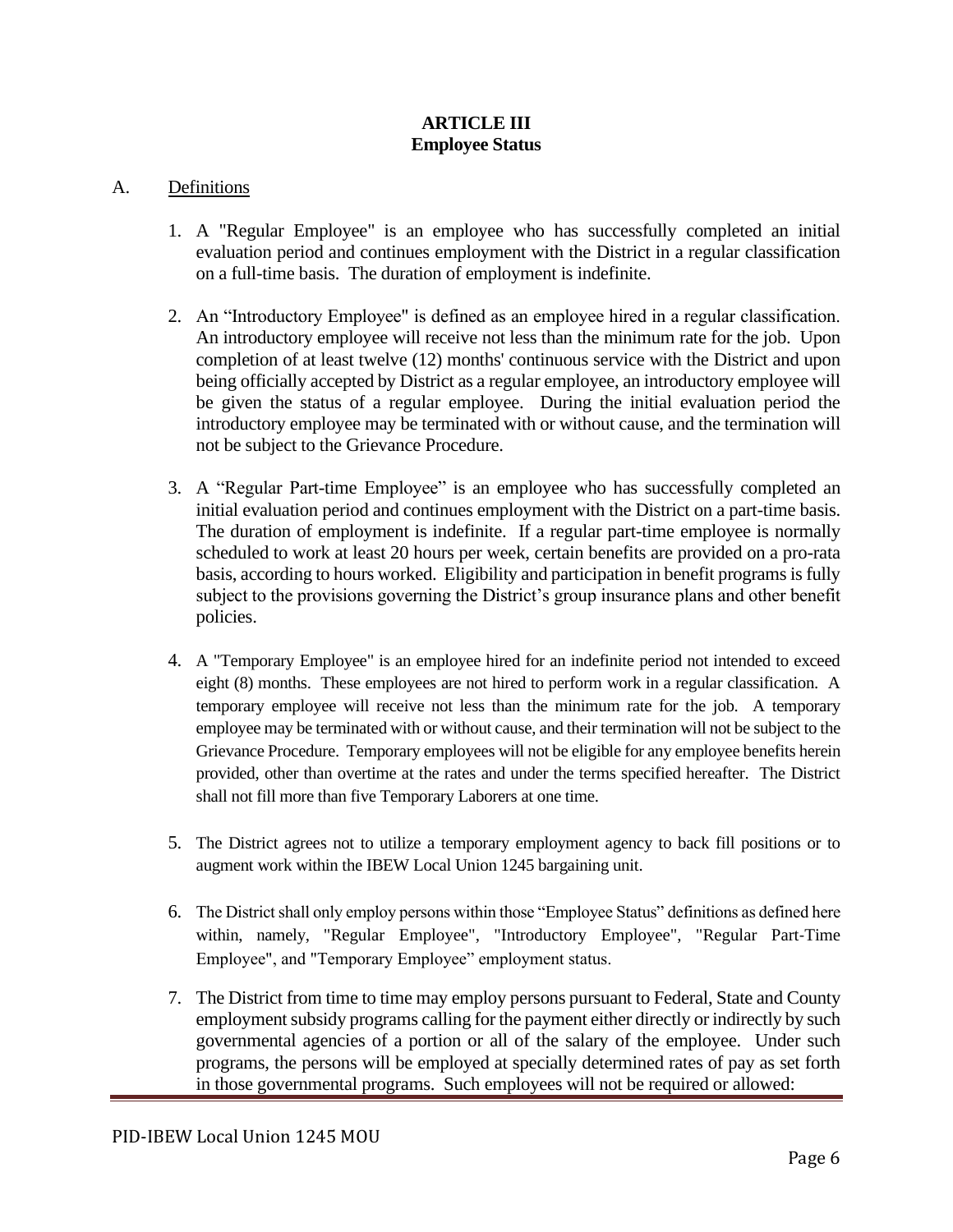- a. To perform any work unless under the supervision or guidance of another District employee.
- b. To perform work which is hazardous or dangerous unless under proper supervision, and providing the employee has received proper instruction or training prior to performing the work.
- c. To operate heavy equipment or vehicles belonging to the District except after receiving proper training and under adequate supervision.
- d. Employees to be hired pursuant to this Section shall not be employed or utilized if by doing so it would displace a regular District employee or replace a regularly established position.

#### B. Introductory Employees and Applicants.

- 1. Unless otherwise approved by the Board, introductory employees shall be hired at Step A of the salary schedule by department head to fill a vacancy or an allocated position, and shall serve an initial evaluation period of at least twelve (12) months before becoming a regular employee. A satisfactory medical examination at District cost may be required and a pre-employment drug test indicating negative for safety sensitive positions will be required prior to final acceptance as an introductory employee. An introductory employee is subject to termination for any reason during the initial evaluation period.
- 2. All persons employed by the District are hired subject to salary deductions covering federal income tax, social security and State Disability insurance. District pays medical, dental (including orthodontic coverage), and vision coverage for eligible employees and their dependent(s) on the first of the month after thirty (30) days employment, group life for each employee after thirty (30) days, long term disability after thirty (9030
- 3. A person returning from a District approved leave of absence without pay, or one who was separated from his position in good standing may, upon recommendation of the department head and the approval of the Board of Directors, be returned to the same salary for the position which they occupied on the effective date of their leave, or, resignation. Persons returning and not so recommended will be considered introductory employees.
- 4. Every officer and employee shall have an anniversary date, which is the first day of the month following the month of their regular status appointment to a particular class or position, except that if an officer or employee is appointed on the first working day of a month their anniversary date shall be the first day of that month.

## C. Retirement

1. Retirement Dates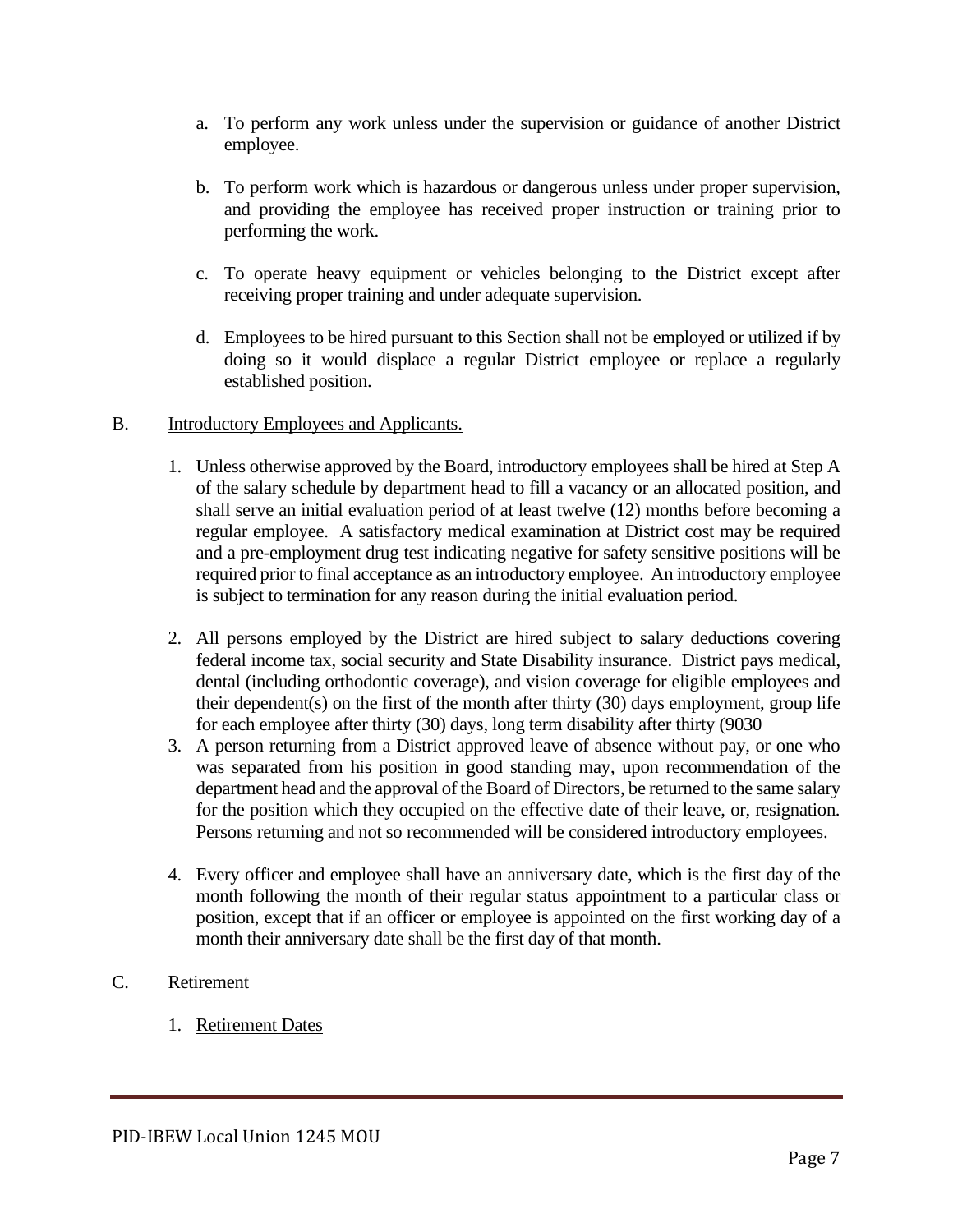- a. Normal Retirement: Normal Retirement Date will be the first day of the month on or following a 65th birthday.
- b. Early Retirement: Employees that have reached age 55 with 20 years of service shall be eligible for medical insurance benefits as provided to employees for the employee and their partner upon retirement until normal full Medicare benefits become available for the employee. The District will contribute a percentage of the cost based on their age plus their years of service. The District contribution shall be as follows:  $75 =$ 50%;  $80 = 75\%$ ; and  $85 + 100\%$ . The difference in District contribution and like coverage shall be borne by the ex-employee. Employee must be in good standing at time of termination or retirement and will not be eligible if terminated for cause. This benefit shall supersede any and all previous health plans made available for retired or terminated employees. The employee will be asked to sign an agreement recognizing that if coverage under the District employee medical insurance plan cannot be provided or is of lesser coverage, the District will not be liable for providing replacement coverage, nor will the District make compensating monetary payments to the retired employee.
- c. Late Retirement: Employees will be allowed to continue to work for the District as long as they are physically and mentally able to perform the duties of their assigned positions. The District reserves the right to discharge any employee, regardless of age, when in the opinion of the District such employees are unable to safely and adequately perform the duties of the job.
- 2. Information in regard to retirement benefits or elections is available from the District General Manager. At least ninety (90) days before reaching Normal Retirement Date, District employees will be required to notify the District whether they will elect to retire upon that date. For purposes of alerting such employees to conditions of employment beyond the Normal Retirement Date, a letter will be sent approximately one hundred thirty five (135) days before that date.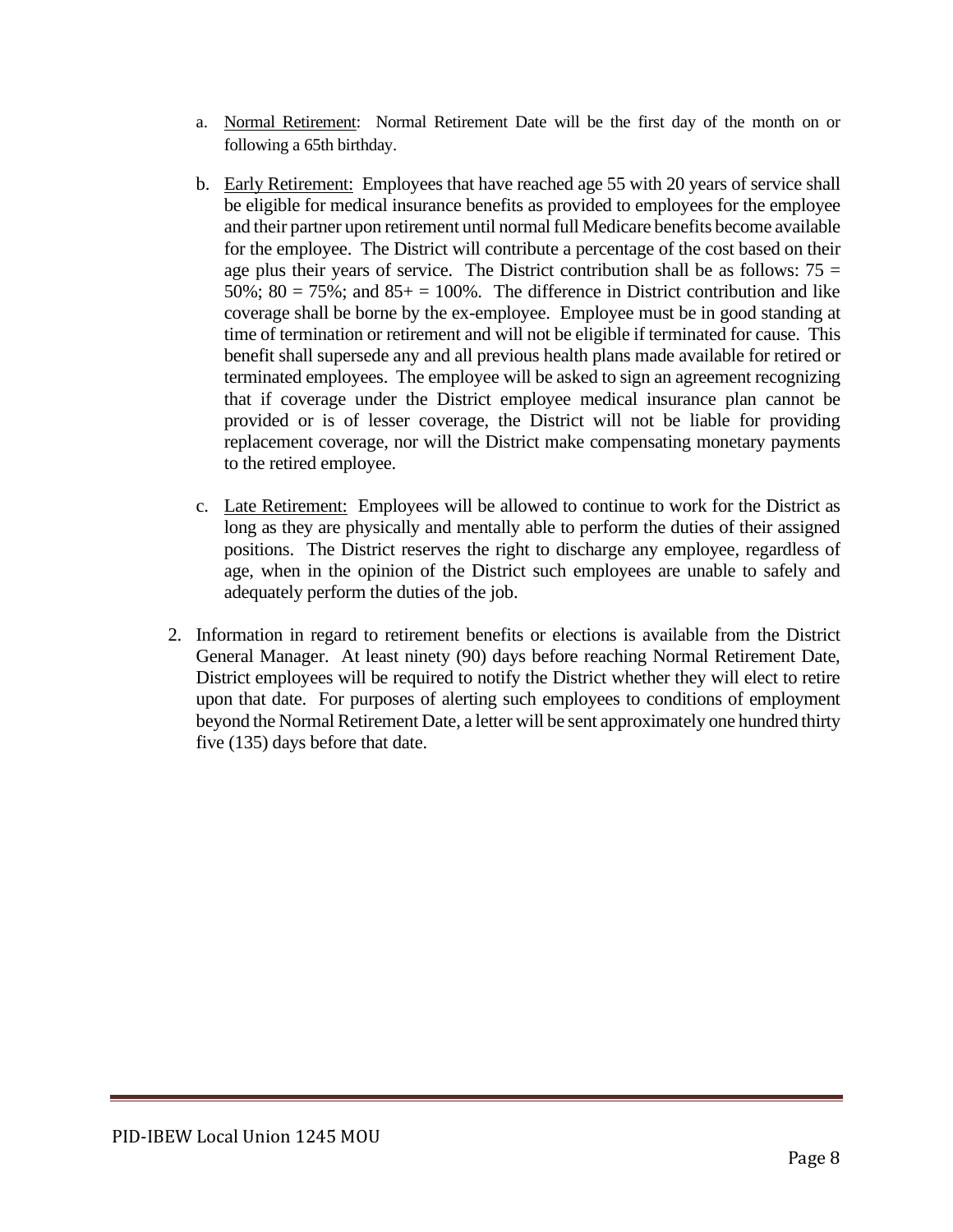#### **ARTICLE IV Wages and Other Terms and Conditions of Employment**

#### A. Wages and Hours

1. The list of job classifications and applicable wage rates for the Paradise Irrigation District are set forth on Schedules A, A-1, B, B-1, C and C-1. Effective July 1, 2020 and retroactive to that date, the salary range will be increased to provide a cost of living adjustment of 1.5%. A one-time off the salary schedule payment of 1% of each member's base salary as of the time of ratification shall be issued in December 2020.

Effective July 1, 2021 and retroactive to that date, the salary range will be increased to provide a cost of living adjustment of 1.5%, provided that the District has received a third year of backfill funding from the State of California or payment of funds from PG&E in an amount, cumulatively, in excess of \$10 million on or before June 30, 2022.

This agreement shall remain in full force and effect until June 30, 2022.

- 2. All employees shall have their wages calculated and paid every two (2) weeks. Pay periods begin at 12:00 a.m. every other Saturday. Pay periods will be scheduled by the District to provide for pay checks to be issued every other Friday (one week after the end of the pay period) unless that day is a non-work day for the District forces, in which case the pay day shall be the last preceding work day prior to the non-work day.
- 3. Payment for part of any pay period for officers and employees who are absent from duty for any reason not authorized by sick leave, disability leave, accrued vacation time, compensatory time off, or by special permission for a particular reason or purpose, shall be paid the net number of days or portion thereof they work in the pay period concerned. In computing this, the net working days shall be determined by applying the hourly equivalent to the hours actually worked, as shown on Schedules A-1, B-1, and C-1.
- 4. Temporary workers replacing an absent regular employee or authorized by the Board of Directors may be paid at an hourly rate set by the General Manager using the Board of Directors approved Schedule of Classifications and Salary Ranges, Schedules A, B, and C.
- 5. The regular work hours for employees in field positions shall be eight (8) hours scheduled between 7:00 A.M. and 3:30 P.M., with one-half (½) hour off for lunch. A three-fourths (3/4) majority of the employees in field positions may ratify a change of regular work hours for their division to affect a "9-80s" schedule (i.e., employees would work eight nine-hour days and one eight-hour day during a pay period), subject to the consent of the District General Manager and the Union. A simple majority (>50%) may ratify returning the regular work hours for field positions to a traditional "10-80s" schedule (ten eight-hour days in a pay period, except as otherwise provided herein).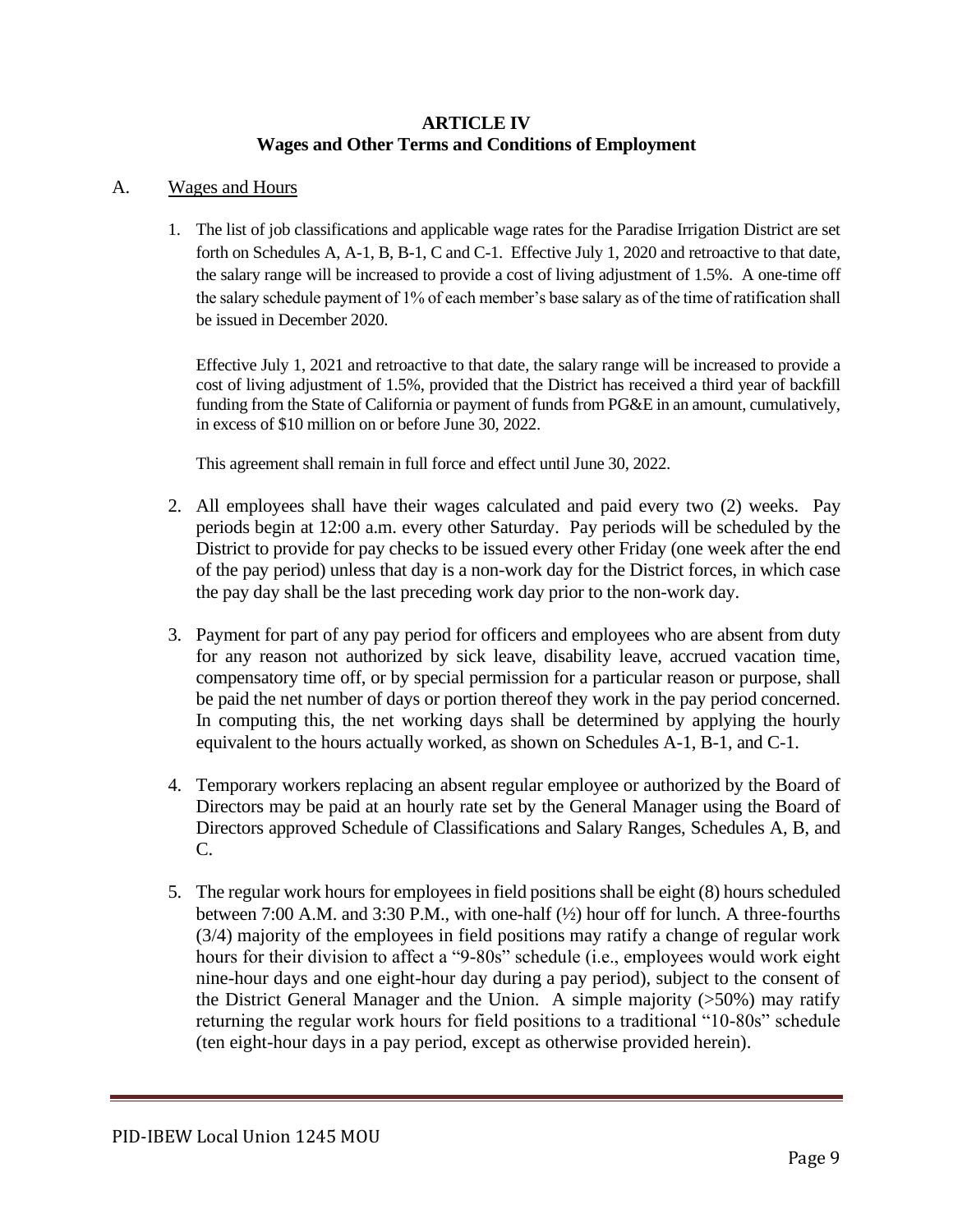6. The regular work hours for employees in office positions shall be seven and one-half  $(7/2)$ hours scheduled between 8:30 A.M. and 5:00 P.M. with one (1) hour off for lunch. Flexible hours for office staff have been instituted to accommodate personal needs and to increase productivity. Flexible schedules must be worked out to attain 75 hours of work during each two week pay period. In accounting for hours during each pay period adjustments may need to be made for 7.5 hour Holidays. Office accounting, billing and customer service staff will compile a calendar monthly showing regularly scheduled days and hours off and must ensure that a minimum of two office accounting/billing/customer service positions are present during hours that the office is open without dependence on mid-management staff for coverage except for emergency situations. When scheduling anticipated absences such as vacation and sick leave for medical appointments the monthly calendar and office coverage must be considered. Scheduling must take into account District deadlines and regularly scheduled safety meetings. The duties of all accounting/billing/customer service positions must be covered on a daily basis. Overtime will be considered to be earned when, after approval of the General Manager, an individual works over 75 hours in the two (2) week pay period. Additionally, at the discretion of the District, overtime earned may be considered as compensatory time off, provided it is taken in a future pay period. The flexible hours program may be terminated at any time at the General Manager's discretion.

The regular work hours for person(s) filling the classification of Mechanic may be altered by the District to 6:00 A.M. to 2:30 P.M. provided four (4) days prior notice shall be provided to the affected employee(s).

The regular lunch period for all employees shall be scheduled as near as practicable to the mid-point of the work period as the work in progress shall reasonably permit.

In an emergency, the regular work hours or work days may be rescheduled without prior notice by the District, providing regular work hours shall not exceed eight (8) hours on a scheduled work day. An emergency is defined as a sudden and unforeseen event giving rise to the need for immediate District action to protect the public interest.

The regular work hours or work days of any employee may be temporarily changed in non-emergency circumstances provided those work hours shall not exceed eight (8) hours for field employees or seven and one-half  $(7/2)$  hours for office employees, with the exception of flexible schedules, on a scheduled work day and,

- a. such alteration of work hours shall be acceptable to the affected employees, or,
- b. the District provides the affected employees at least four (4) days prior notice of the change in work hours or work days.
- 7. Regular hours for the position of Lake Patrol shall be those necessary to adequately maintain the duties of the position recognizing those duties vary with the seasons, and are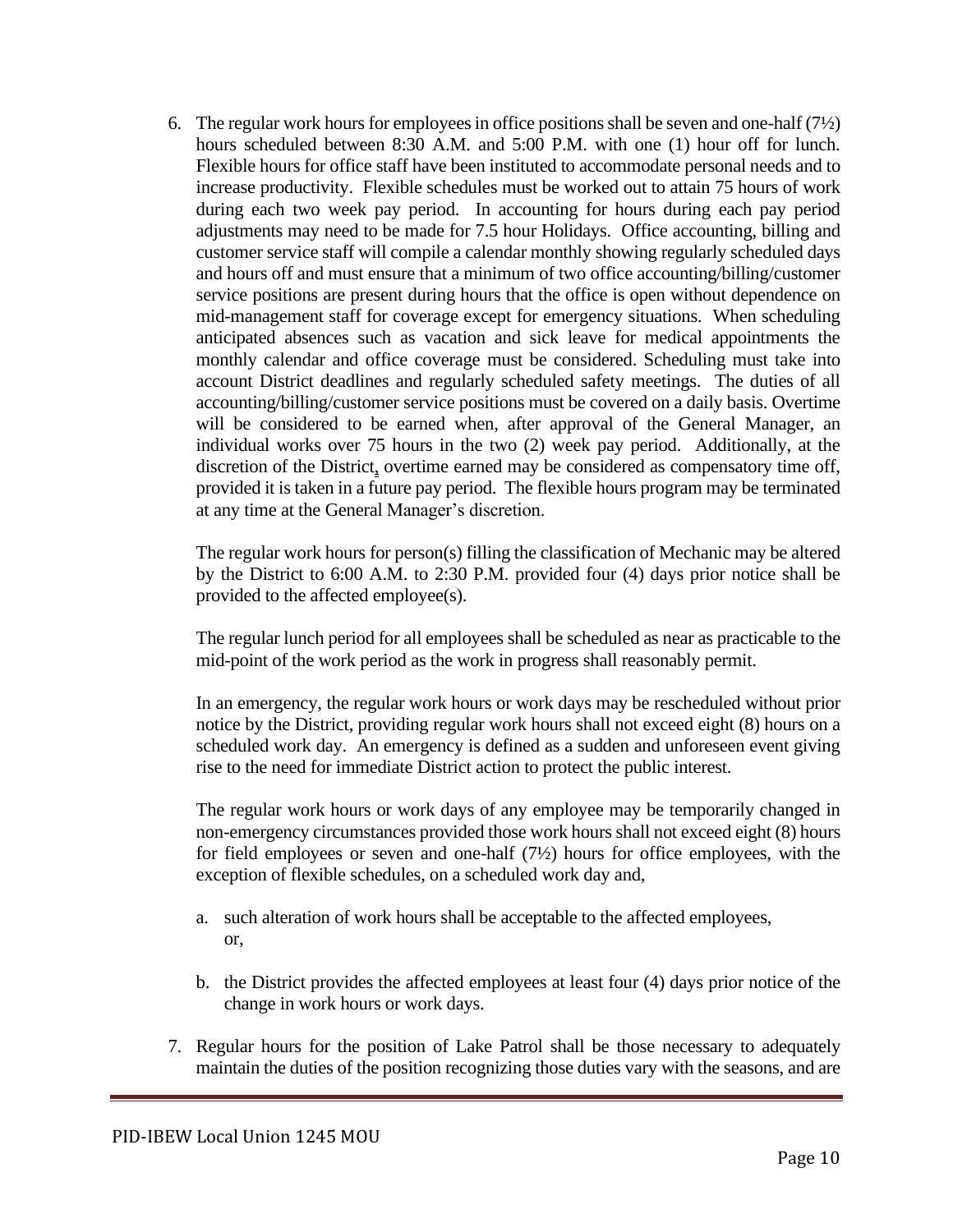not necessarily consecutive. Regular hours are to be confined to eight (8) hours per day, except under certain conditions such as when responding to an emergency or a potential emergency condition.

If time worked in any workday exceeds eight (8) hours or a non-workday, those excess hours are to be reported to the immediate supervisor the following regular workday, and the Lake Patrol's hours within the same workweek may, at District discretion, be reduced by the same number of excess hours.

If regular Lake Patrol employee works excess hours which occur following a regular shift on the last day of a forty (40) hour week, those excess hours may be paid at the rate of time and one-half (1½) or accrued as compensatory time off at the rate of time and one-half (1½) to a maximum of one hundred fifty two (152) hours, at District discretion. Accrued compensatory time off shall be taken after November 30 of the year in which it occurred but before April 1 of the following year.

8. The basic work week shall be considered as five (5) working days of eight (8) work hours each for field employees and seven and one-half (7½) work hours for office employees with the exception of flexible schedules. An exception also applies to Water Treatment Plant Operators.

Work is to be scheduled so that each employee shall not work more than five (5) days in each calendar week, except that the District may require an employee to perform services in excess of five (5) days per week or eight (8) hours per day for field employees or seven and one-half (7½) hours for office employees.

No employee shall be assigned work in excess of sixteen (16) continuous work hours, except for Water Treatment Plant Operators, without providing a non-paid eight (8) hour break at the end of each sixteen hours of continuous work.

Employees shall receive no less than eight (8) hours between shifts. In the event an employee's scheduled shift is extended, the employee shall not be required to return to work for the subsequent shift until eight (8) hours has passed, but will receive pay for the full eight (8) hours. For example:

a. Employee is scheduled to work from 8 a.m. through 5. p.m. Monday through Friday. On Monday, the employee is called out at 10:00 p.m. and does not complete work until 2:00 a.m. on Tuesday. Although employee is scheduled to work at 8:00 a.m. on Tuesday, he/she need not report to work until 10:00 a.m. and will still receive pay for the full eight (8) hour shift.

## 9. MEALS

a. Non workday- When the District requires an employee to work on their non-workdays or outside of their regular hours on workdays, and the employee has not been given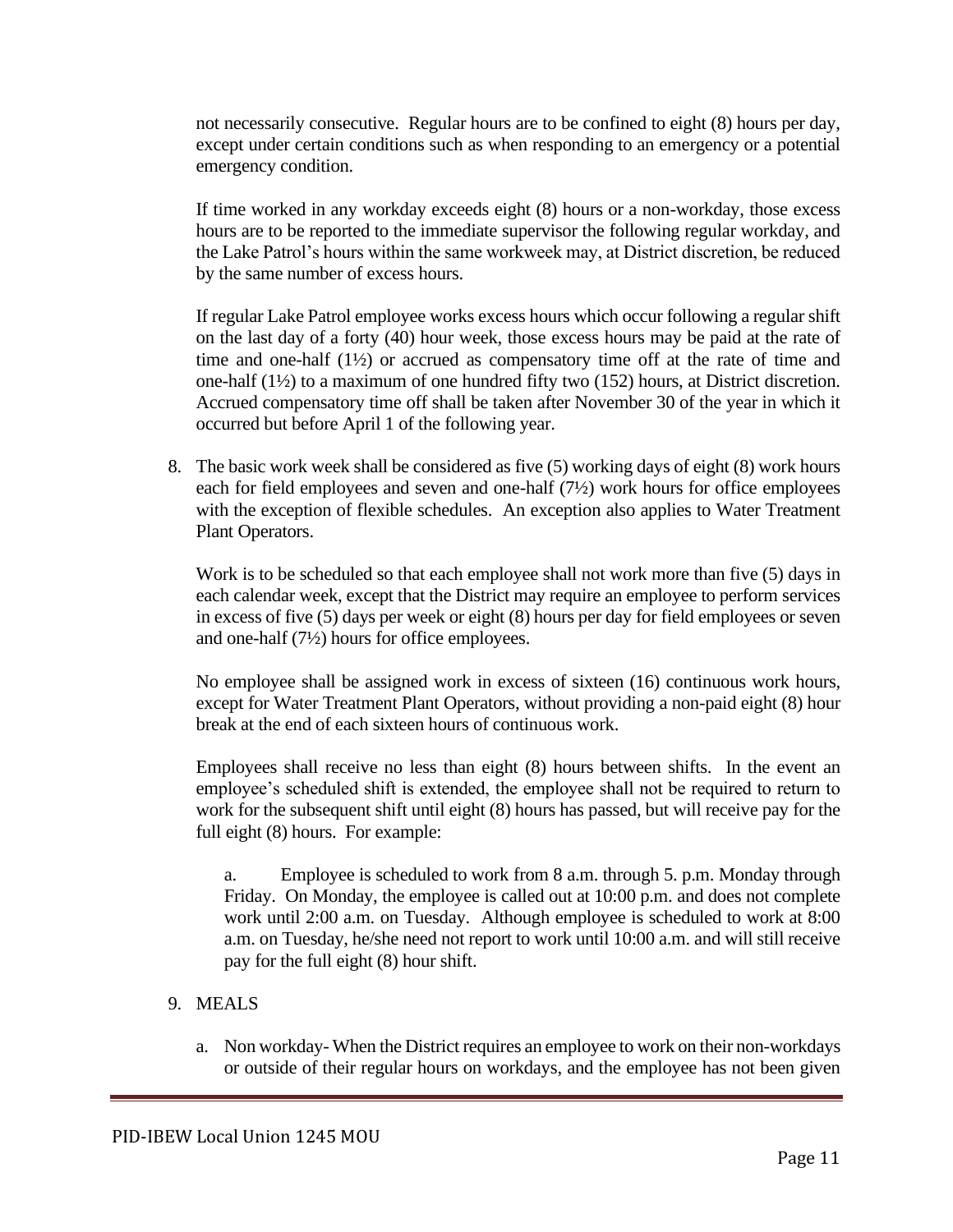sufficient notice to enable them to prepare meals, the District will provide meals approximately every four (4) hours therefore, insofar as it is possible for the District to do so. The cost of such meals and a reasonable length of time necessarily taken to consume the meal will be at the District's expense.

- b. Workday- If the District requires an employee to perform work for two (2) hours or more beyond regular work hours, it will provide that employee with a meal and with meals at intervals thereafter of four (4), but no more than six (6) hours, as long as the work continues insofar as it is possible for the District to do so. The reasonable length of time to consume the meal and the cost of same will be at the District's expense. The Supervisor in charge may dismiss the employee who has worked no more than two (2) hours beyond regular work hours, in which case the employee would only be entitled to one-half  $(1/2)$  hour pay in lieu of a meal, or a meal without payment for the time to consume it.
- c. Meals provided during overtime hours will be reimbursed at the rate of:

| <b>Breakfast</b> | \$10.00 |
|------------------|---------|
| Lunch            | \$10.00 |
| Dinner           | \$15.00 |

- 10. Rest and Break Time: The District encourages its employees to take a 15-minute break in the morning and a similar break in the afternoon.
- 11. After each officer or employee is hired and before beginning actual work, they must furnish the payroll department with their Social Security number and fill out certain forms in connection with income tax deductions.
- 12. District will pay employees involved in distribution system installation, maintenance and operations positions, the compensation premiums designated below, provided they obtain certification from the American Water Works Association's approved certification program or California State Equivalent designation as required by the Department of Health Services for Water Distribution System Operators the additional compensation calculated at the following hourly rate:

| Grade | Amount (As of $7/2011$ ) | Positions Eligible     |
|-------|--------------------------|------------------------|
| D-1   | 25 cents per hour $*$    | All                    |
| $D-2$ | $62$ cents per hour*     | <b>Field Positions</b> |
| D-3   | 99 cents per hour*       | $**$                   |
| D-4   | $$1.48$ per hour         | ***                    |
|       |                          |                        |

\*Amounts to be indexed for COL annually from 5/1981. (COL is defined as U.S. Department of Labor, Bureau of Labor Statistics U.S. City Average Consumer Price Index for Urban Wage Earners and Clerical Workers [CPI-W]). NOTE: adjustments will be made July 1 of each year. (Base year July 2000)

\*\*Other positions requiring certification by any applicable regulatory agency.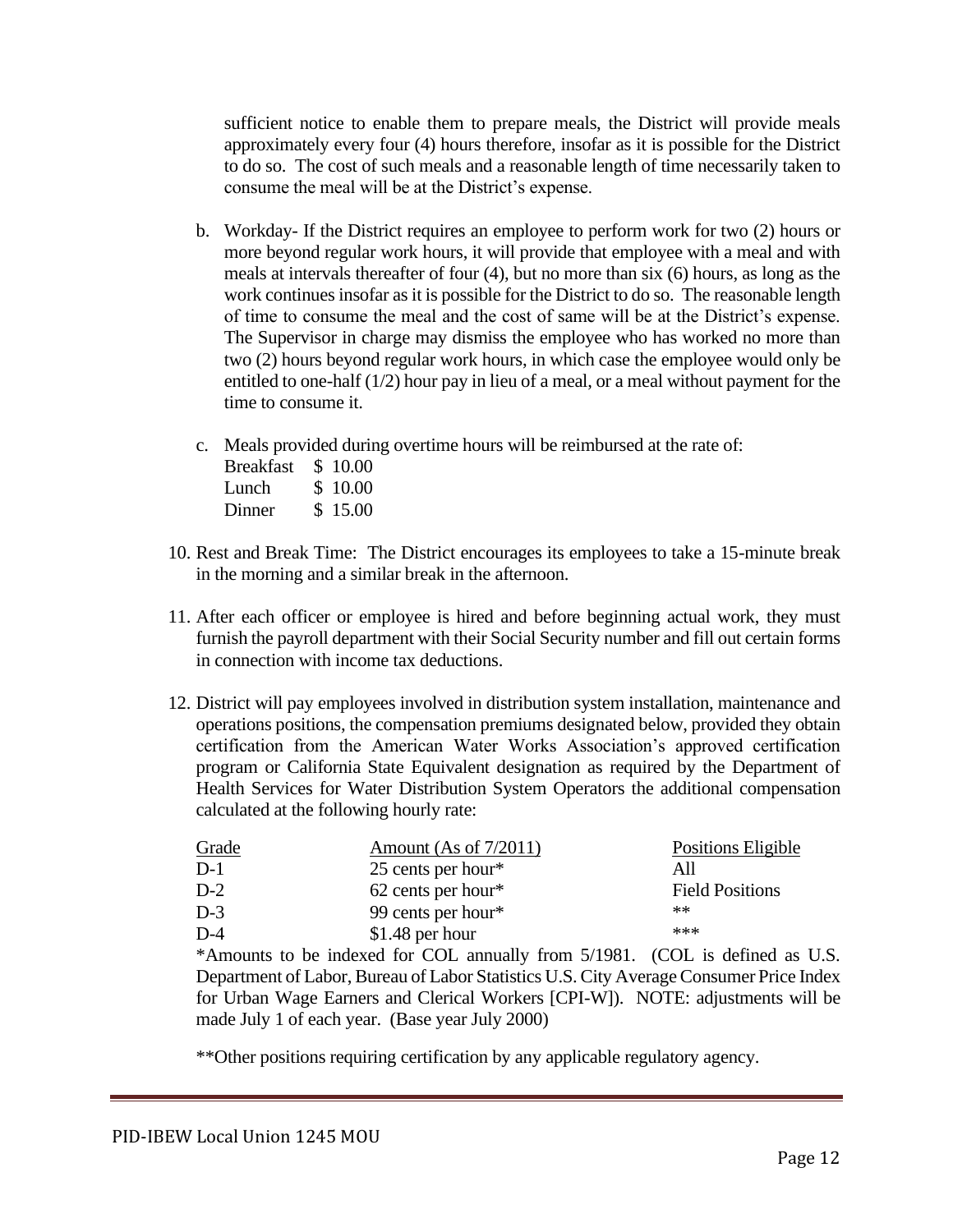\*\*\*The District and IBEW Local Union 1245 will meet and confer on this amount and the positions eligible if this certification is required by any applicable regulatory agency.

Office employees are eligible for D-1 certification pay. Office employees shall be eligible to receive the equivalent of D-2 certification pay upon the successful completion ( a "C" or better) of a three semester unit or equivalent educational course that is applicable to their job duties. Prior approval of course by the General Manager is required to be eligible. Three semester units is equivalent to 4.5 continuing education units or 48 classroom hours.

- 13. District will pay employees assigned to Meter Shop involved in Backflow inspections which possess a valid California State Backflow Certification an additional \$ .34 per hour as of 7/2011, (Base of \$.25/hr. indexed for COL annually from 5/1999*).*
- 14. District will pay an employee assigned to the duties of Safety Coordinator an additional \$ .34 per hour as of 7/2011 (Base of \$.25/hr. indexed for COL annually from 5/1999).
- 15. District will pay any employees assigned the duties of "Information Technology" (including Webpage design and maintenance) \$.33 per hour as of 7/2011, (Base of \$.25/hr. indexed for COL annually from 5/2000).
- 16. Payment of certification, fees, testing, etc.
	- a. CERTIFICATION RENEWAL PAY The District will pay for Certification renewals for all regular full time employees holding the following Certifications: Distribution Operator, Treatment Plant Operator, Backflow Tester.
	- b. JOB RELATED TRAINING (CONTACT HOURS) The District will pay for any job-related training, i.e. (contact hours as defined in Title 22 Code of Regulations, Division 4, Environmental Health, Chapter 13 Operator Certification), authorized for any position including transportation, housing, wages and meals.
	- c. EDUCATIONAL COURSES (SPECIALIZED TRAINING) Individuals preparing for and taking tests for certification, i.e. (Specialized Training as defined in Title 22 Code of Regulations, Division 4, Environmental Health, Chapter 13 Operator Certification), will pay for the tuition, testing, and books, and upon successful completion of classes and/or testing will be reimbursed for the costs incurred. All hours required to complete the course will be at the employee's expense. Any course taken through an Accredited Academic Institution such as Sacramento State University or the AWWA Water College will be considered as an educational course but may be used to satisfy contact hours.
	- d. CERTIFICATION TESTING TIME OFF COMPENSATION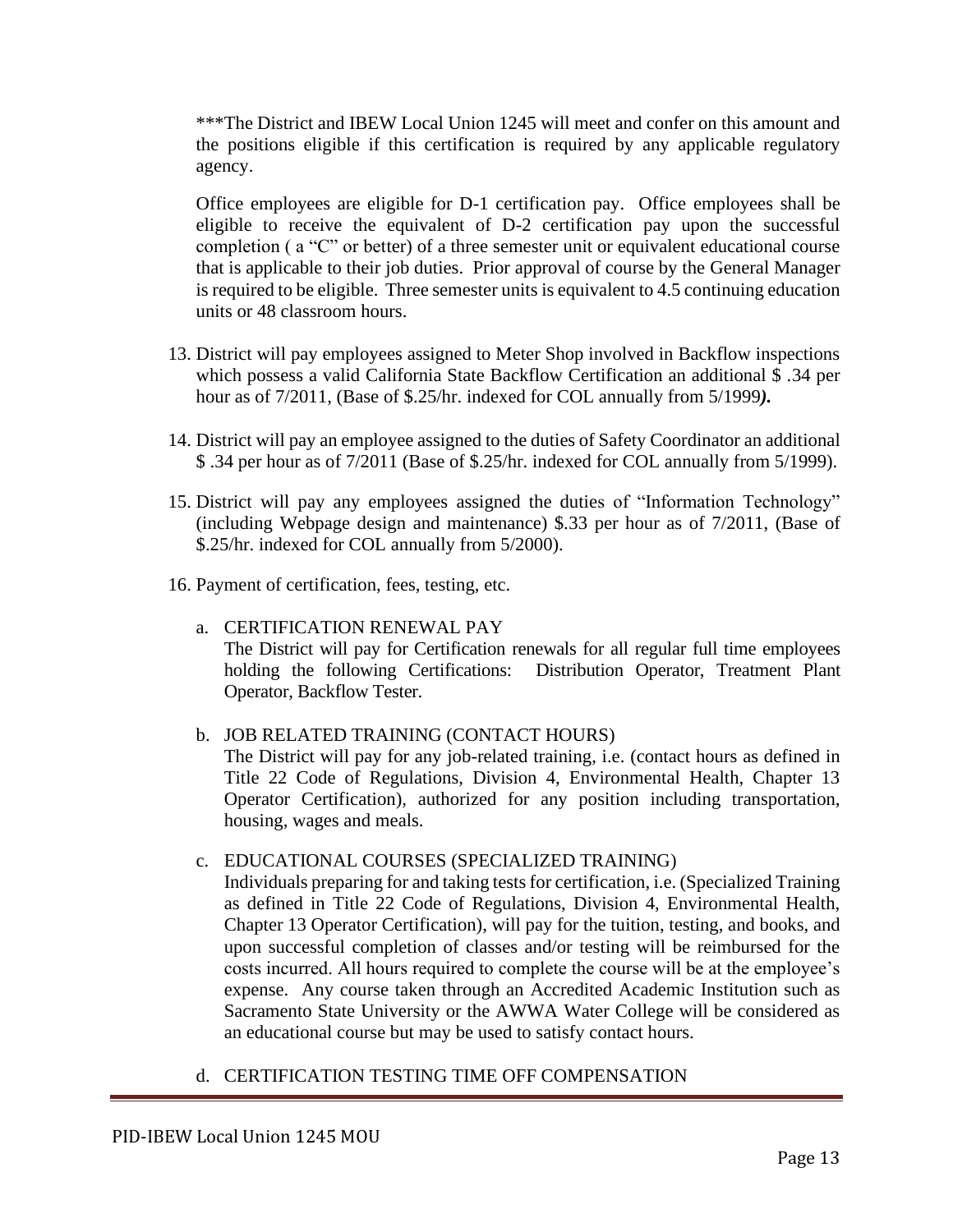The District will provide time off work with pay for an employee taking a certification or certification renewal test during normal working hours. If the employee fails to pass the test, the employee may be required to use vacation or compensatory time off to retake the test.

#### e. EDUCATIONAL COURSE REIMBURSEMENT

Any employee taking an educational course that is relevant to their job will be reimbursed for that course upon successful completion. Time spent attending classes and studying will be at the employee's expense.

## f. CONTACT HOURS

Those personnel required to have a specified Certification for their position will be compensated for their Contact Hour Training as defined in section 15. b. JOB RELATED TRAINING.

Those personnel NOT required to have a specified Certification for their position but holding a certification will be compensated for their Contact Hours as defined in section 15. e. EDUCATIONAL COURSES.

#### B. Overtime Work

- 1. Overtime, except for Water Treatment Plant Operators, is defined as:
	- a. Time worked in excess of forty (40) hours in a work week, or 75 hours in a pay period for office, (not including time spent on standby as hereinafter defined).
	- b. Time worked in excess of eight (8) hours on a scheduled work day (not including time spent on standby as hereinafter defined), or time exceeding a normal "flexible scheduled" work week.
	- c. Time worked on a non-workday (not including time spent on standby as hereinafter defined).
	- d. Time worked outside of regular hours on a workday (not including time spent on standby as hereinafter defined).
	- e. Time worked on a holiday (not including time spent on standby as hereinafter defined).
- 2. Overtime compensation is defined as:
	- a. Overtime Compensation shall be paid at a rate equivalent to one and one-half  $(1\frac{1}{2})$ times the regular rate of pay for "Regular", "Regular Part-time", "Introductory" and "Temporary" employees with the exception of those identified in paragraph (4) below. Overtime shall be computed to the nearest one-half  $(\frac{1}{2})$  hour.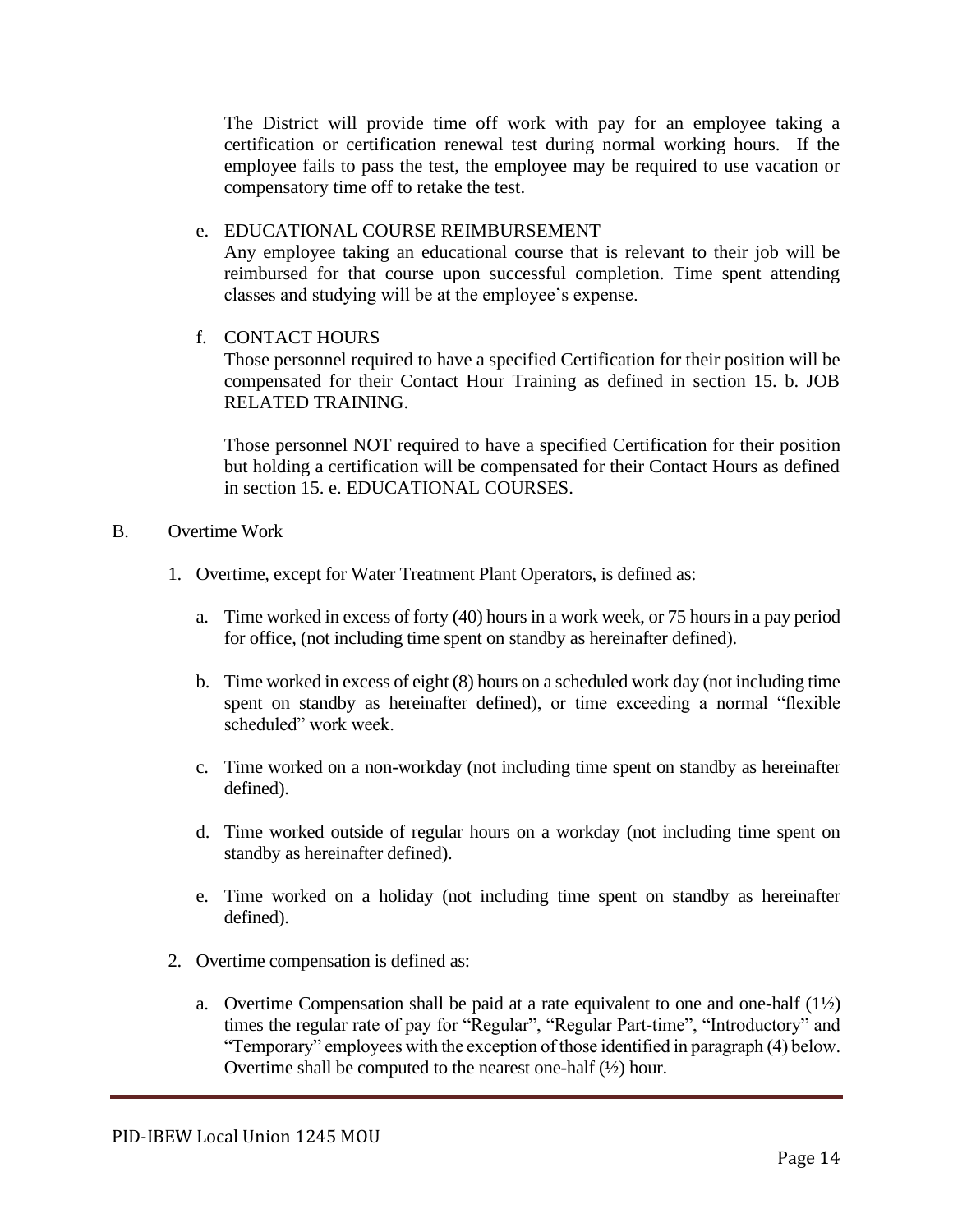Emergency Call-Out on Holidays

Overtime compensation shall be paid at the rate of two (2) times the regular rate of pay for emergency call outs on observed holidays, and when an observed holiday falls on a weekend and an employee is called out on the actual calendar day of the holiday. Emergency compensation shall be payable for the time expended from the time leaving their home computed to the nearest one-half (1/2) hour, but in no event less than two (2) hours for the call out.

Work in Excess of Twelve Hours Per Day

Overtime compensation shall also be paid at the rate of two (2) times the regular rate of pay for all hours worked in excess of twelve (12) hours in a day for office and field workers.

b. At the discretion of the District, employee(s) overtime may be accumulated up to a maximum of seventy two (72) hours straight time. The accumulated overtime hours shall be allowed to be used normally during winter months as compensatory time off (C.T.O.) with prior authorization of the District, at the rate of one and onehalf (1½) compensatory time off hours for each straight time hour worked in overtime. Upon termination any accrued compensatory overtime off hours shall be paid at the employee's current straight time pay rate.

- 3. All overtime work must be approved by the General Manager. Said work and personnel will be scheduled to minimize overtime work as much as possible.
- 4. Overtime worked by an employee shall be reported to the department head on the first workday following the performance of such work.

## C. Standby Duty

The District shall establish a list of employees eligible to perform work after regular work hours and upon weekends and holidays. The list shall be developed from those who, in the judgment of the General Manager, are qualified to perform such work. The first name and sequential names on the list shall be rotated on a weekly basis. Standby Duty periods shall be seven (7) consecutive days beginning at 8:00 A.M. on Thursday and ending at 8:00 A.M. the following Thursday. Calls to Standby Personnel shall be made in the order in which the names appear on the list. The first name upon the list shall be entitled to payment in the amount of two (2) hours on weekdays, three (3) hours on each weekend day, and ten (10) hours on each observed holiday, at the employee's regular straight time hourly rate of pay. This payment shall compensate the employee for any telephone calls which may be received outside of normal work hours. The first employee shall be entitled to take home a vehicle of the District. That employee shall not be required to remain at their home, however, employee must be within a 30-minute response time. Standby time for the first employee on the list shall be deemed to include only the time expended in answering calls or in the routine inspection of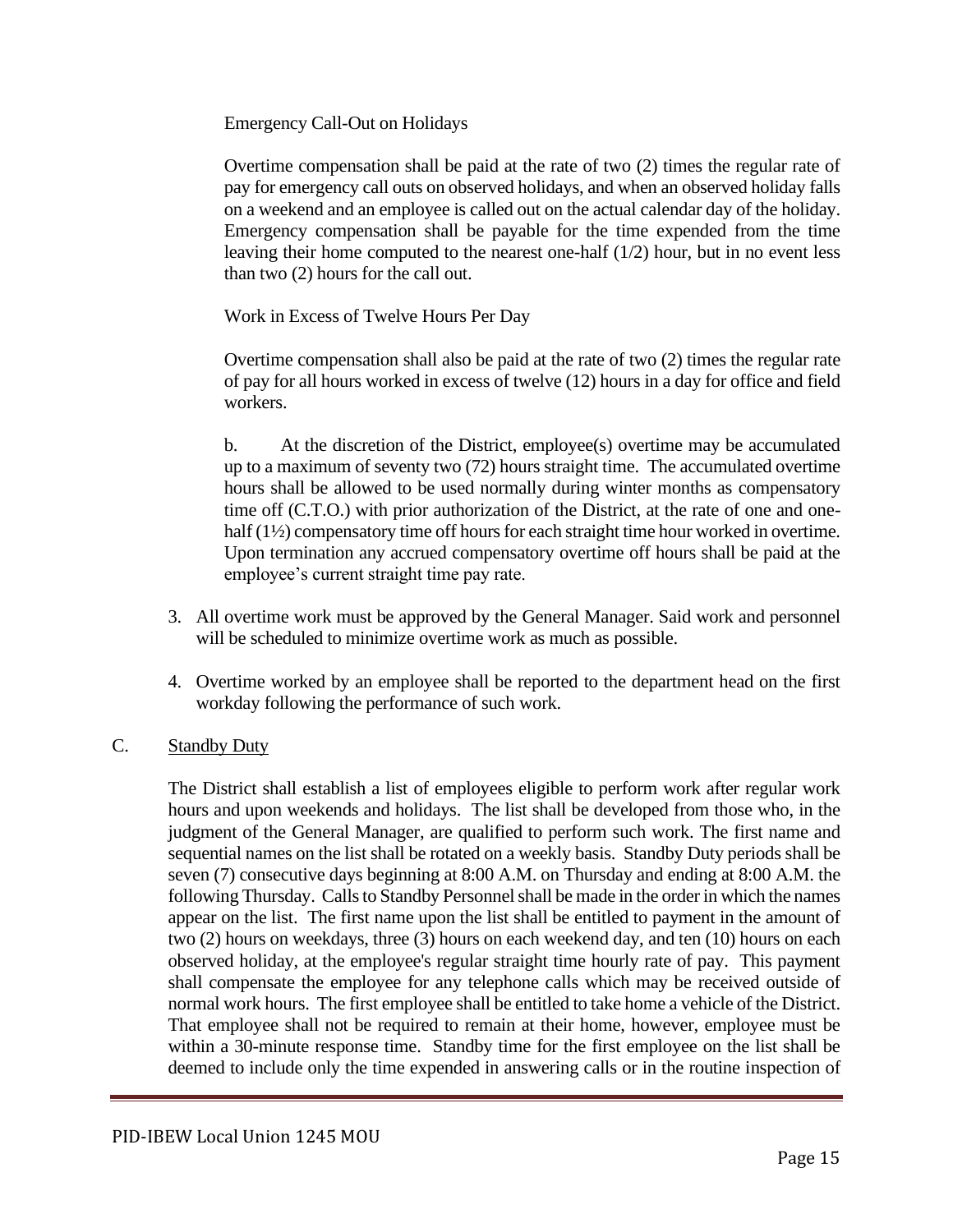District's plant facilities. The time spent at home shall not be deemed to be work time nor shall the employee's home be deemed to become his or her place of work.

If the first employee on the list is called out, and/or if other employees are called out, compensation shall be payable for the time expended from the time of leaving their home at the rate of time and one-half  $(1\frac{1}{2})$  computed to the nearest one-half  $(1\frac{1}{2})$  hour but in no event less than two (2) hours for the call out. When a call out occurs on an observed holiday, the employee shall be compensated at the rate of two (2) times their regular hourly rate from the time of leaving their home, computed to the nearest one-half (1/2) hour, but in no event less than two (2) hours for the call out. When an observed holiday falls on a weekend and an employee is called out to work on the actual calendar day of the holiday, they shall be compensated at the rate of two (2) times their regular hourly rate from the time of leaving their home computed to the nearest one-half (1/2) hour, but in no event less than two (2) hours for the call out. Additional calls received prior to the employee's returning home shall be considered a continuation of the original call out and shall not create a new two (2) hour minimum call out.

#### REQUIREMENTS AND DUTIES

Requires the possession of State of California Water Distribution Operator Certification Grade D-1.

Responds to emergency calls concerning leaks, alarms at District facilities, pressure complaints, no water complaints, water quality complaints, pump failures. Determines necessary action, whether repairs are needed immediately or not. Assembles necessary crew members if repairs are necessary and helps to coordinate and assists with repairs. Collects funds on delinquent payments and turns on water meters. Assists Town fire department in the event of high fire flow demands, and performs other emergency standby duties as necessary.

#### D. Promotion

- 1. When other than temporary vacancies occur which the District intends to fill on a regular basis, the District will post vacancy notices for that position on all bulletin boards. Vacancy notices will be posted for a period of one (1) calendar week, and will set forth the date of posting, the nature and location of the job, its duties, qualifications and the rate of pay for the position. Employees may submit applications for such vacancies in writing to the District Office. The District need not consider the application of any applicant who does not, in District's estimation, possess the knowledge, skill, efficiency, adaptability and physical ability required for the job for which the application is made.
- 2. In filling vacancies, the District will give consideration to the employee's length of service with the District, and whether the applicants submitting applications for the vacancies possess the knowledge, skill, efficiency, adaptability and physical ability required for the job, among other relevant considerations. Regular employees who apply for consideration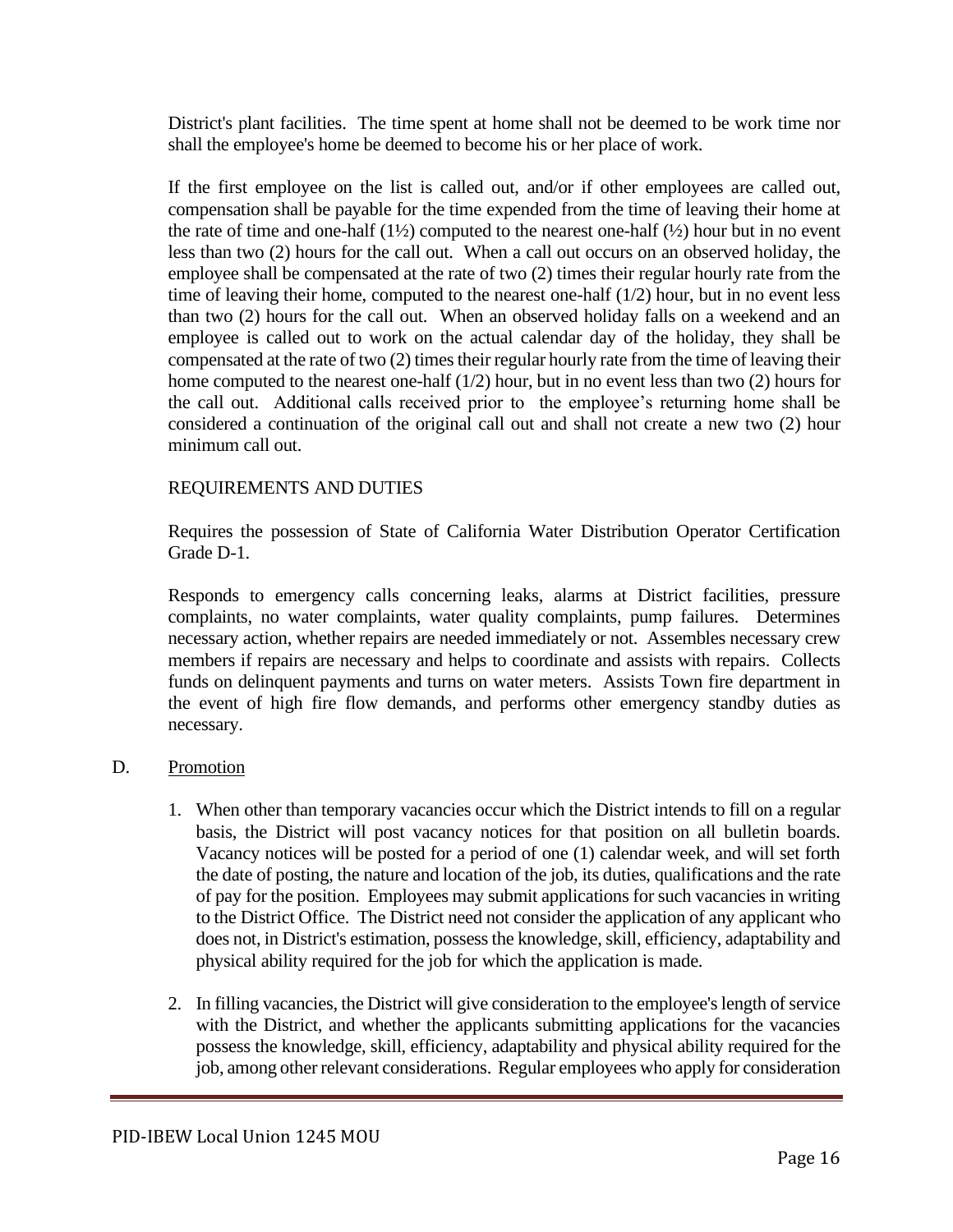of promotion to a higher regular job classification than they currently hold will, if promoted to that position, serve an initial evaluation period of at least six (6) months before becoming a regular employee in that position. Should that employee not satisfactorily fill the requirements of that position they may be moved back to their previous position at their previous pay scale.

- 3. Whenever a vacancy occurs in any regular job classification, the District may in its discretion leave that position vacant or temporarily fill such vacancy.
- 4. If a regular employee of the District shall be temporarily assigned to fill a higher classification than that employee's regular classification, and if the employee shall perform the duties for a minimum of one (1) hour during any workday, the employee shall be paid for actual hours worked in the higher paid classification at the rate of pay of the higher classification, in the step next higher to their normal rate of pay. Employees who are assigned to perform work in a higher classification for more than 540 days within a five year time period shall be reclassified into the higher classification.

## E. Layoff

1. When it becomes necessary for the District to lay off regular employees, the District will give employees involved as much notice as possible; but in no event will employees receive less than two (2) weeks notice of layoff. Where introductory or temporary employees are laid off no notice is required. District in determining what employee or employees to lay off, will give consideration to the ability of the employee to perform in classifications in which they are qualified as well as length of service with the District. All Temporary Employees shall be laid off prior to any layoffs of regular employees, introductory employees or regular part-time employees

## F. Grievance Procedure

A "grievance" is a claim by one or more unit members that there has been a violation, inequitable application, misinterpretation or misapplication of a provision of this MOU.

STEP 1: The initial step in the adjustment of a grievance shall be a discussion between the employee and/or his/her designated representative and the grievant's immediate supervisor. A grievance shall be presented within thirty (30) work days of the act or omission giving rise to the grievance, or the date the grievant should have reasonably became aware of the incident which is the basis for the grievance.

The supervisor has ten (10) work days in which to consider the matter before making his/her reply to the appropriate party. The discussion shall take place at such time as not to interfere with the work in progress.

STEP 2: If the Grievance is not satisfactorily settled as provided in Step 1 above, it shall then be reduced to writing by the individual employee and/or their designated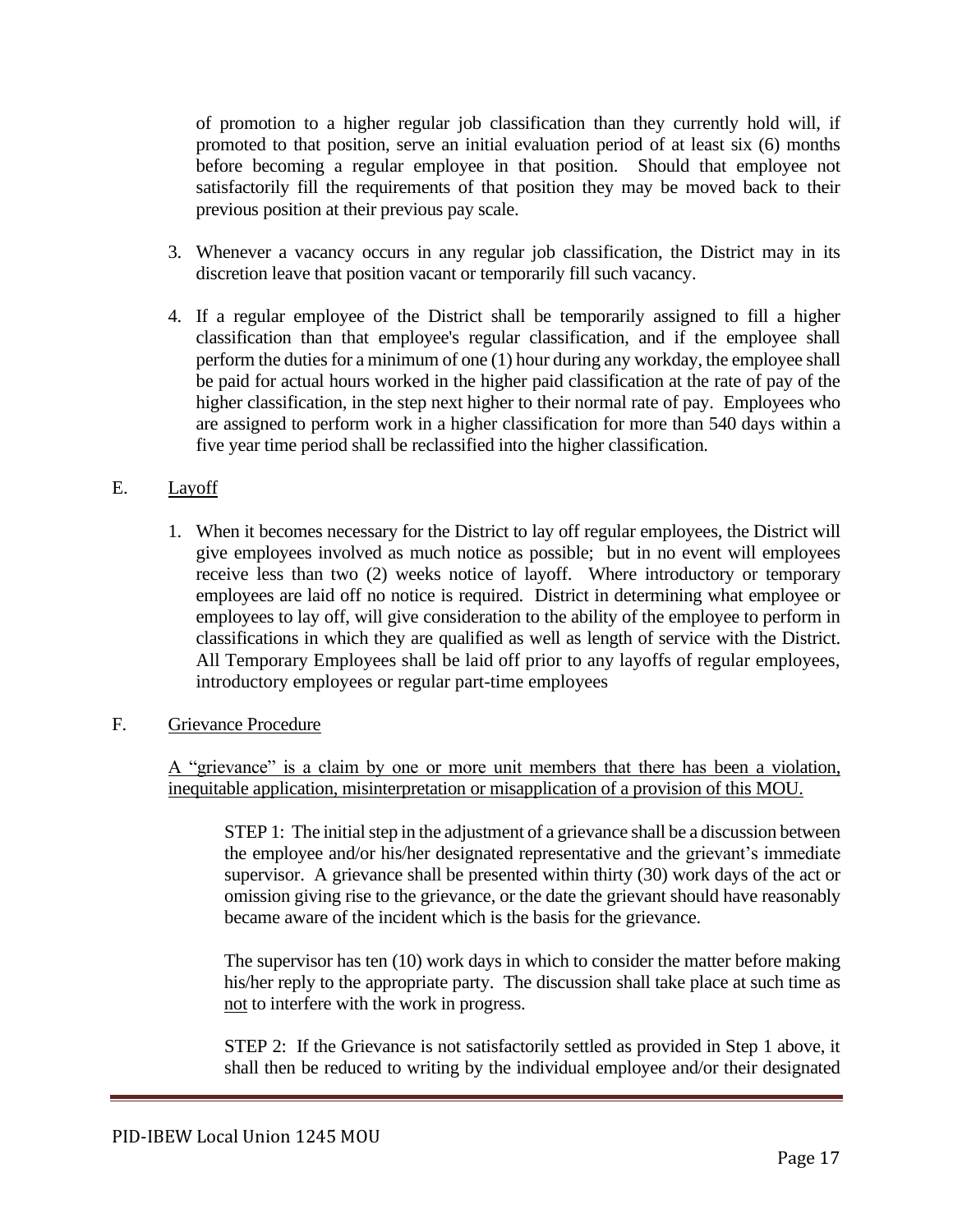representative and presented to the District's General Manager. The written Grievance shall contain all facts pertinent to the case including what conditions of employment the District is alleged to have violated and the correction or action desired. The District's General Manager shall reply in writing within fourteen (14) calendar days after receipt of the Grievance setting forth their position on the matter. If it is determined it would serve any purpose in resolving the Grievance either party referred to in Step 2 may request a meeting with any or all persons involved during the exchange of written documents.

STEP 3: If no disposition is arrived at as provided in Steps 1 or 2, either of the aforementioned parties may within ten (10) calendar days following the General Manager's written reply request a hearing, which shall be held within thirty (30) calendar days of the request, with the District's Negotiating Committee. The party filing the Grievance shall present to the Chairman of the Negotiating Committee a written statement containing all facts pertinent to the case. This Committee shall conscientiously endeavor to effect a settlement with the individual employee and/or their designated representative.

STEP 4: If no disposition is arrived at as provided in Steps 1, 2, or 3, the employee and/or their designated representative may no later than ten (10) days following termination of the hearing or hearings before the District's Negotiating Committee, request the grievance be referred to mediation.

Whenever a grievance is referred to mediation, either the Union or the District may request that the California State Mediation and Conciliation Service refer a state mediator. The mediator shall assist the Parties in the resolution of the grievance in the same manner as that which is normally used in the mediation of interest disputes. Referral to step five shall not occur until a mediator has released the Parties from the mediation process.

STEP 5: If no disposition is arrived at as provided in Steps 1, 2, 3, or 4, the employee and/or their designated representative may no later than ten (10) days following the release of the parties from the mediation process, request a hearing before the Board of Directors of the District. The Request for Hearing shall be in written form and shall be accompanied by copies of any written presentations and responses prepared and used in Steps 2 and 3. The Board of Directors shall then arrange for a hearing, to be held no later than forty-five (45) calendar days of receipt of the request, on the matter in which the Board may request any employee, person or any other party to be present. The employee filing the grievance and requesting the hearing shall have the right to present their grievance, or if they choose, to designate a representative who may present the grievance to the Board of Directors on their behalf. The rules of evidence under California law shall not apply to the hearing before the Board, and the Board in its discretion may limit the time to be used in the hearing. The Board of Directors shall consider fully presentations, discussions, statements and documents presented to it and shall make a decision on the matter. The decision of the Board of Directors of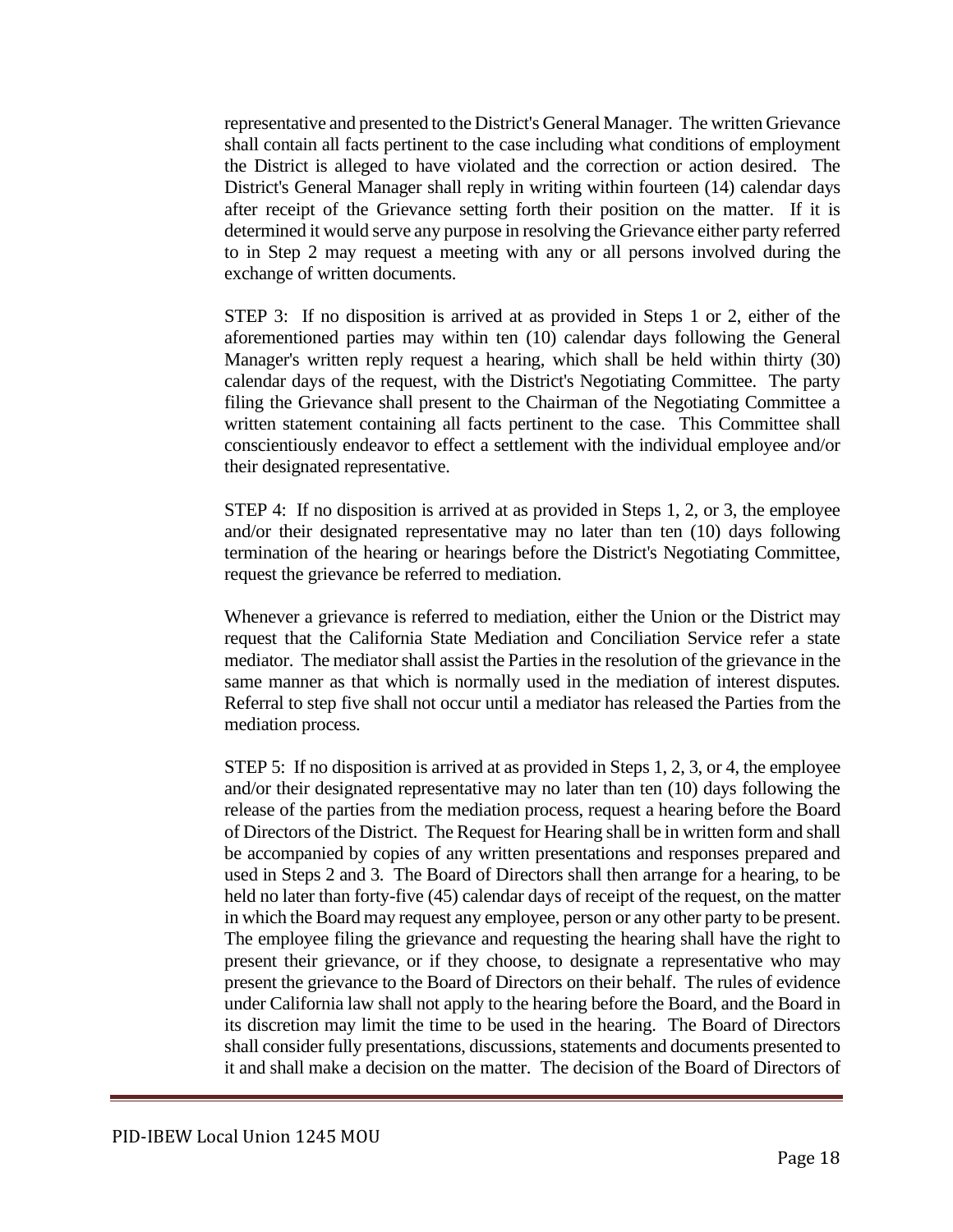the District shall be final and binding upon the employee and/or their designated representative, and no right to rehearing shall exist. Decisions of the Board will be based upon established Rules and Regulations as contained herein wherever applicable.

## G. Miscellaneous

- 1. Operators' Licenses are required of all employees operating District automobiles and automotive equipment. District will pay the license fee (less any Class C license fee), medical exam fee, and provide training for incumbent employees, in obtaining and renewing a Class A license. However, the District will pay a single fee; if retakes are required to obtain the license this cost will be the employee's expense. If needed, District will provide the necessary vehicle used for obtaining the Class A license. Also, subject employee must be insurable by District's insurance carrier*.* All new hires must satisfy this requirement prior to being hired, or, at District discretion, within the new hires' twelve (12) month initial evaluation period.
- 2. Should an employee fail to maintain the driver's license required for the job, the District may allow the employee up to sixty (60) days to obtain a proper reinstated license, during which time the employee may be assigned "non-driving" duties at the District's discretion. If, after sixty (60) days, an employee does not possess the appropriate license they may be terminated.

An extension of time may be granted by the Board depending upon the particular circumstances and the District's needs.

## H. Special Conditions - Water Treatment Plant

The Following provisions apply to employees assigned to the water treatment facility.

- 1. Water Treatment Plant Operators, other than the Water Treatment Plant Superintendent and Water Treatment Plant Maintenance Mechanic, work on a shift/work schedule. "SHIFT WORK" is considered work as specified hereinafter, that is a 24-hour shift, and will also include a 40-hour work week of eight (8) hours per day which Water Treatment Plant Operators will work on a rotating basis.
- 2. SHIFT WORK: When engaged in SHIFT WORK, Operators are required to perform a 24-hour shift. The first eight (8) hours of the shift are considered a regular work shift. The second eight (8) hours of the shift are considered a light duty/monitoring shift. The first two shifts will be considered hours worked. The final eight (8) hours of the shift are a sleep shift and are not considered time worked. Operators will be compensated two hours of straight time for the sleep shift. If during the sleep shift, the operator does not receive an uninterrupted five (5) hours of sleep during a normal sleep period due to an alarm callout, then the operator shall receive pay for the entire eight (8) hour sleep shift. Any work required, during a 24-hour shift, after the first sixteen (16) hours is considered overtime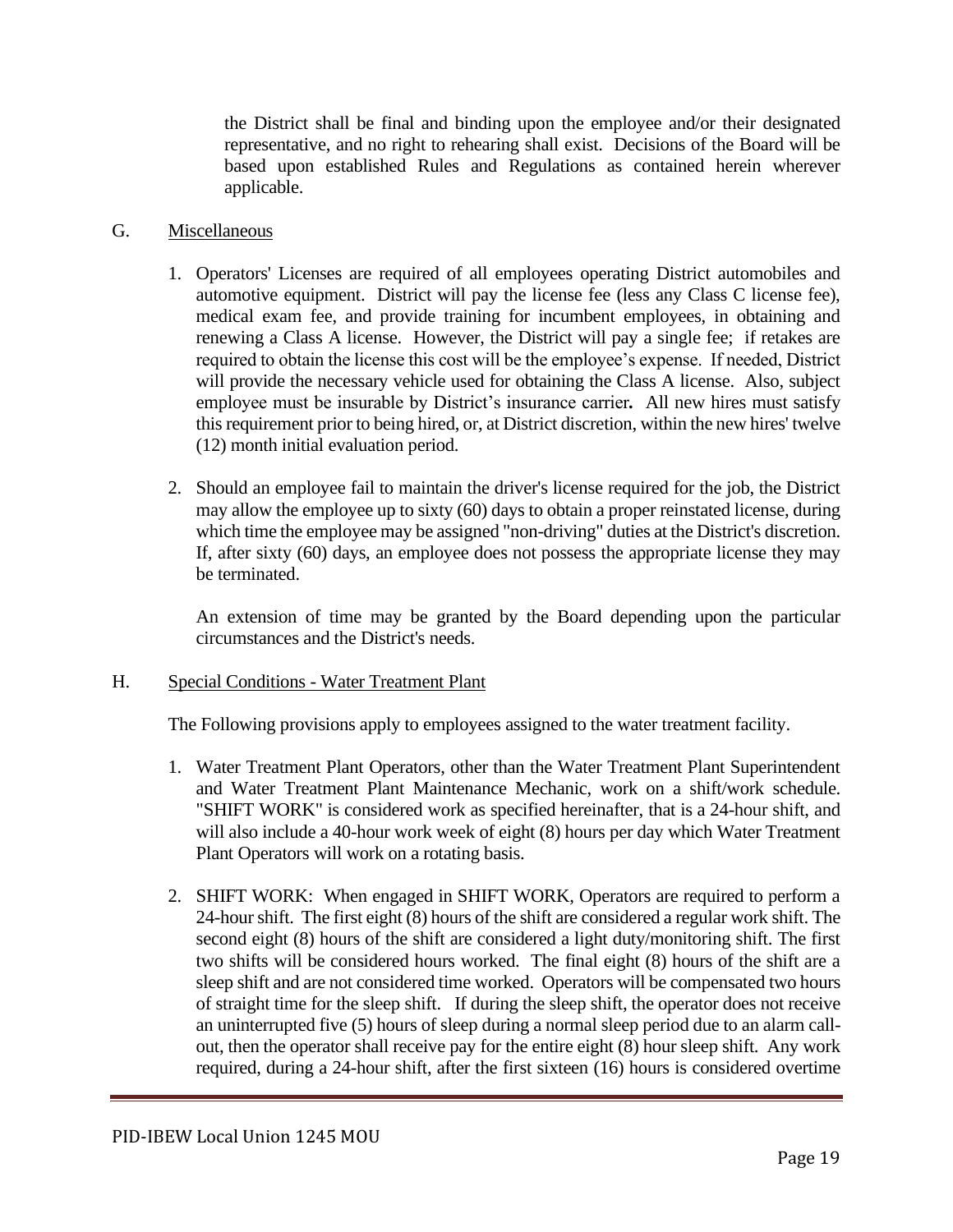and is paid at the rate of one and one-half (1½) times the SHIFT WORK hourly rate. Any hours worked in excess of Operators regularly assigned shift is paid at the rate of one and one-half (1½) times the operator's hourly rate.

Every twelve (12) weeks, Water Treatment Plant Operators will work a straight time work schedule of forty (40) hours in five (5) days for a period of four (4) weeks. Overtime worked during this scheduled period will be paid at the rate of one and one-half (1½) times the operator's hourly rate.

- 3. HOLIDAYS: Water Treatment Plant Operators are entitled to 8-hour holidays as any other regular full-time employee. Holiday work will be determined by the starting of a scheduled shift on the date of the observed Holiday.
	- a. When an observed Holiday falls on an employee's normally assigned SHIFT WORK the employee shall be entitled to eight (8) hours of regular pay double time (2) for the assigned hours of the shift. Sleep time is non-work time.
	- b. When an observed Holiday falls on an employee's Normal day off the Holiday (eight [8] hours) shall be paid as a Holiday at the operator's hourly rate.
	- c. When the actual holiday falls on a weekend and the observed holiday is on a weekday, the employee assigned to work the actual calendar day of the holiday shall be compensated at the rate of two (2) times his/her regular hourly rate for hours worked.
- 4. SICK LEAVE: Should a SHIFT WORK operator be unavailable due to illness, the straight time work operator for that period may perform SHIFT WORK coverage as requested by the Water Treatment Plant Superintendent, after which that person will not return to work for twenty four (24) hours. That operator may work an additional eight (8) hour shift to ensure a forty (40) hour pay period.
- 5. The Water Treatment Plant Operator's hourly rate will be equal to the "HOURLY RATE" for the Range and Step which the operator has attained, as found in Schedule C-1 of District's "Rules and Regulations Governing Employment Conditions, Salaries and Benefits for Employees." Water Treatment Plant Operators shall receive retirement contributions on *scheduled* overtime dollars in the amount of 66.7% of the current District contribution.
- I. Nepotism Policy It is well accepted that employment of relatives in the same area of an organization can cause serious conflicts and problems with favoritism and employee morale. In these circumstances, all parties, including supervisors, leave themselves open to charges of inequitable consideration in decisions concerning work assignments, transfer opportunities, time-off privileges, training and development opportunities, performance evaluations, promotions, demotions, disciplinary actions, and discharge.

In addition to claims of partiality in treatment at work, personal conflicts from outside the work environment can be carried into day-to-day working relationships.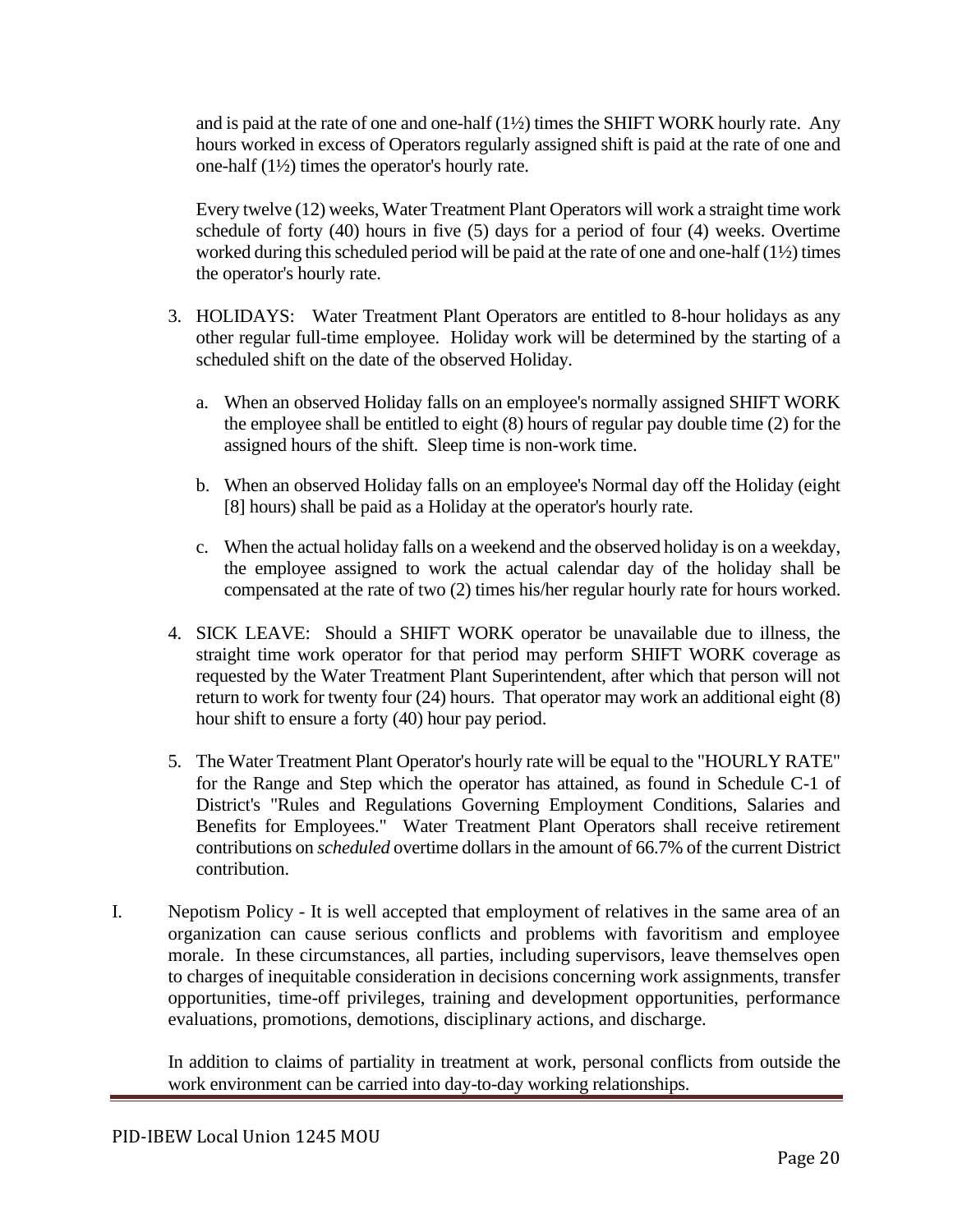It is the District's policy that relatives of persons currently employed by the organization may be hired only if they will not be working directly for or supervising a relative. The current status of employees as of June 30, 2000 will not be affected by this policy.

If already employed, they cannot be transferred or promoted into such a reporting relationship. If the relative relationship is established after employment, the District will decide if a transfer is feasible and who is to be transferred.

In other cases where a conflict or the potential for conflict arises, even if there is no supervisory relationship involved, the parties may be separated by reassignment.

For the purposes of this policy, a relative is defined to include spouses, parents, children, brothers, sisters, brothers and sisters-in-law, fathers and mothers-in-law, stepparents, stepbrothers, stepsisters, and stepchildren. This policy also applies to individuals who are not legally related but who reside with another employee.

#### J. Smoking Policy

The District is committed to a philosophy of good health and a safe work place. In keeping with this philosophy, it is important that the work place and office environment reflect the District's concern for good health. Smoking is therefore not permitted inside District offices, vehicles, facilities or any indoor or enclosed work area, under any circumstances except for the lake patrol housing. Employees who wish to smoke must limit their smoking to break and lunch periods, and smoke only in areas where there is adequate ventilation to prevent smoke from entering non-smoking areas. Employees who smoke are expected to be considerate of non-smoking employees.

This policy shall pertain to both employees and non-employees. All employees and visitors are expected to follow this policy. Non-employees who are smoking shall be requested, where appropriate, to refrain from smoking.

#### K. Light Duty Policy

An employee who is temporarily unable to perform his or her complete job duties by reason of industrial disability (Labor Code §3600) may be returned to work and given temporary light duties within his/her ability to perform with or without reasonable accommodations. Clearance to return to work, and any work restrictions, must be supplied by the employee's attending physician in writing prior to the employee returning to work. The duration of any such period of temporary work shall be determined by the District, but ordinarily will not exceed 60 calendar days. During such period, the District may require written certification by the employee's attending physician that the employee's disability is continuing to improve, with a reassessment of any work restrictions.

The employee will be compensated at the rate of pay of his or her regular classification while engaged in such temporary duties provided that, in the opinion of the supervisor, the employee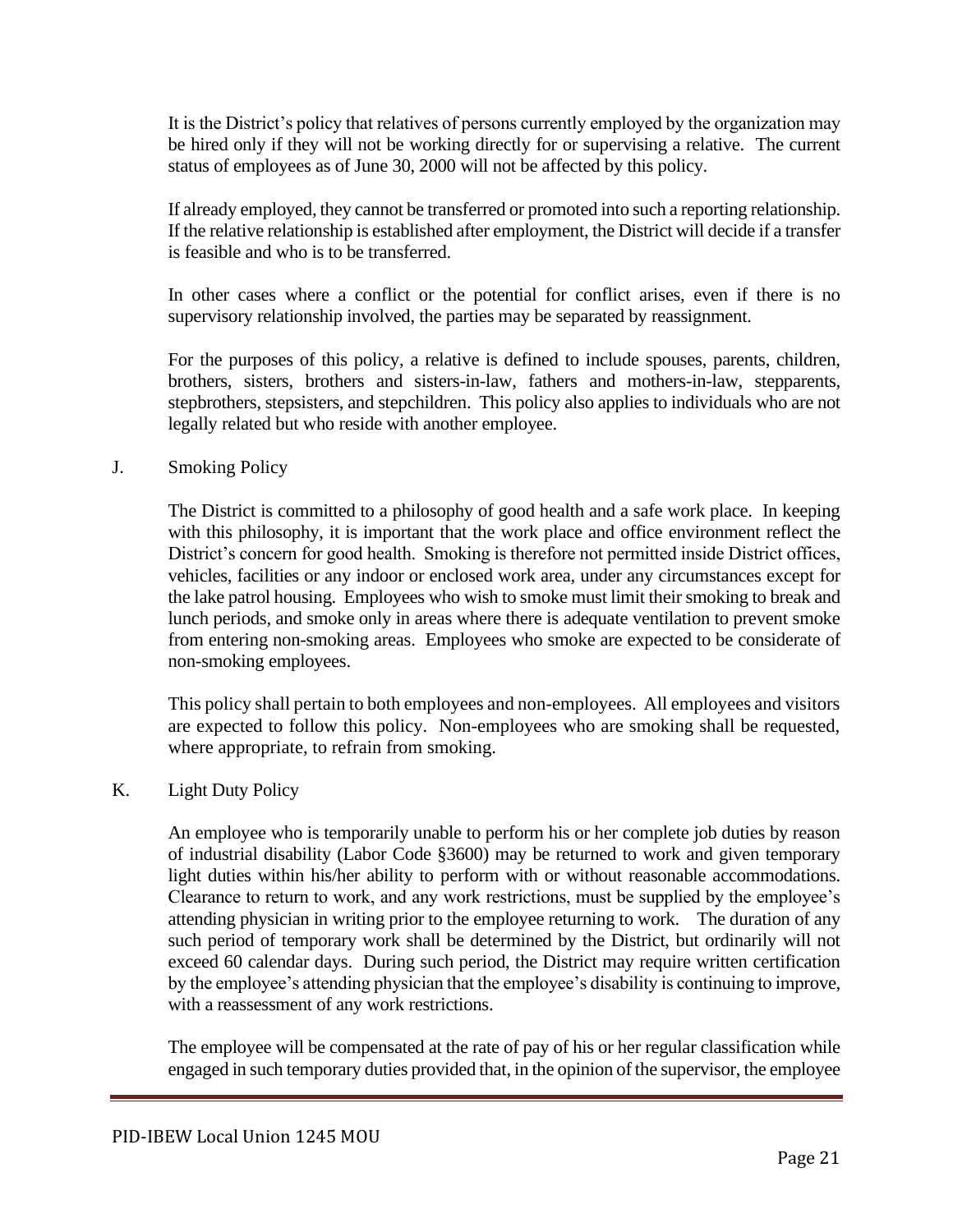can perform a substantial amount of the essential duties in his or her job description. If the employee is unable to perform the essential duties in his or her job description with or without reasonable accommodations, the District may, if practical, assign the employee temporarily to work in a different job classification, in which case the employee will be compensated at the rate of pay established for that job classification.

Nothing contained in this policy requires the District to offer light duty to an employee who is unable to perform the essential duties of his or her job with or without reasonable accommodations, or to retain an employee on light duty for any period of time.

Nothing contained in this policy restricts the rights or duties of the District or its employees under Workers' Compensation laws, the Fair Employment and Housing Act, the Americans with Disabilities Act, or any other applicable laws.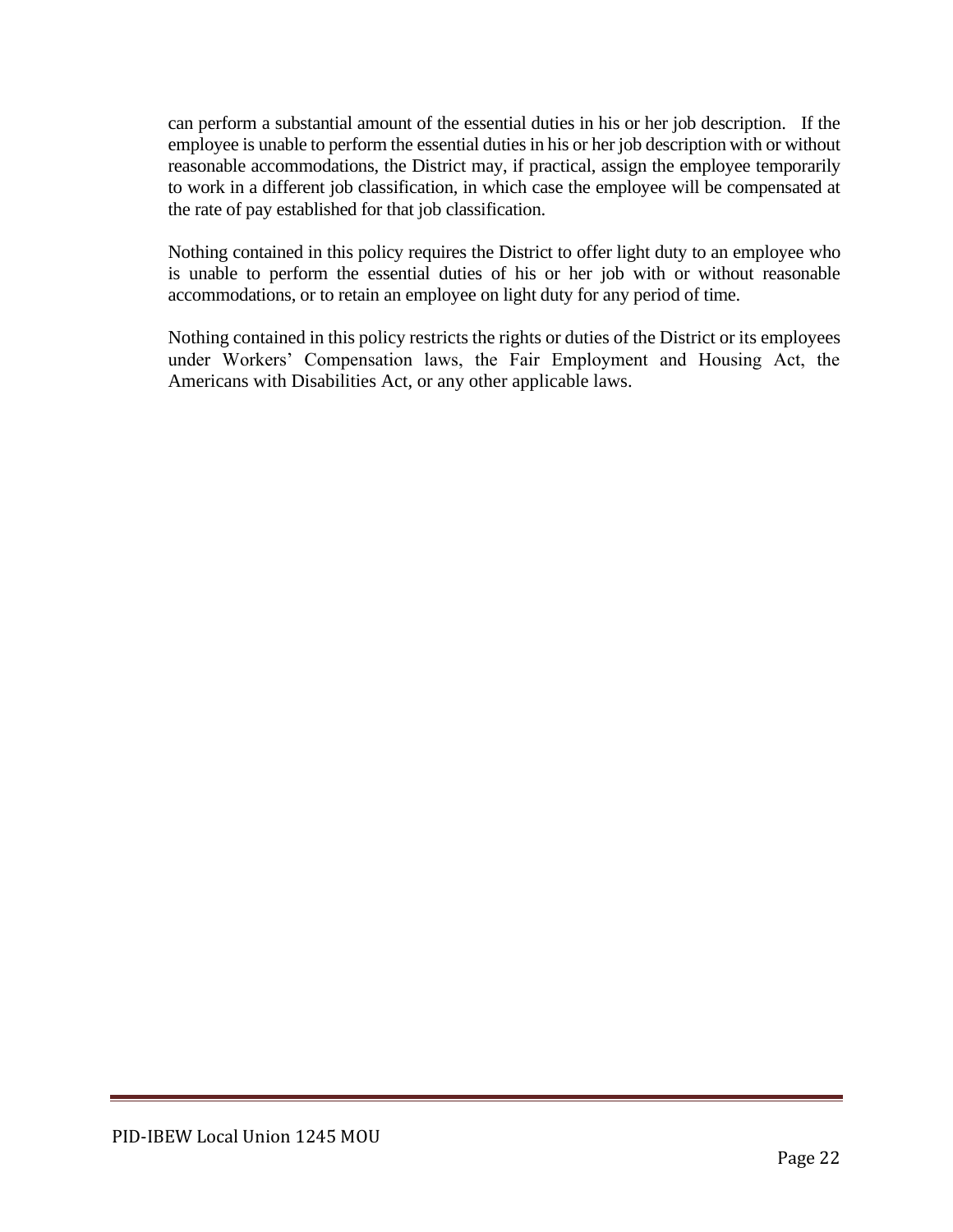#### **ARTICLE V Benefits**

#### A. Workers Compensation Insurance

Compensation for on-the-job accidents is provided by District through a Workers Compensation Insurance Plan. It shall be the duty of all officers and employees to make an immediate report of accidental injury while working to their supervisor. Any recurrence of an old injury requiring medical treatment or hospitalization also must be reported immediately. Failure to do so will result in delay of compensation, or more serious difficulties including the possibility of disciplinary action for not reporting in a timely manner. Sick leave (if available) may be used for the initial three (3) days waiting period under an approved workers compensation claim, however, it may not be used to supplement workers compensation benefits for the lost time at work due to an industrial injury or illness.

#### Workers Compensation - Return to Work

For physical injury claims and stress related claims the District will require a full medical release from the treating physician prior to returning to work.

Employees who are incapacitated because of covered job related injuries or illnesses and cannot return to their prior duties, may be offered vocational rehabilitation if they are medically qualified and able to accept other employment.

B. Social Security

Social Security deductions are made beginning with the new employee's first salary check, as required by law.

#### C. Medical Insurance

Medical, dental, vision and hospital benefits, such as may be provided under District's insurance plan, begin on the first of the month following thirty (30) days of continuous employment and upon the applications of eligible employees being processed and accepted by the insurance carriers. District will pay the cost of the premium for eligible employees to the extent described below:

- 1. The full premium for dental (including orthodontic coverage) and vision coverage for employees and their eligible dependents.
- 2. Medical Insurance

The District will offer three (3) health plan options to employees. The employee may select the health plan in which he/she wishes to participate. Effective January 1, 2020, the District shall make monthly contributions to the employee's purchase of the health plan in an amount not to exceed: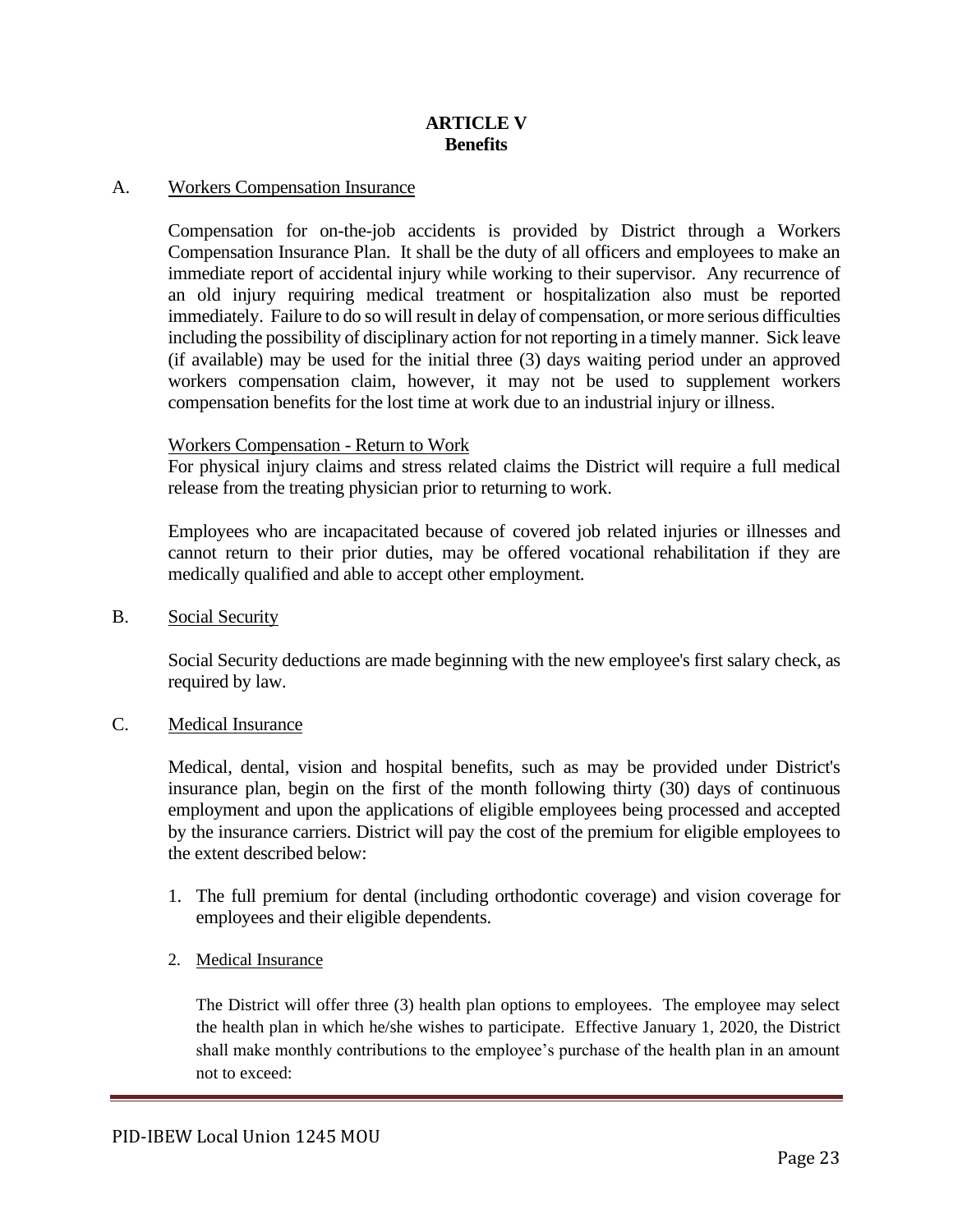| Employee: | \$849.18   |
|-----------|------------|
| Couple:   | \$1,698.36 |
| Family:   | \$2,250.33 |

The District further agrees to maintain the District's monthly contributions to the employee's purchase of the health plan in an amount equal to the ACWA Advantage Health Plan, or their closest ACWA equivalent, through June 30, 2022.

Unless otherwise agreed between the union and the District, the District shall only provide the ACWA Advantage Health Plan, Classic Health Plan, and Account Based Health Plan options, or their closest ACWA equivalents in the event of a plan change or elimination. The parties agree to continue meeting to discuss a transition in health care providers.

Effective January 1, 2019 the District will offer a cash payment to any eligible employee that elects to opt out of District provided health benefits. That employee shall receive a monthly payment in the amount of one half the District's premium contribution of the plan he/she would have selected as set forth above. Any employee wishing to opt out of the District provided health benefits, must first provide reasonable evidence of enrollment in another insurance such as family coverage through a spouse's employer. *This cash payment provision shall only apply if an opt out provision is offered by the health insurance company with which the District has contracted at no additional expense.*

3. The District shall reimburse the cost of employee flu and poison oak immunizations only, not the cost of associated doctor's visits, unless the immunization is first approved and then obtained through District's recognized physician.

Continuation of Coverage: Employees, their spouses and dependents covered by District health, dental and vision plans may have the right to choose a temporary extension of benefits at group rates, plus a small administration fee, in certain instances where coverage under the plans would otherwise end. Information regarding this extension of benefits (COBRA) is available at the District Office*.* 

The employee or a family member of the employee has the responsibility of notifying the District of a divorce, legal separation, or a child losing dependent status under the plans within thirty (30) days of the change. Employee may be responsible for the additional cost of coverage should this notification not occur. Paradise Irrigation District has the responsibility of notifying the administrators of the plans of an employee's death, termination of employment, or reduction in hours, or Medicare eligibility. When the District is notified that one of these events has occurred, the District will in turn notify the employee that the employee or family member has the right to choose continuation coverage. The employee or family member has sixty (60) days from the date they would lose coverage because of one of the events described above to inform the administrators of the plans that the employee or family member wants continuation coverage.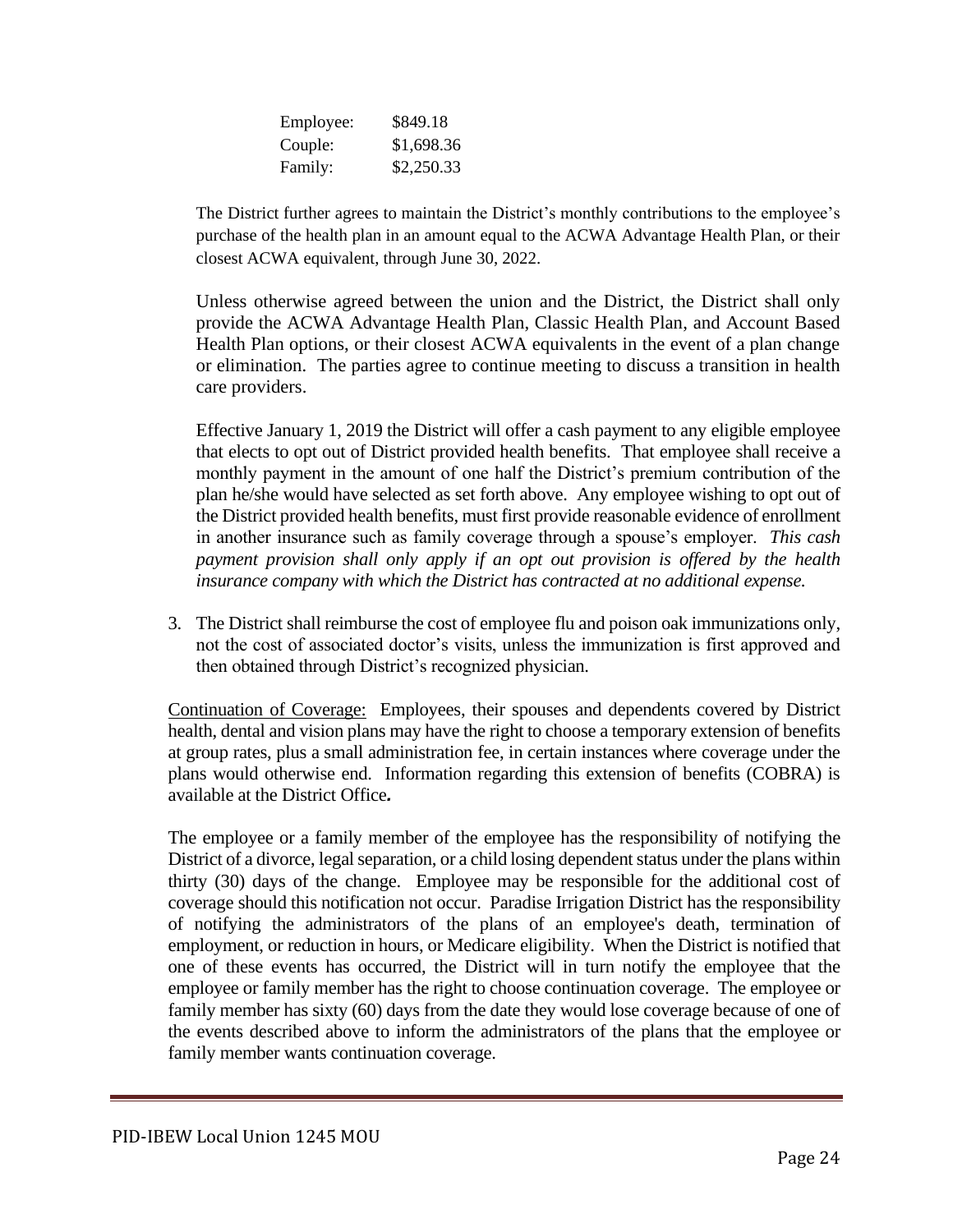#### D. Retirement

A retirement plan is offered to employees who are eligible and who wish to participate. The District contributes to such plan on behalf of the employees in accordance with such plan. Employees not electing to be a part of the retirement plan shall not receive any part of the sum that the District would have contributed to such retirement plan. See "Article III, Section C, Retirement" for information concerning retirement status. The District will contribute 9 % of the employee's base pay to the retirement plan. The District will match any employees' contribution one to one up to a maximum of 3%. The District's matching contribution shall be vested in 20% increments for the first five years of employment subject to current law. Changes to employee's contributions can be made according to the plan document.

#### E. Unemployment and Disability

California State Unemployment and Disability benefits are provided by the California State Employment Development Department Currently District funds the Unemployment Insurance Plan and the employee pays the required premium for State Disability Insurance.

#### F. Long-Term Disability Program

Long-term disability coverage is provided for eligible disabilities with a ninety (90) day elimination period and 66.67% of pre-disability earnings as defined and governed by the District's Long-Term Disability insurance plan with its carrier.

#### G. Life Insurance

District provides each regular full-time, and regular part-time employee a Life Insurance Policy in the amount of \$50,000.00 effective on the first of the month following completion of sixty (60) days of work. In addition, employees have the option to purchase an additional \$50,000.00 Life Insurance through payroll deduction. An employee shall have the option to purchase life insurance for his/her spouse and/or dependent, at his/her own expense, provided that it is offered by the life insurance company with which the District has contracted.

#### H. Flexible Benefits Plan

District will provide a Flexible Benefits Plan for dependent care assistance and for medical reimbursement. A copy of this plan will be provided to all eligible employees at Plan inception. The purpose of this plan is to provide employees of the District a Dependent Care Assistance Plan, and Medical Reimbursement Plan maintained by the PID. This plan is intended to qualify as a "cafeteria plan" under Section 125 of the Internal Revenue Code of 1986, as amended, and is to be interpreted in a manner consistent with the requirements of Section 125. Each employee whose employment is considered to be regular full-time will be eligible to participate in the Plan. An employee will become a Participant on the later of (a) the effective date or (b) the first day of the month following the date he or she becomes eligible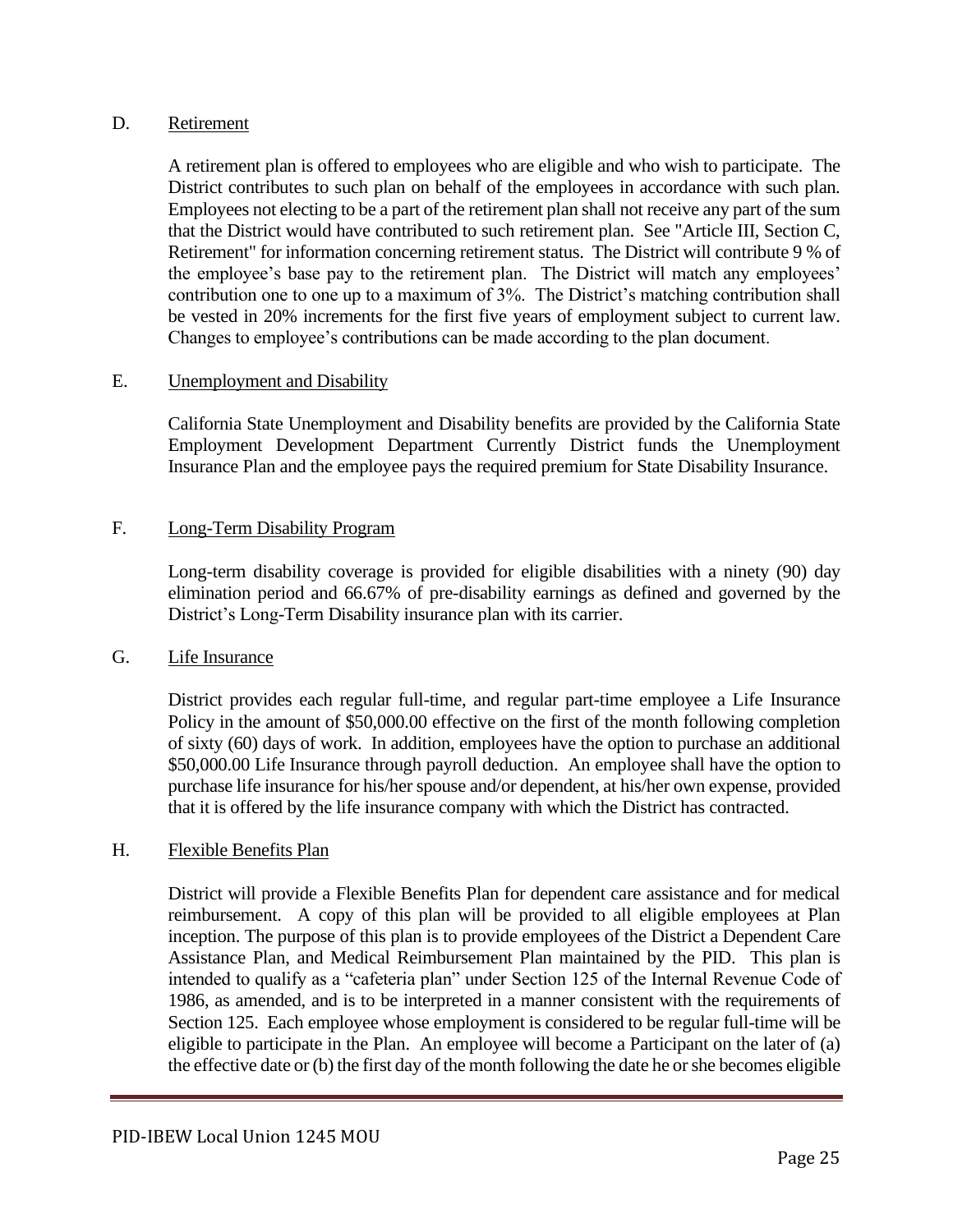to participate under the preceding sentence. If an employee does not elect to become a Participant on the first date of eligibility, such employee may elect to become a Participant on the first day of any subsequent Plan Year.

- I. Observed Holidays Holidays are established as follows:
	- 1. New Year's Day
	- 2. Martin Luther King's Birthday
	- 3. President's Day
	- 4. Caesar Chavez Day
	- 5. Memorial Day
	- 6. Independence Day
	- 7. Labor Day
	- 8. Veteran's Day
	- 9. Thanksgiving Day
	- 10. Friday after Thanksgiving
	- 11. Christmas Eve
	- 12. Christmas

Holidays occurring on a Sunday are normally observed on the following Monday. Holidays occurring on a Saturday are normally observed on the preceding Friday.

Employees on unpaid leaves of absence, for any reason, at the time of a Holiday observance will be ineligible for Holiday pay.

J. Vacation

Vacation leave for full time positions shall consist of: Twelve (12) working days during the first five(5) years of continuous employment; fifteen (15) working days after five (5) years of continuous employment; twenty (20) working days after ten (10) years of continuous employment; and twenty-five (25) working days after fifteen (15) years of continuous employment. Vacation is earned each pay period and is available upon completion of each pay period. Vacation will accrue only when on "paid" status. Vacation is earned each pay period and is available upon completion of each pay period. Vacation shall not accrue when on "unpaid" status. *Notwithstanding the foregoing, employees who will have attained 20 years of continuous employment by December 31, 2014, will accrue 27 days of vacation per year.* 

On the fifth (5th) anniversary following the date of employment and in each fifth (5th) anniversary thereafter, the District shall grant each employee a service anniversary vacation of five (5) workdays with pay. A service anniversary vacation shall be in addition to the annual vacation allowance to which the employee may be otherwise entitled in that year and an employee who terminates employment with the District prior to reaching a fifth  $(5<sup>th</sup>)$ anniversary shall receive credit for one working day's vacation for each full year's continuous employment since the previous fifth  $(5<sup>th</sup>)$  anniversary or their original date of employment.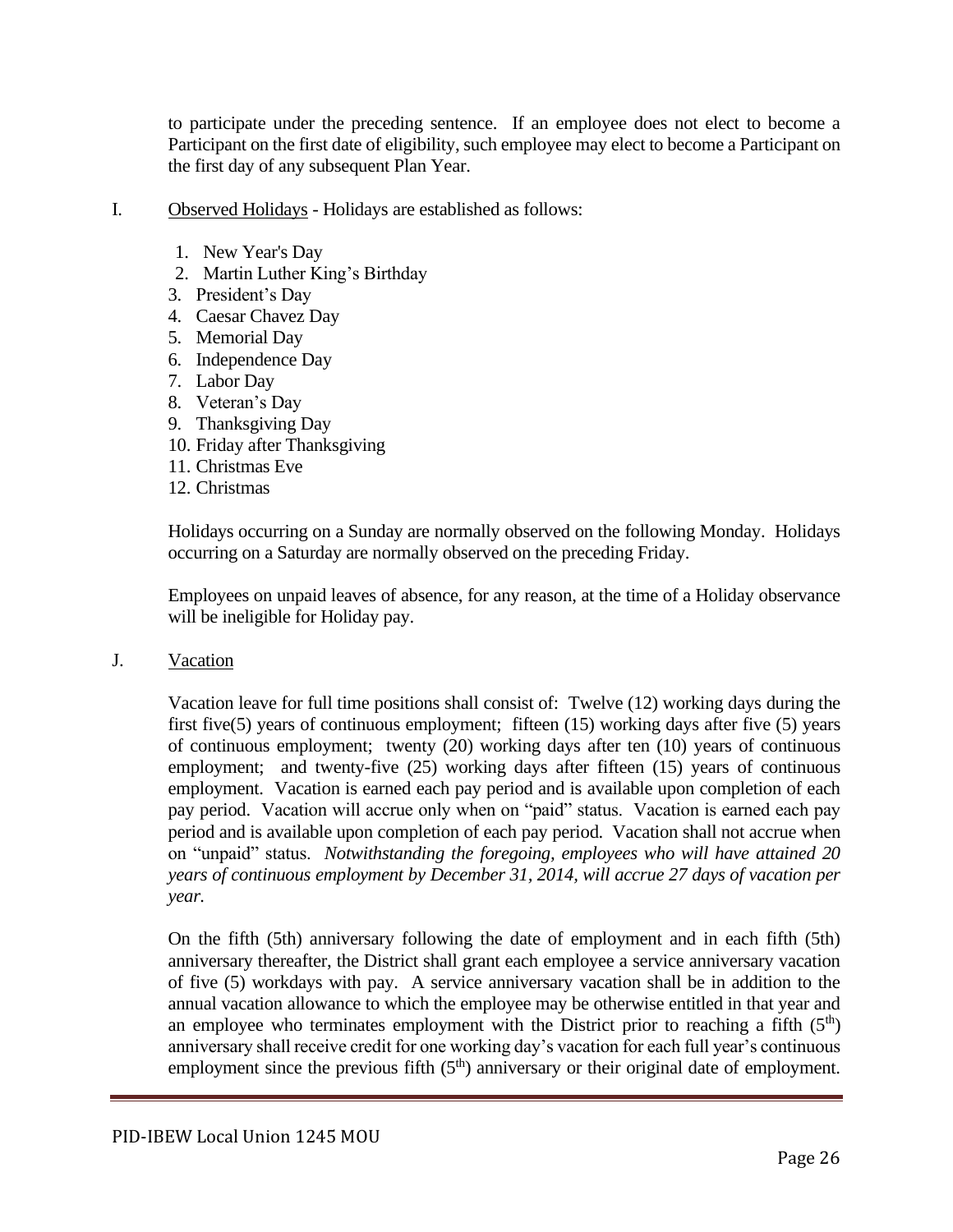The service anniversary vacation must be taken within one year of the date it is earned. The service anniversary vacation provided herein shall not be retroactive and shall accrue only if such dates fall after July 1, 1974.

Absence because of injury or sickness which is covered by accumulated sick leave shall not be a bar to the granting of annual vacation as herein provided. The granting of any leave of absence without pay exceeding fifteen (15) calendar days shall cause the employee's eligibility date for the annual vacation to be postponed a number of days equal to the number of calendar days the employee is on leave without pay, less the first fifteen (15) calendar days of such leave.

All earned vacation may be taken only after accrual. A prorated accrual of annual vacation leave occurs at the completion of each pay period. The maximum accrual, excluding service anniversary vacation, can be no more than two years at the employee's current accrual rate. This may be extended by approval of the General Manager if deferral of vacation leave is due to business necessity

Vacation periods are to be arranged with the employee's department head so that the time off will not interfere with the normal operation of the District.

Eligible employees about to be laid off and those whose employment is otherwise terminated shall be paid for any earned but unused vacation as described above.

## Vacation Buy / Sell Program

Employees who have been employed by the District for more than one year may sell to the District up to forty (40) hours of accrued unused vacation time upon thirty (30) days prior notice, provided that the employee takes a minimum of one half (1/2) the vacation time to which they are entitled within the same annual vacation period of the sold vacation time. An employee who has been employed by the District for more than one year may also buy from the District up to an additional forty (40) hours of vacation time within any calendar year for use during the same calendar year, provided that full and complete payment has been made for the purchased vacation time by salary modification prior to use of the vacation time.

#### K. Sick Leave

Sick leave is provided to eligible regular employees of the General Unit at the rate of (1) one equivalent working day per month. Sick leave is defined as absence from duty due to illness of employee or immediate family, non-industrial injury or quarantine due to exposure to contagious disease. Starting the first working day of illness, non-industrial injury or quarantine due to exposure to contagious disease, the employee shall be paid at the rate of their base pay if they have sick leave available. The General Manager may require physician certification for any sick leave absence of three (3) or more consecutive working days.

1. Immediate family includes: parents, children and spouses and are defined as follows: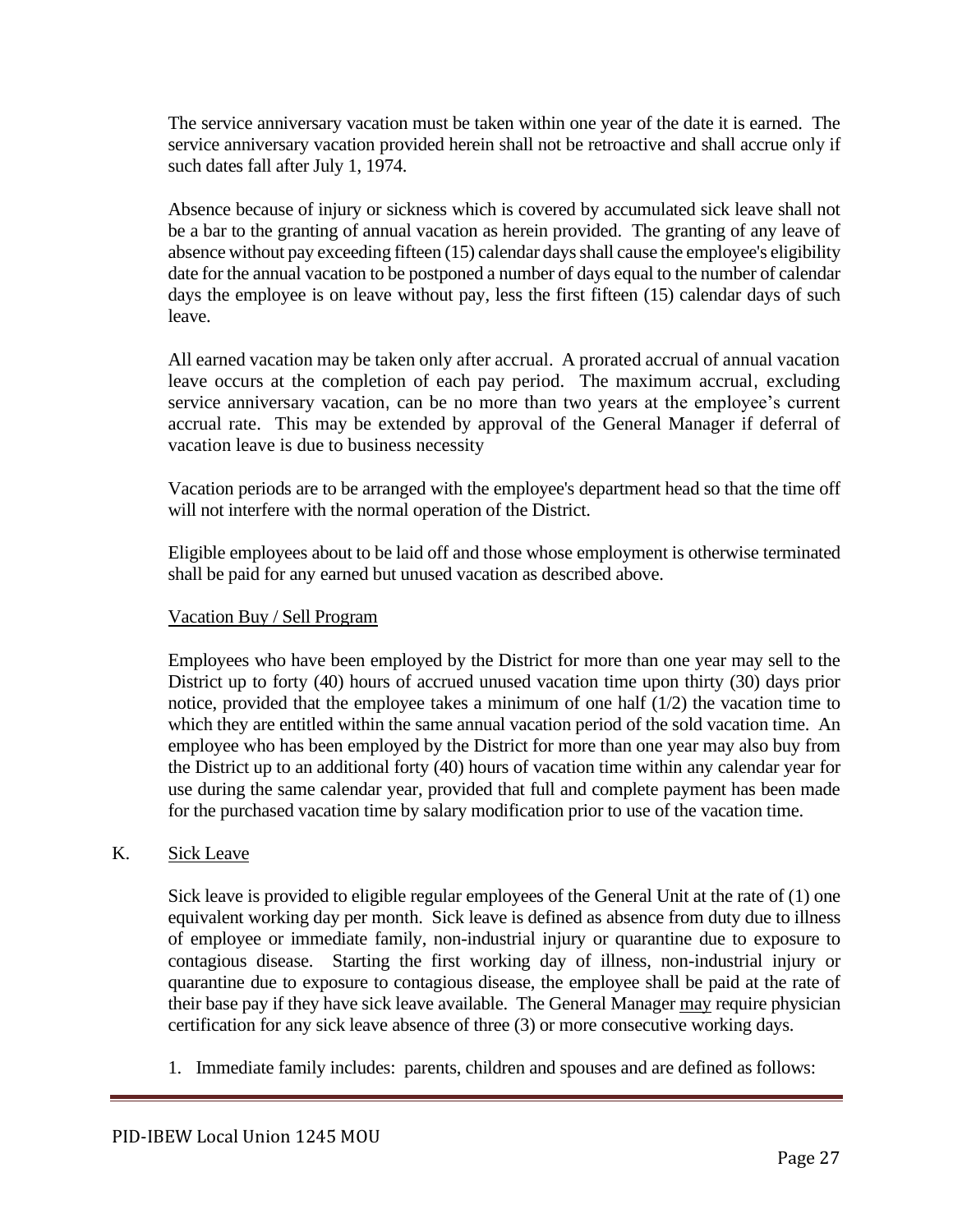A "child" means a biological, adopted or foster child, a stepchild, a legal ward or a child an employee has accepted the duties and responsibilities of raising, such as where a grandmother raises her grandchild.

A "parent" means a biological, foster or adoptive parent, a stepparent or a legal guardian. Mothers-in-law, fathers-in-law and grandparents are considered "parents" for the purposes of this law.

Sick leave will accrue only when on "paid" status. Sick leave is earned each pay period and is available upon completion of each pay period. Sick leave will not accrue when on "unpaid" status.

Accumulated vacation time or compensatory time off shall be used for sick leave at base pay rate after available sick leave has been exhausted.

Regular employees shall be allowed once a year to sell five equivalent days of sick leave annually if they use less than three equivalent days in the prior year and will have a minimum balance of thirty equivalent days after the sale. In the event of an extended medical absence, the General Manager may approve the sale of sick leave for employees that exceed the use of three days of sick leave.

Annually, November 1, an employee may elect to receive up to three (3) days pay or three (3) days vacation or any combination in exchange for unused sick leave for the twelve (12) months preceding November 1. Employees that would have been eligible to receive the bonus under the 2011-2014 language, as of November 1, 2014, will receive the bonus for 2014.

Upon termination of employment from the District, employees will be compensated for unused sick leave at the following rates for up to a maximum of 120 days of their sick leave balance.

 5 to 10 Years of Service – 25% 11 to 20 Years of Service – 40% 21 to 25 Years of Service – 50% 26 to 30 Years of Service – 60% Over 30 Years of Service – 75%

Available sick leave may be used for the initial three (3) day waiting period under an approved workers compensation claim; however, it may not be used to supplement workers compensation benefits for the lost time from work due to an industrial injury or illness.

#### L. Fitness for Duty

All employees must be fit for duty while in work status. Additionally, supervisors ensure that employees are performing job functions in a safe and reliable manner.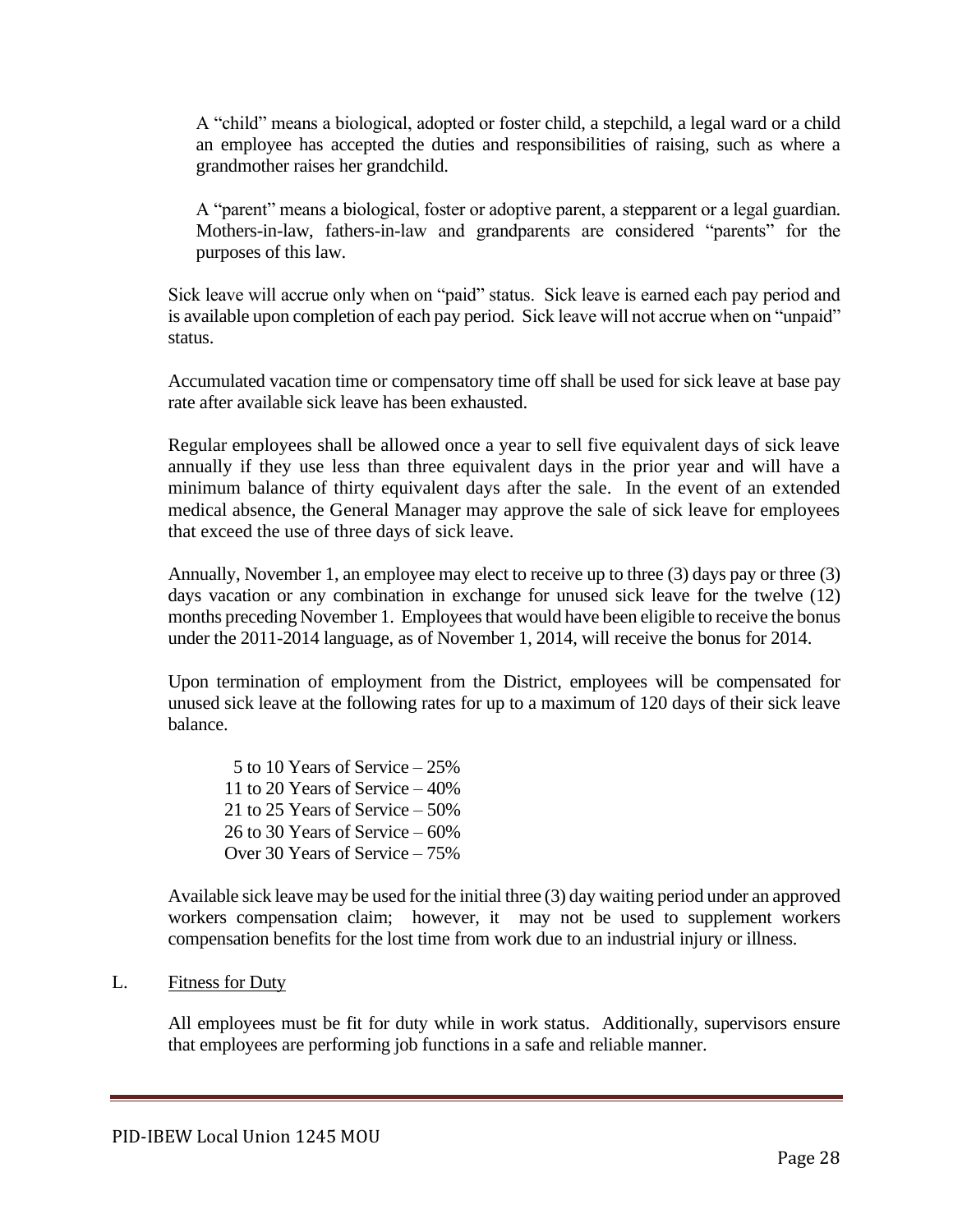A fitness for duty evaluation may be made at the request of management and performed by the District's Medical Provider to determine that the physical and mental health of an individual is consistent with the performance of assigned duties in a safe and reliable manner. The initial evaluation will be at the District expense. The District will not cover subsequent visits with medical personnel.

A management request for fitness for duty evaluation may be appropriate when:

The employee identifies a medical condition as a cause of a performance problem;

Behavior is observed that is not typical of the employee;

There is concern about whether the employee can work in a safe and reliable manner;

There is reasonable suspicion of substance abuse;

The employee requests a medically-based accommodation; or

There is a management concern about excessive use of sick leave.

Should it be determined that the employee is not fit for duty, they will immediately be placed on the appropriate available leave.

An employee removed from the workplace because of fitness for duty concerns must be cleared before returning to work by the District's Medical Provider at employee's expense.

Failure to comply with provisions of this policy may result in disciplinary action, up to and including termination.

#### M. Leave of Absence with Pay

Leave of absence with pay for full time officers and employees shall be granted by the District in the following cases:

(a) Bereavement Leave: Upon the death of an employee's child (defined in Article V, Section K.1.), spouse, domestic partner, parent, (defined in Article V, Section K.1.) brother, sister, grandparent or grandchild, a period not to exceed five (5) non-consecutive working days within a thirty-work day period that begins on the first day bereavement leave is taken.

For jury duty*,* official subpoena, or serve as a witness in court, the District provides normal base pay less any jury duty pay or witness fees received by the employee. The employee may keep any court reimbursements for mileage associated with jury duty. This provision shall not apply to personal court or legal action.

Leave of Absence without Pay

Leave of absence without pay may be granted by the District General Manager or the Board of Directors for the following reasons:

- a. Illness or short term disability;
- b. Family Leave;\*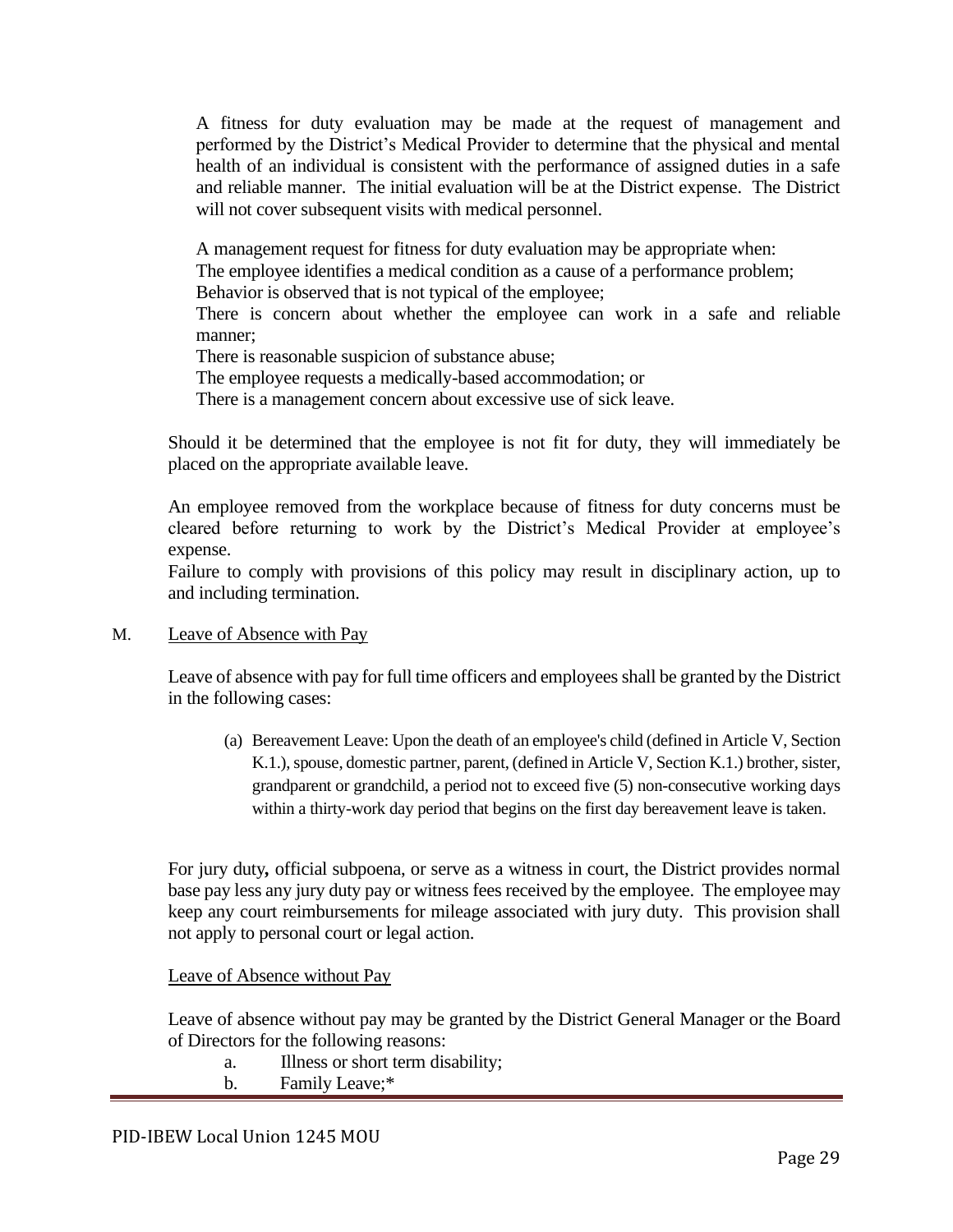- c. Pregnancy Disability Leave (PDL);\*\*
- d. To take an educational course which will increase the employee's usefulness upon return to work;
- e. For personal reasons acceptable to the District General Manager or the Board of Directors;
- f. For military service.

A leave of absence without pay may be for a period not exceeding one (1) year, except for military service when such service exceeds one (1) year.

\*Family Leave: The District will grant eligible employees, with at least one year of continuous service up to 12 weeks of unpaid leave in a 12-month period for family care responsibilities and for the employee's own serious medical condition. The purpose of the family leave is to provide the employee with the right to take time off from work to bond with a child, to care for a family member or to recover from a serious illness without jeopardizing their job. The one-year period in which employees are entitled to take up to 12 weeks of FMLA leave is not a fixed period. The one-year period is determined on a rolling basis at the time an employee requests FMLA leave. Each time an employee requests FMLA leave, the immediately preceding 12-month period will be reviewed to ascertain the employee's remaining leave entitlement. Each time an employee requests FMLA leave, his/her remaining leave entitlement will consist of any balance of the 12-week entitlement which has not been used during the immediately preceding 12 months.

#### Example 1:

Employee X has the following FMLA leave record: January 1, 2000: 3 weeks April 1, 2000: 2 weeks June 1, 2000: 3 weeks November 1, 2000: 4 weeks

Employee X requests additional leave on December 1, 2000. Employee X has already used 12 weeks of FMLA leave within the immediately preceding 12 months, and therefore is not entitled to additional FMLA leave as of the date of the request.

Example 2:

Based upon the same leave record, Employee X requests additional leave on February 1, 2001. January 2000 no longer falls within the immediately preceding 12-month period. Employee  $X$  is entitled to take up to an additional three weeks of FMLA leave, assuming the reason for the requested leave qualifies for leave under the Family & Medical Leave Act.

Requested leaves must be submitted in writing and be approved in writing by the General Manager before the leave begins. (Leaves over thirty [30] days must also be reviewed by the Board of Directors Personnel Committee.) In cases where it is impractical to submit this request before the leave begins, it shall be submitted as soon as possible after the requested leave begins.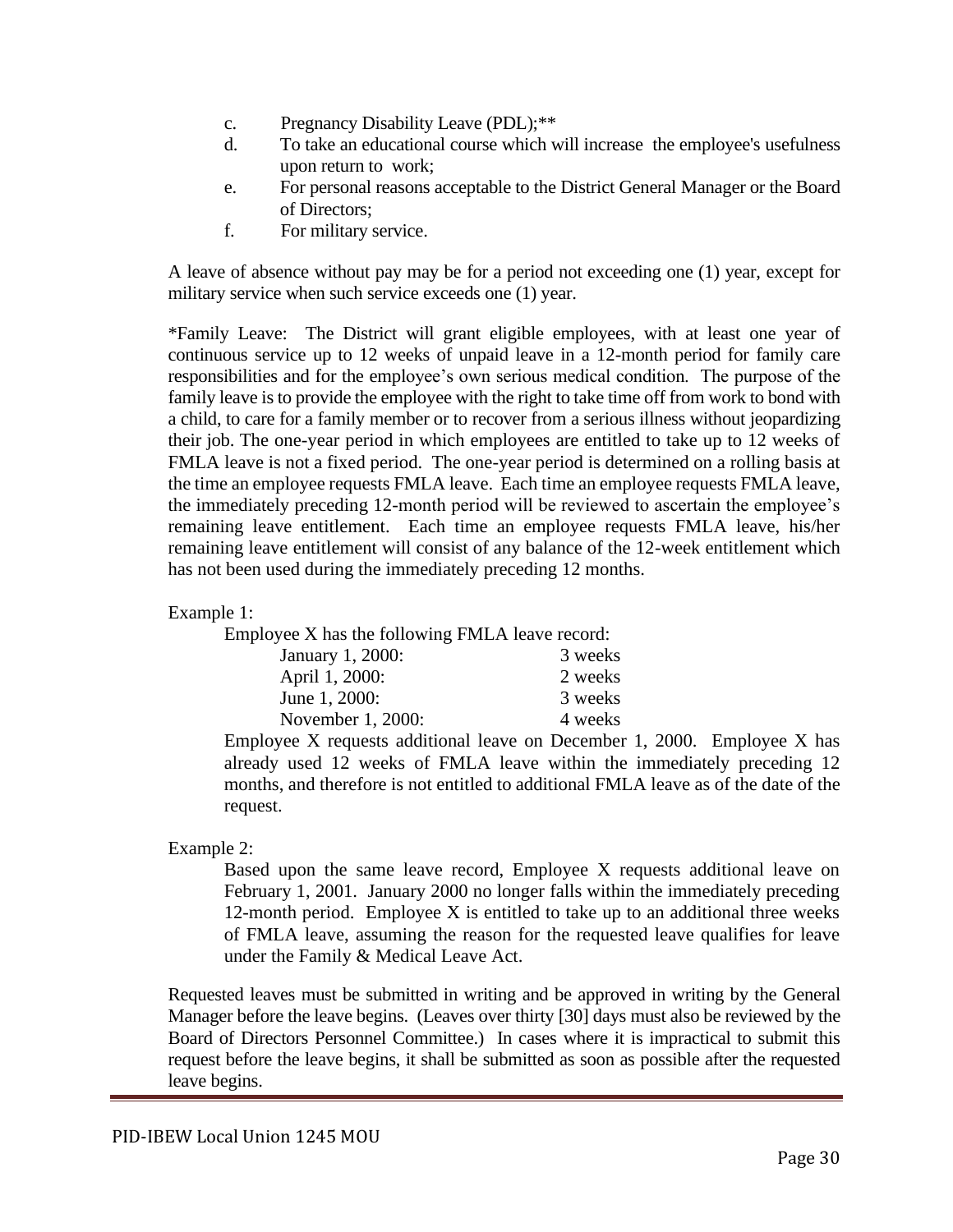The District will maintain coverage under any group health plan for the duration of the leave (for a maximum of twelve [12] weeks) and under the conditions of coverage that would have been provided had the employee been employed continuously during the leave. If the employee fails to return to work at the end of the leave period, the District has the right to collect the cost of the health benefit premiums from the employee. An employee who returns to work for at least thirty (30) days is considered to have "returned to work".

\*\*Pregnancy Disability Leave (PDL): Any full or part-time regular female employee who is disabled by pregnancy, childbirth, or a related medical condition will, upon written request, be granted a pregnancy disability leave of absence (PDL) without pay not to exceed four (4) months.

An employee who is granted a PDL may utilize any accrued sick leave benefits and earned vacation benefits during the period of her leave. Any portion of the leave that occurs after all sick and vacation benefits have been exhausted shall be without pay.

Group insurance benefits and premium payments ordinarily provided by the District will remain in effect until the end of the month in which the leave terminates. Employees are expected to pay the full costs of these coverages thereafter. Employees are requested to notify the General Manager that arrangements have been made with the Office Manager to pay for the costs of such coverages before the leave(s) begin(s).

Employees who require a PDL must notify their supervisor or the Office Manager in writing as soon as possible. These written notices should specify the commencement date(s) of the leave(s), the expected duration of the leave(s) and be accompanied by a signed physician's statement of disability.

Written extension requests for PDL, not to exceed the four (4) month limitation, must be received by the General Manager prior to the expiration of the approved leave(s) or within three (3) days of an absence. Employees who do not report for work at the end of an approved PDL will be considered to have voluntarily resigned. Employees returning from a PDL shall be required to provide a physician's statement that indicates that they are medically able to return to work.

For employees on PDL, the District guarantees reinstatement to the same or similar job with the same or similar duties, pay, and location unless granting such a leave would substantially undermine the District's ability to operate the business safely and efficiently. Employees on PDL will be credited with all service prior to the commencement of their disability, but not for the period of their disability.

## N. Union Leadership and Steward Leave Time

Union Leadership and Steward Leave Time is stand-alone leave time which is not subject to the requirements of the other forms of Leave Time within Article V.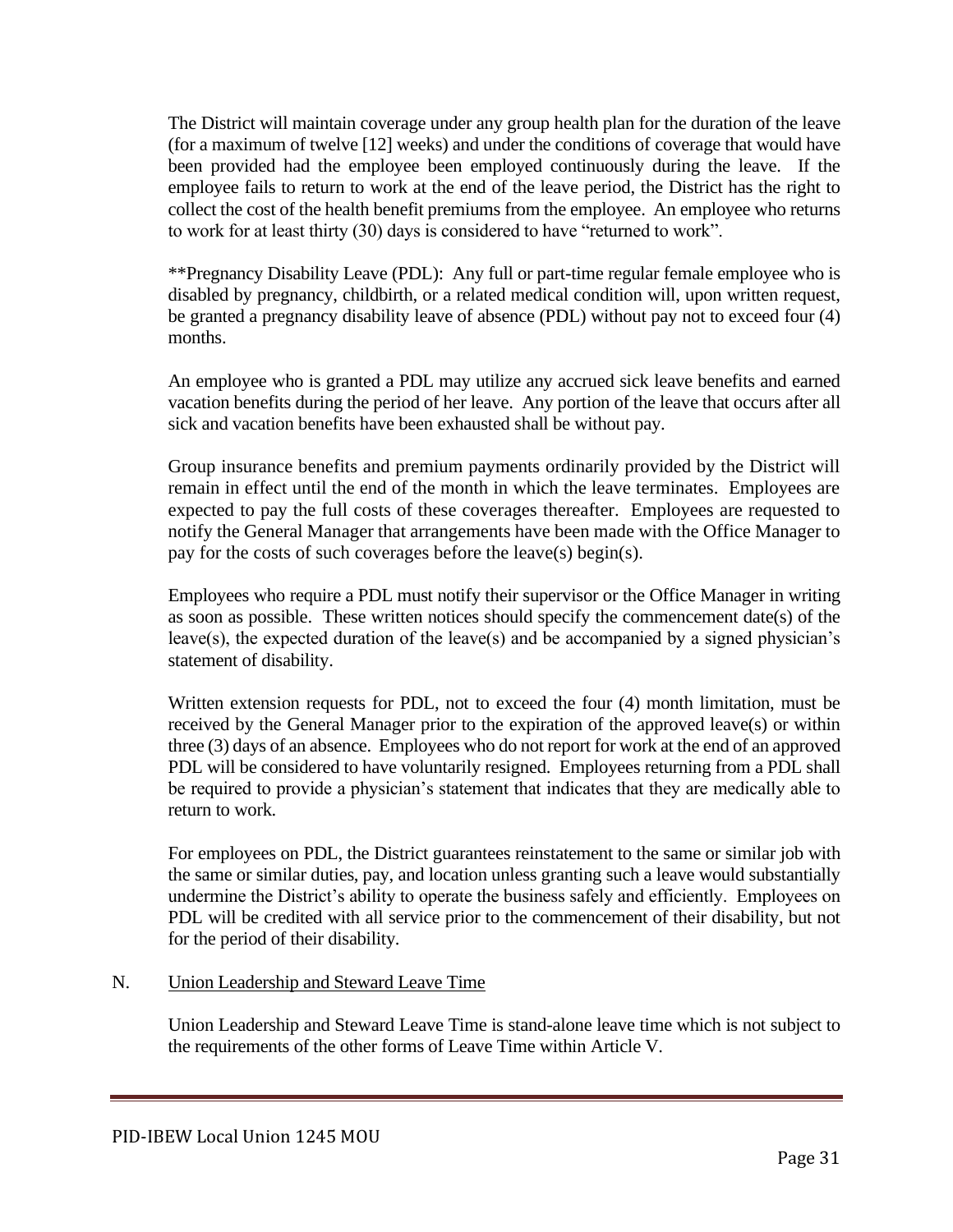Upon the request of the Union and with the approval of the District Manager, the District shall grant employees, a leave of absence without loss of compensation or other benefits to serve as stewards, officers, or delegates of the Union, or of any statewide or national employee organization with which the Union is affiliated.

The Union request may be for full-time, part-time, periodic, or on an intermittent basis, and shall be specified in the request. Requests shall be made at least two weeks in advance and directed to the Personnel Director unless otherwise agreed to between the District and the Union.

A regular employee appointed or elected to office in the Union which requires all the employee's time shall be granted a Union Leave of Absence, upon request of the Union, for a period not more than six (6) months.

During the leave, the District shall fund the retirement contributions required of the District as an employer and as specified in the MOU. The employee shall earn full service credit during the leave of absence and shall pay his or her contributions as specified in the memorandum of understanding.

The Union shall reimburse the District for all compensation paid to the employee, and any retirement contribution paid by the District towards the employee, on leave unless otherwise specified by the memorandum of understanding. Reimbursement by the Union shall be made within 30 days after receipt of the District's certification of payment of compensation to the employee.

The leave provided under this section shall be in addition to any leave to which public employees may be entitled by other laws or by this memorandum of understanding and shall not serve to invalidate any provision of this memorandum of understanding.

At the conclusion or termination of the leave, the District shall reinstate the employee to the same position and work location held prior to the leave, or, if not feasible, a substantially similar position without loss of seniority, rank, or classification.

The District shall not be liable for any acts committed or omitted, or injuries suffered by the employee which occur during the course and scope of the employee's leave under this section. If held liable, the Union shall indemnify and hold the District harmless for any such acts.

The Union has no obligation to use leave under this section for an employee and may terminate that leave at any time, for any reason.

## O. Security

Security is important to everyone. Employees are asked to not discuss the security of the District premises or services with any individual not employed by the District. Additionally, neither the District nor its insurance carriers take any liability for an employee's personal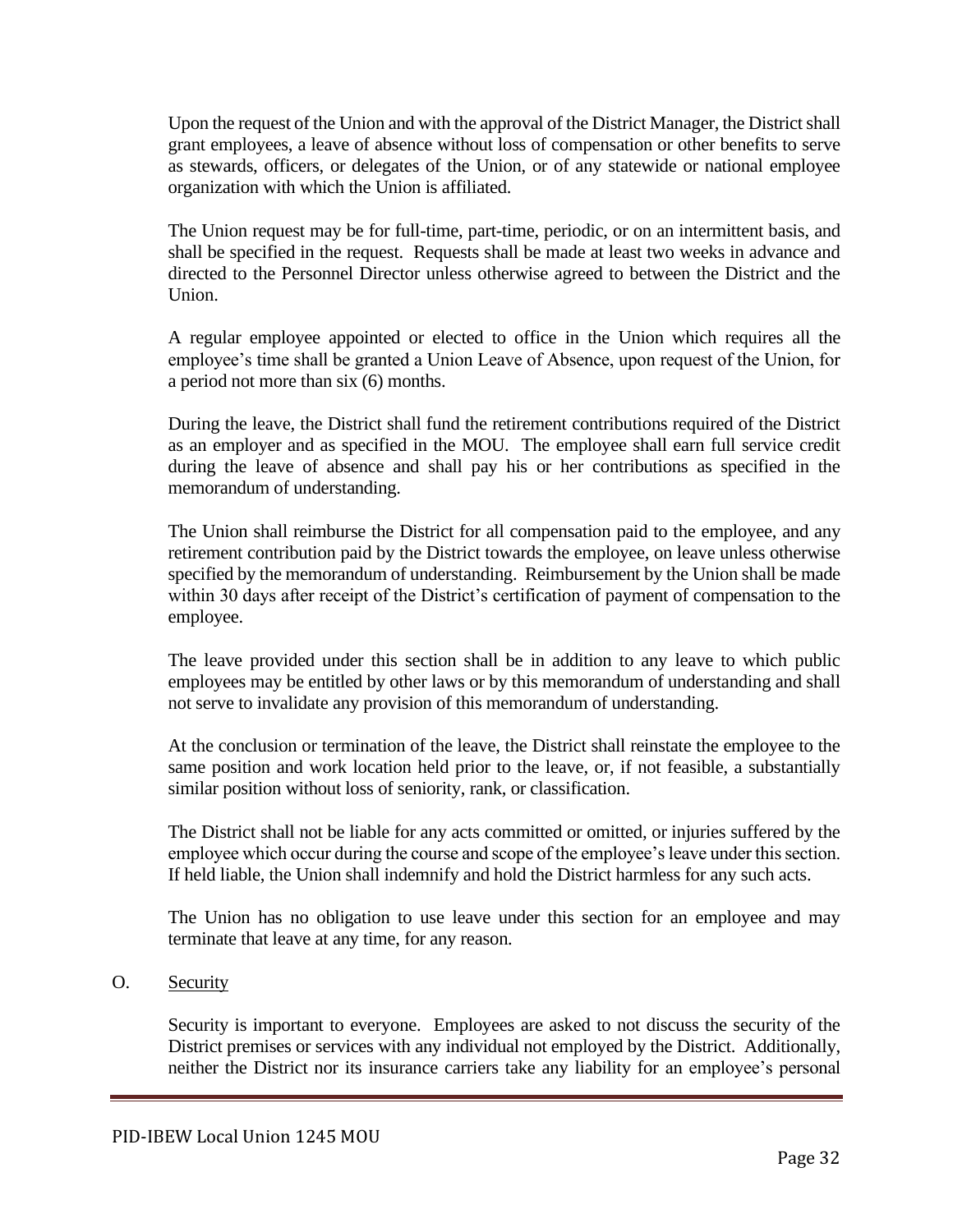belongings. Employees are encouraged to secure personal belongings to the best of their ability.

Since the District retains the right to search any District property or facility at any time (including employee-assigned desks, files and computer systems), if employees have anything of a private nature they do not want to be subjected to discovery during such searches, these items should be kept in the employees' briefcases, purses or lunch bags.

#### P. Dress and Grooming Standards

While the PID has no formal dress code, it is expected that all employees will dress in a manner consistent with good business practices. If for any reason an employee cannot dress in accordance with good business practices, or has a question about appropriate dress, the employee should discuss it with his/her managers.

- 1. Professional clothing is not required on a daily basis.
- 2. Professional clothing should be worn on days when professional contact is expected, including committee meeting days.
- 3. The basic rule is: "nothing too tight, short, ragged or dirty" If in doubt, don't wear it!
- 4. Uniform Policy In the interest of providing for a more uniform and presentable appearance of District employees and more readily identifying District employees servicing the community, the Paradise Irrigation District is supplying uniforms, shirt and pants, for each Meter Shop, Transmission & Distribution, Treatment Plant, and Lake Patrol employee at no cost to the employee. Each employee who is provided a uniform shall wear that uniform while on duty, however, the supervisor may waive this requirement when it is considered impractical. Each employee is responsible for the uniforms supplied to them. The laundry supply company will launder the uniforms, however, those personnel who chose to launder their uniforms themselves are responsible for keeping them clean and in good repair. Employees who lose uniform garments or damage uniform garments through negligent use will be responsible for paying for the replacement of said uniform garments.

To the extent that the budget is not negatively affected some employees may opt to wear denim pants not supplied by the District. The District will reimburse those employees, who chose this option, funds equal to the weekly value of renting uniform pants. Employees who supply their own denim pants must keep them clean and in good repair. No torn or raged pants will be allowed. Those personnel choosing to supply their own pants will be obligated to continue doing so until the next fiscal year.

In the event that too many personnel should chose the option of supplying their own denim pants, thereby causing a unit price increase in uniforms costing the District more money, that option may be discontinued by the District, thereby requiring all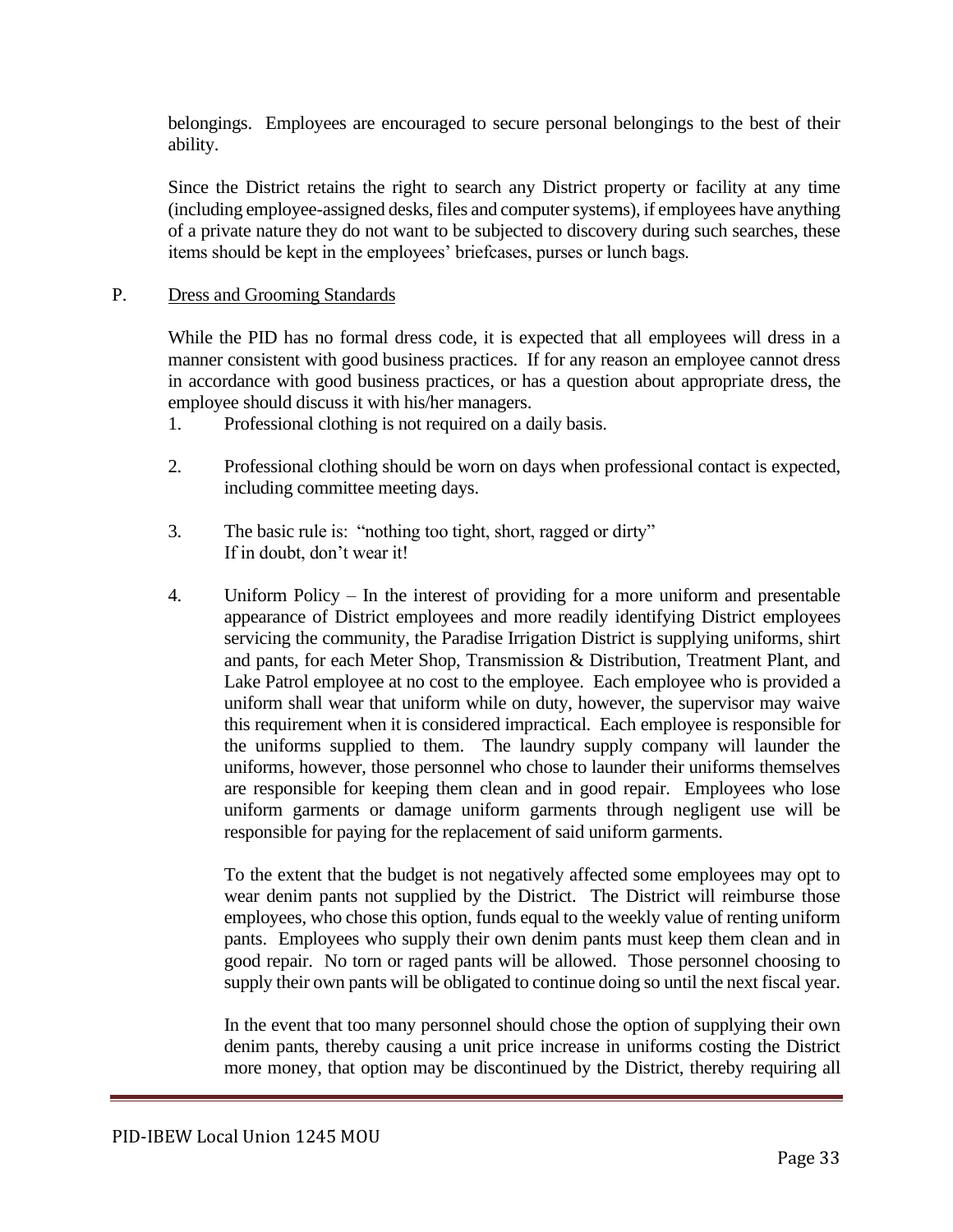personnel to wear the uniform pants provided.

## 5. Prescription Safety Eyewear

In accordance with District Policy IV-15, the District will provide a reimbursement allowance up to \$200.00 once every two years for the purchase of prescription safety eyewear that meets current OSHA high impact requirements to those employees requiring corrective eyewear. Any and all costs exceeding the \$200.00 allowance for prescriptive safety eyewear shall be the sole responsibility of said employee. Providing a current eye examination and prescription to or from the District authorized provider is the responsibility of the employee and said employee shall incur the costs related to that examination.

#### 6. Safety Toed Boots

In accordance with District established Safety Toed Boot Guidelines, District field employees, including treatment plant personnel and lake patrol personnel are required to wear safety toed boots. The District will provide those employees required to wear safety toed boots, an annual boot allowance of \$125.

#### Q. Lakeshore Recreation & Boating Permits

District shall provide to all regular employees of the District free Lakeshore Recreation and Boating permits under the same terms and conditions as such permits are issued to the public. Upon termination of employment the free permits shall lapse with no further force and effect.

#### R. Seasonal Lake Patrol

Upon completion of three continuous seasons of work, a Seasonal Lake Patrol employee shall be entitled to a pro-rata share of certain regular full time employee benefits (based on annual full time amounts).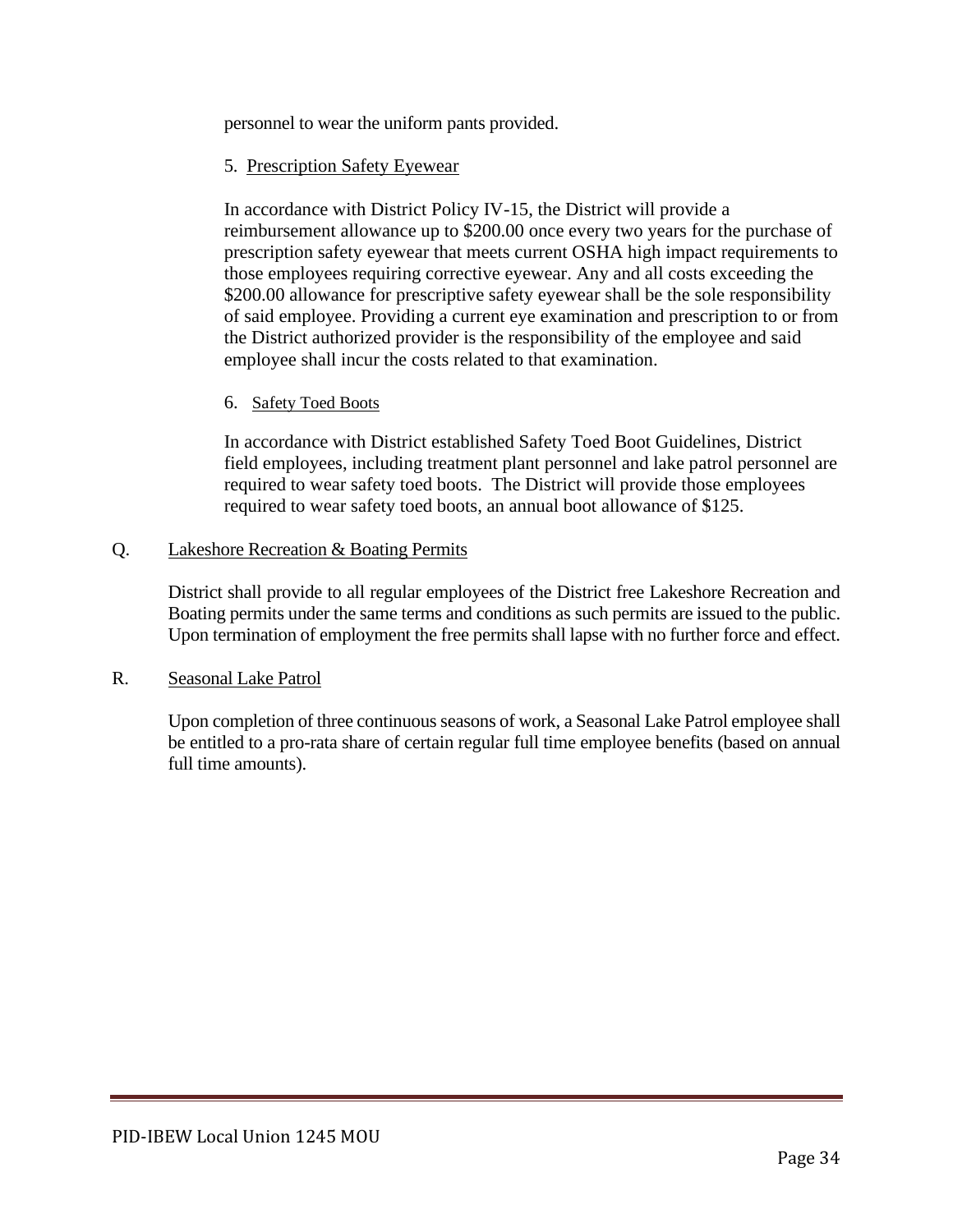#### **ARTICLE VI Discipline**

#### A. Discipline

Violation of District policies and rules may warrant disciplinary action. The District has established a system of progressive disciplinary actions that include verbal warnings, written warnings, and suspension. The system is not formal and the District may, in its sole discretion, utilize whatever form of discipline is deemed appropriate under the circumstances, up to and including termination of employment subject to the terms of the Grievance Procedure.

It is intended that discipline be proposed for corrective purposes and to address deficiencies in work performance and behavior modification. The District expects its employees to carry out District policies and instructions from supervisors without criticizing or undermining those policies and instructions to District personnel, customers or the general public. Derogatory comments about the District, its policies, activities, personnel or governing body while on duty will not be condoned and may constitute the basis for discipline, demotion or discharge. Although an employee may have grounds for disagreement, such disagreement must not be insubordinate, slanderous, or libelous.

#### B. Prohibited Conduct

The following conduct is prohibited and will not be tolerated by the District. This list of prohibited conduct is illustrative only; other types of conduct injurious to security, personal safety, employee welfare and the District's operations also may be prohibited.

- a. Falsification of employment records, employment information or other District records.
- b. Falsification of any time card.
- c. Theft, abuse or misuse of District tools, vehicles, or equipment.
- d. Removing or borrowing District property without prior authorization.
- e. Unauthorized use of District's equipment, time, materials, or facilities.
- f. Provoking a fight or fighting during working hours or on District property.
- g. Wrestling, pushing, throwing objects, horseplay, and other forms of behavior which are, or can be destructive of property or endanger personal safety or the safety of others.
- h. Engaging in criminal conduct whether or not related to job performance.
- i. Causing, creating or participating in a disruption of any kind during working hours on District property.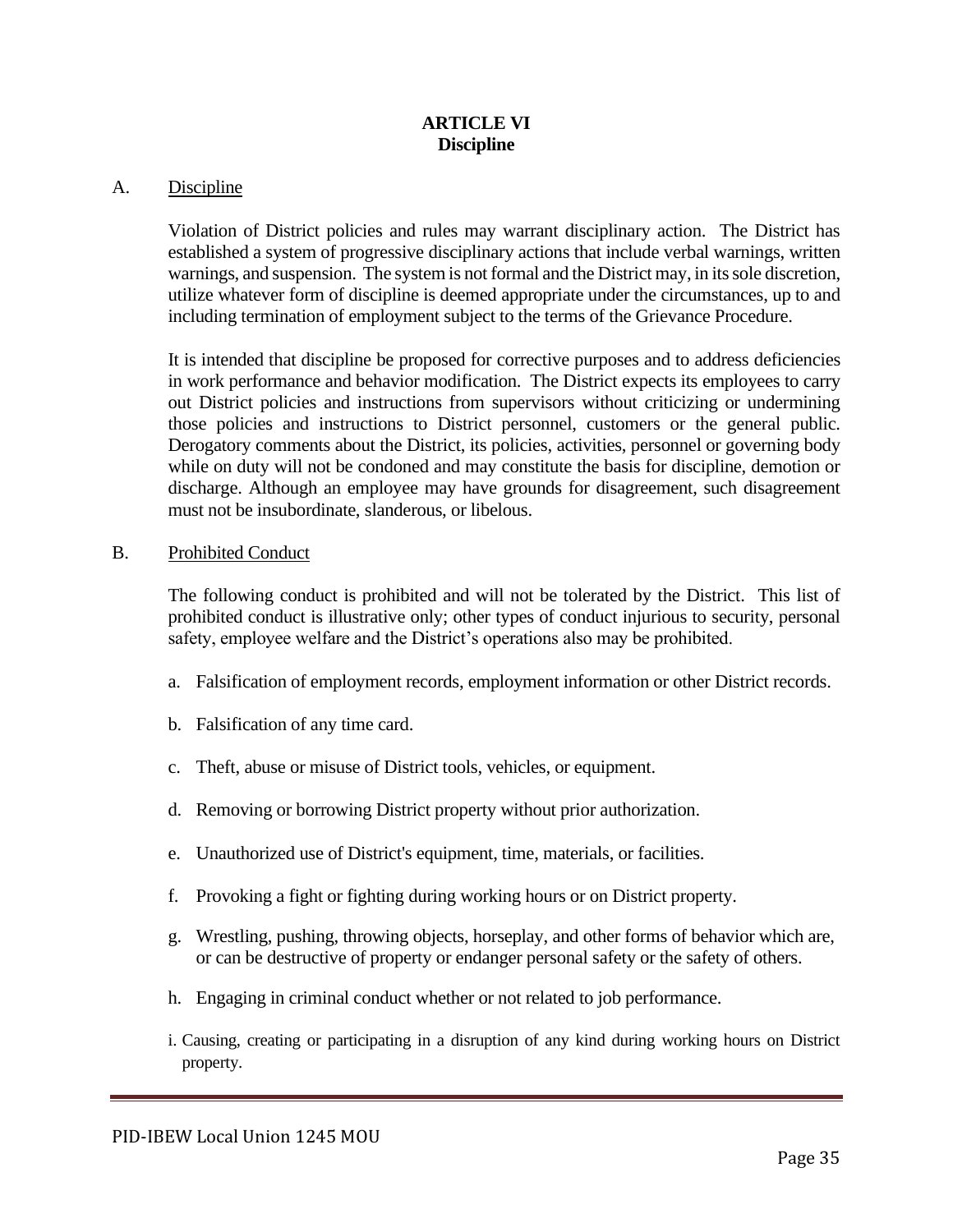- j. Insubordination, including but not limited to failure or refusal to follow the instructions of a supervisor or member of management (subject to safe working practices), or the abusive or threatening language toward a supervisor, other members of management, coworkers, or PID customers.
- k. Using abusive language at any time on District premises.
- l. Failure to notify a supervisor when unable to report to work.
- m. Failure to notify supervisor prior to leaving work for any reason during normal working hours.
- n. Failure to observe working schedules, including rest and lunch periods.
- o. Failure to provide a physician's certificate when requested or to report to a required District paid physical examination.
- p. Sleeping or malingering on the job.
- q. Violation of any safety, health, security or policies, rules or procedures*,* including violation of the District's Illness and Injury Prevention Program.
- r. Committing a fraudulent act or breach of trust under any circumstances.
- s. Violation of the District's substance abuse prevention program.
- t. Unlawful harassment of any type.
- u. Excessive absences, unexcused absences, tardiness, and abuse of sick leave.
- v. Citation for moving violations in a District vehicle.
- w. Incompetence, including failure to pass on to supervisors or fellow workers information necessary for the proper execution of their duties..
- x. Unsatisfactory work performance, including engaging in personal business during working hours..

This list is not to be construed as all-inclusive, but merely the common causes for disciplinary action.

C. Just Cause

Application of this section shall be equally applied to all employees, and it is the express policy of this District to discipline only for just cause. The elements of just cause are: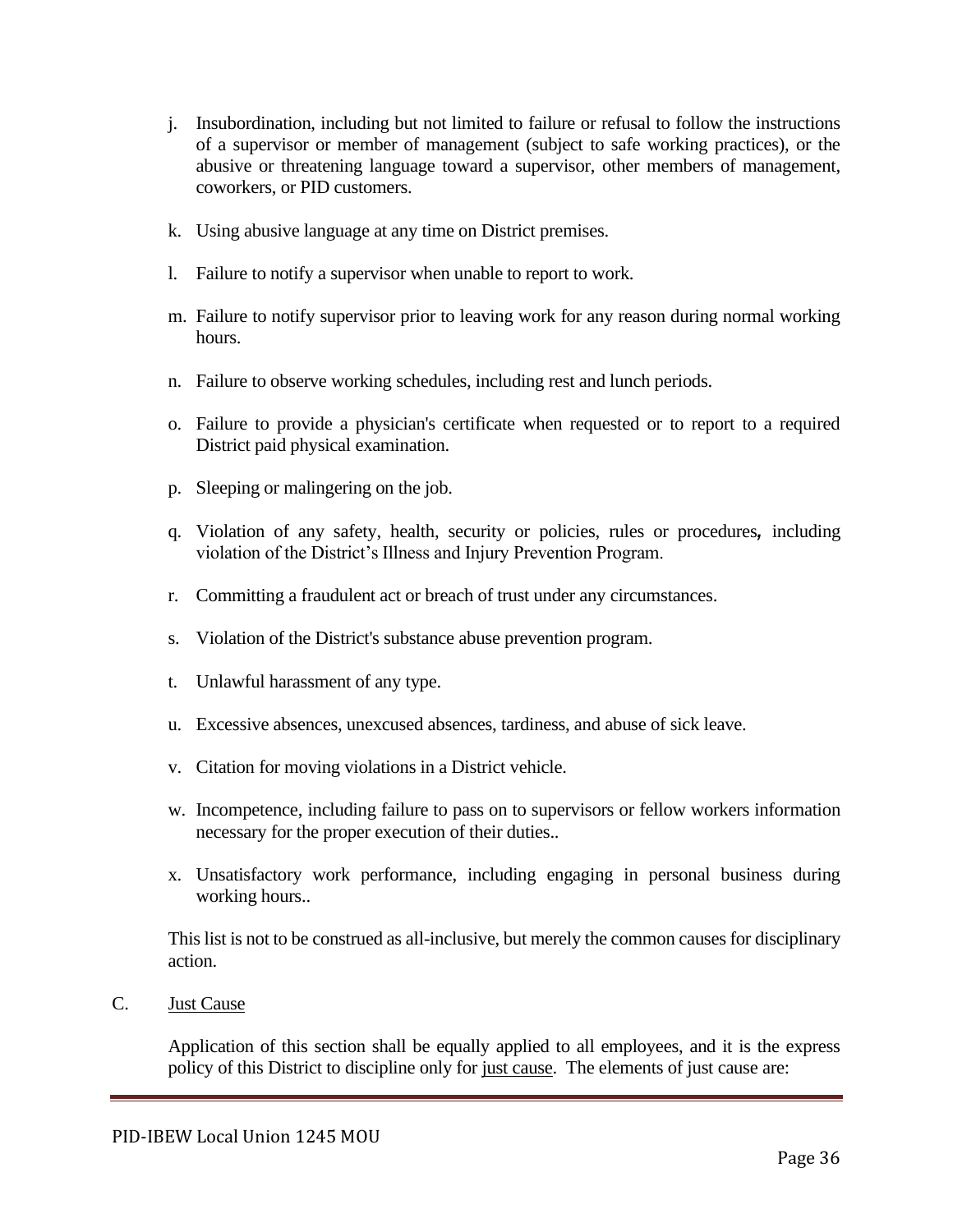- a. The employees had forewarning or foreknowledge of possible or probable disciplinary consequences for violation of the District rule or managerial order or the basis of discipline is so obvious that forewarning or foreknowledge can be inferred.
- b. The rule or managerial order violated was reasonably related to the orderly, efficient, and safe operation of the District.
- c. Determination by the Supervisor in charge or Department Head before administering discipline that the employee did in fact violate the rule or order of management.
- d. The investigation into the charge was conducted fairly and objectively.
- e. Proof indicates the employee is guilty as charged.
- f. The degree of discipline to be administered is reasonably related to the seriousness of the employee's proven offense.
- g. The degree of discipline may also be increased or tempered if mitigation or aggravating factors are present.

These factors include such circumstances as:

- (1) Employee's prior record.
- (2) Prior progressive discipline within a reasonable period of time for the same or similar violation.
- (3) Extenuating circumstances.
- (4) Employee's length of service.
- (5) Provocation leading to a violation.
- (6) Gravity of the consequences of the violation.
- (7) Impact of violation on District customers or the District's efficient operation.
- (8) Attitude of employee (desire and ability to learn from mistakes).

#### D. Progressive Discipline Procedure

When an infraction occurs, the Supervisor shall consider the elements of just cause. The following steps are not mandatory, and if the infraction is deemed to be sufficiently serious, the Supervisor may recommend more severe discipline.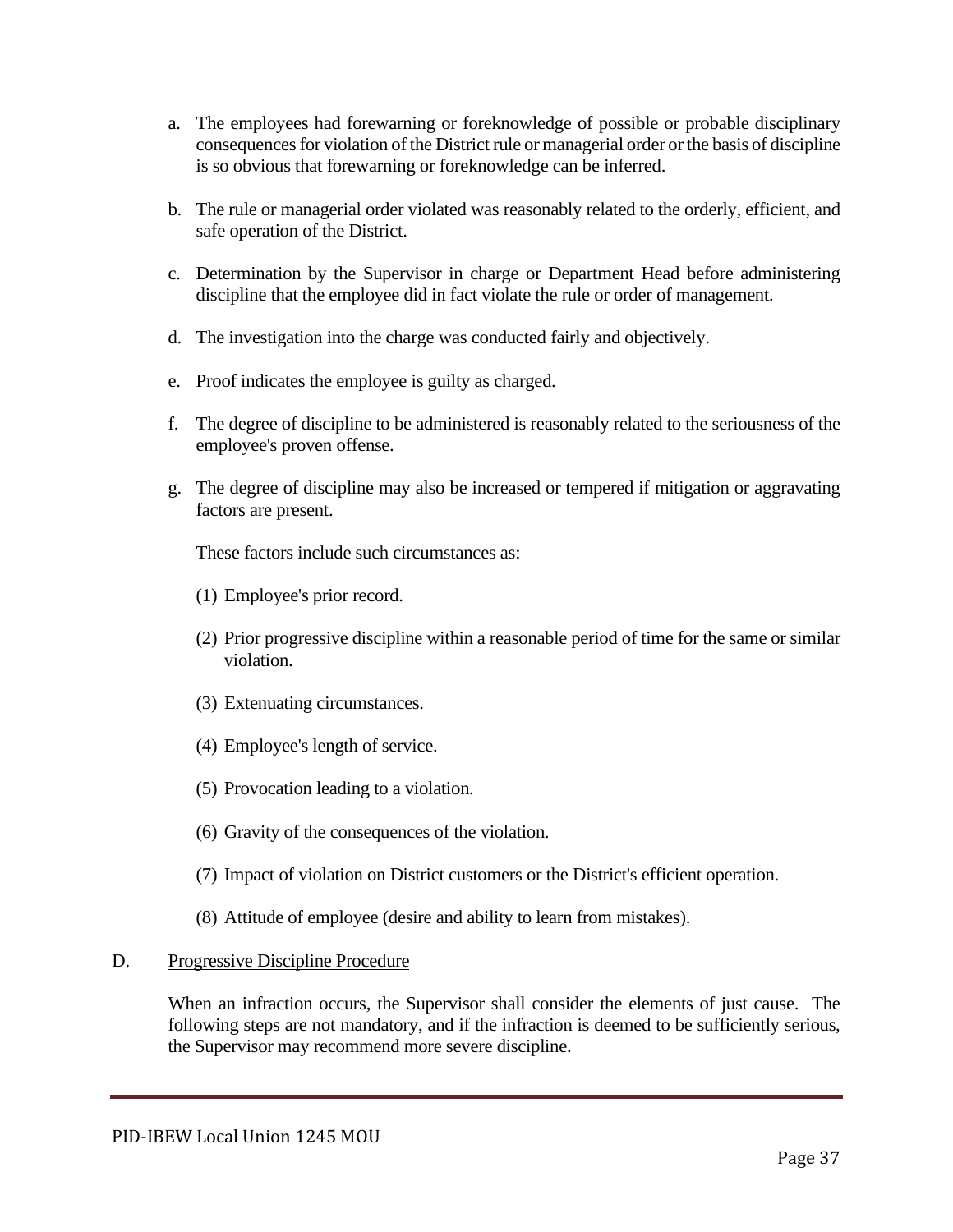#### 1. Oral Warnings

An oral warning may be given to the employee regarding his failure to comply with the rule(s) or managerial order and very clearly state what is expected in the future.

- a. The Supervisor shall keep a record of the date, time, and particulars of the conversation;
- b. The employee shall be advised that a record of the oral warning is being kept, and that another warning may lead to more severe action.

#### 2. Written Warning/Instruction

The particulars of the written warning/instruction (date of warning, rule violated, highlights of Supervisor's instructions, etc.) may be stated under "Reason for Warning". The Supervisor may stress again what is expected and what the consequences may be if there is no improvement.

#### 3. Suspension Without Pay

Any single or combination of disciplinary action may be considered as a major infraction. Certain actions by an employee after the elements of just cause have been considered may be so serious as to constitute a major infraction. Suspension without pay may be imposed. However, an employee's rights to a grievance on such action are not impaired.

## 4. Discharge

Discharge will be considered for major infractions, and/or failure to respond appropriately to prior disciplinary action. Should events compel the General Manager to take immediate action where discharge appears to be necessary, the employee may be immediately suspended for a specific period of time pending an investigation of the circumstances and a hearing based on the findings.

#### E. Disciplinary Records

Disciplinary records shall be kept as follows:

a. An oral warning shall not be placed into a personnel file and shall remain with the employee's Department Head to be removed following the employee's next scheduled formal evaluation.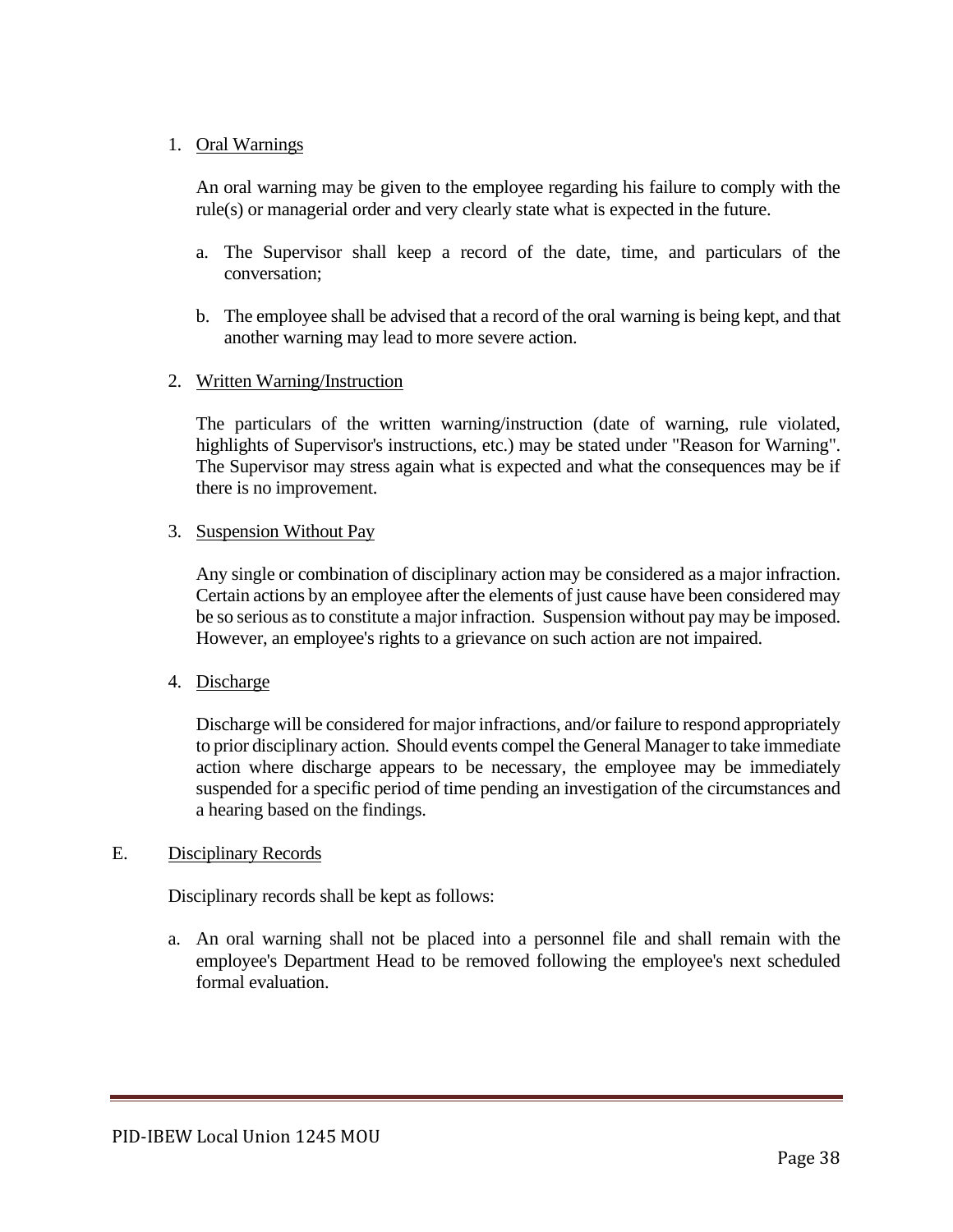# F. Demotion

Demotion to a position having a lower salary range may be imposed for disciplinary purposes. Demotions resulting from employee's inability to perform required duties, organizational changes, and layoffs are not disciplinary.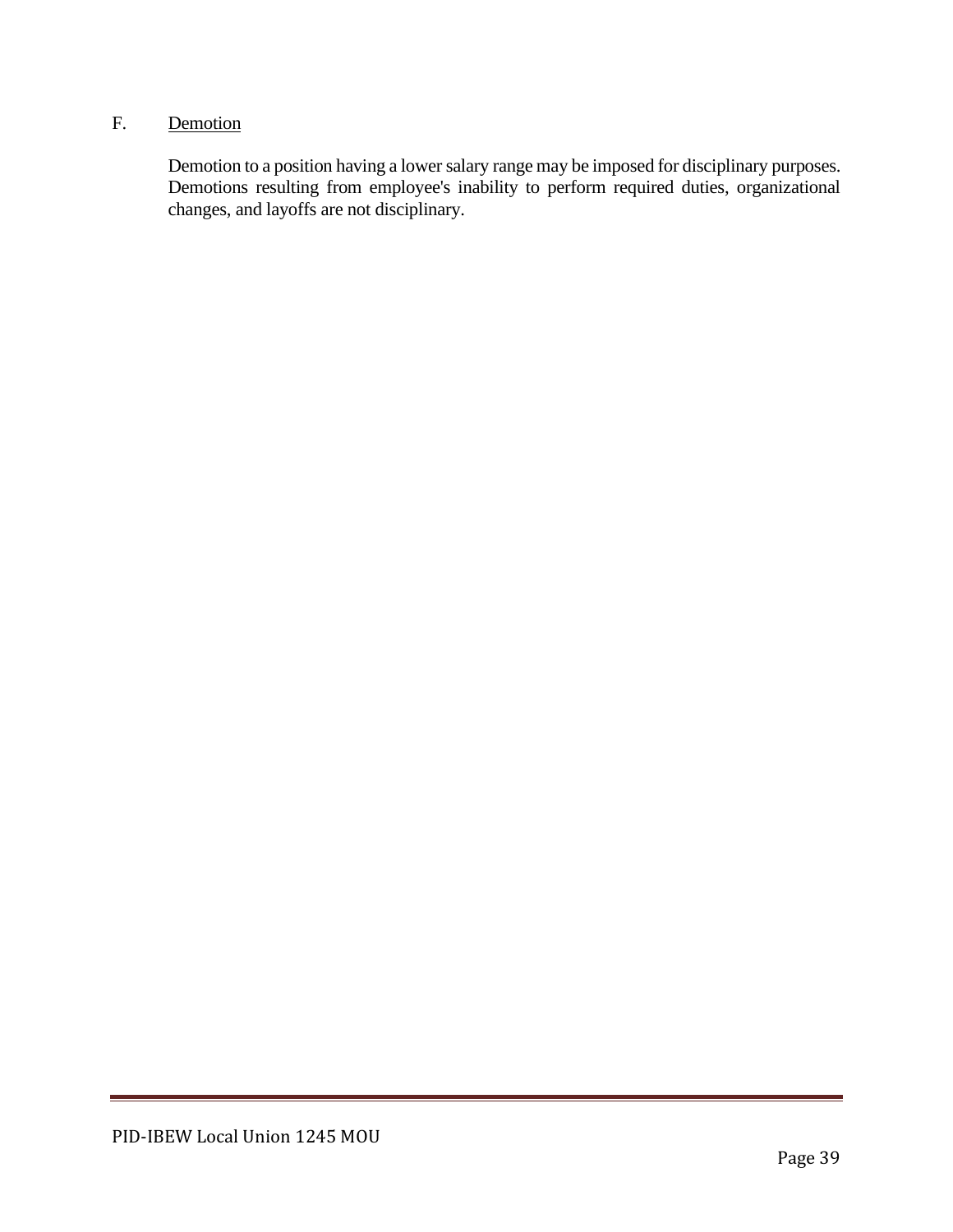## **ARTICLE VII Prohibition of Discrimination**

The District will comply with applicable state and federal laws prohibiting discrimination.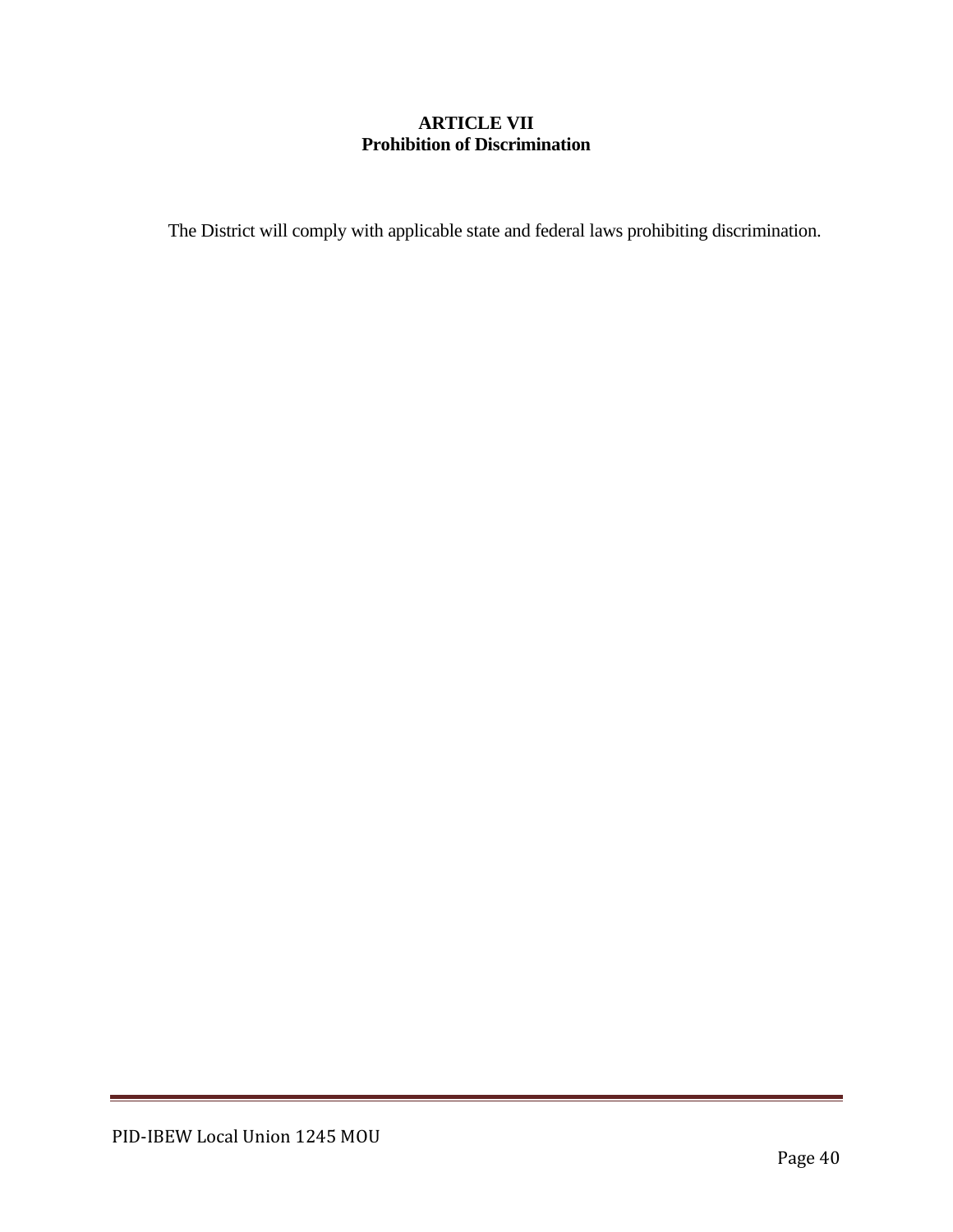Signature Page

Paradise Irrigation District:

by Boston, Board President

Tom Lando, Interim District Manager

IBEW Local Union 1245:

 $18$ 

Laura Capra, Committee Member

Clint Stanley, Committee Member

Jeremy Gentry, Committee Member

Dominic McCurtain, Business Representative

Robert L. Dean, Jr., Business Manager

PID-IBEW Local Union 1245 MOU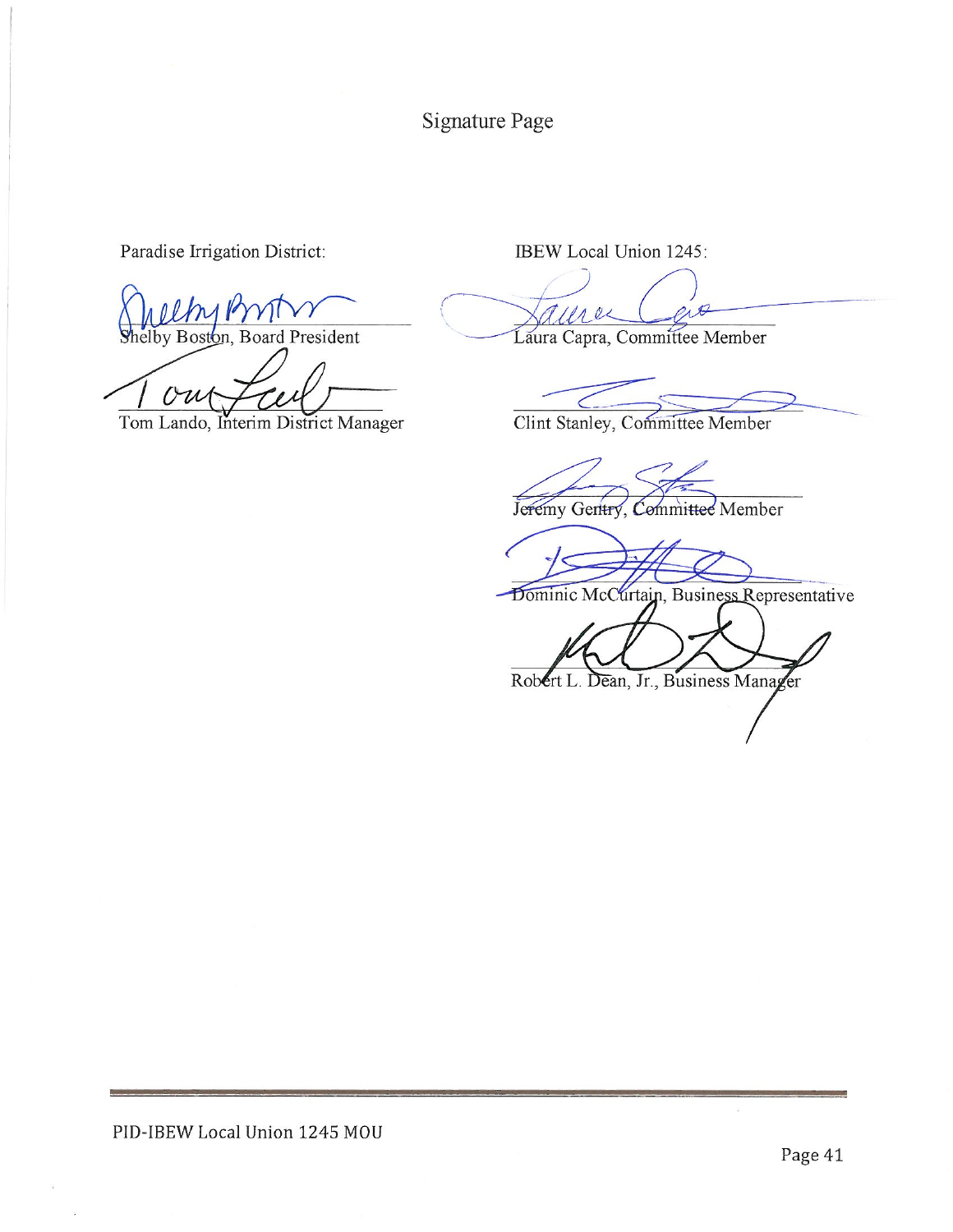# **APPENDIX A Schedules of Classifications and Salary Ranges**

## **CERTIFICATION PAY RATES**

| <b>Certification Rates/Hr.</b> |           |    |       |  |  |  |
|--------------------------------|-----------|----|-------|--|--|--|
|                                | Each      |    | Total |  |  |  |
| D <sub>1</sub>                 | 0.27      | \$ | 0.27  |  |  |  |
| D <sub>2</sub>                 | 0.41<br>S | \$ | 0.68  |  |  |  |
| D <sub>3</sub>                 | 0.41      | \$ | 1.09  |  |  |  |
| D <sub>4</sub>                 | 0.55<br>S | \$ | 1.64  |  |  |  |
| Safety                         | 0.38<br>S | \$ | 0.38  |  |  |  |
| <b>Backflow</b>                | 0.38<br>S | \$ | 0.38  |  |  |  |
| Information Technology         | 0.37      | \$ | 0.37  |  |  |  |

Effective July 1, 2020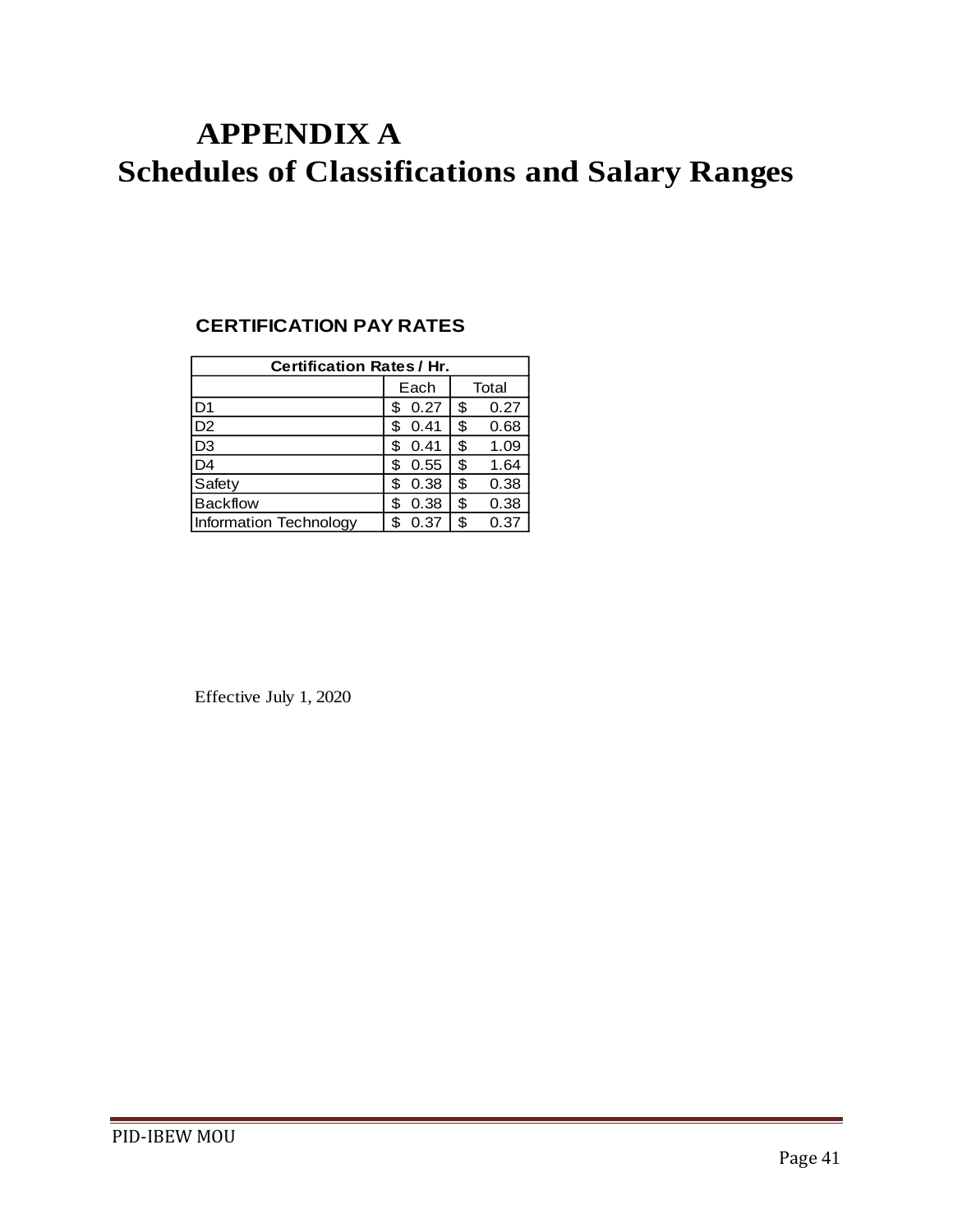## **SCHEDULE A PARADISE IRRIGATION DISTRICT SCHEDULE OF SALARY RANGES**

## **July 1, 2020**

| OFFICE CLASSIFICATIONS                 | Range | Monthly Rates |                          |     |       |
|----------------------------------------|-------|---------------|--------------------------|-----|-------|
| <b>Customer Service Representative</b> | 8     | \$<br>2.646   | $\overline{\phantom{a}}$ | \$  | 3.766 |
| Sr. Customer Service Representative    | 11    | \$<br>3,001   | $\sim$                   | \$  | 4,272 |
| <b>Engineering Drafter</b>             | 12    | \$<br>3.135   | $\blacksquare$           | \$  | 4,462 |
| <b>Sr. Customer Service Specialist</b> | 12    | \$<br>3.135   | $\overline{\phantom{a}}$ | \$  | 4,462 |
| Utility Billing Technician             | 14    | \$<br>3.396   | $\overline{\phantom{a}}$ | \$  | 4.835 |
| Accounting Technician                  | 14    | \$<br>3.396   | $\overline{\phantom{a}}$ | \$  | 4,835 |
| <b>Engineering Aide I</b>              | 17    | \$<br>3.850   | $\overline{\phantom{a}}$ | \$  | 5.479 |
| Engineering Aide II                    | 19    | \$<br>4.194   | ۰                        | -SG | 5.973 |

#### **July 1, 2021\*\***

| OFFICE CLASSIFICATIONS                 | Range | Monthly Rates |                          |     |       |
|----------------------------------------|-------|---------------|--------------------------|-----|-------|
| <b>Customer Service Representative</b> | 8     | \$<br>2.686   | $\overline{\phantom{a}}$ | \$  | 3,822 |
| Sr. Customer Service Representative    | 11    | \$<br>3.046   | $\sim$                   | \$  | 4.336 |
| <b>Engineering Drafter</b>             | 12    | \$<br>3.182   | $\sim$                   | -\$ | 4,529 |
| Sr. Customer Service Specialist        | 12    | \$<br>3.182   | $\sim$                   | -\$ | 4,529 |
| Utility Billing Technician             | 14    | \$<br>3.447   | $\blacksquare$           | -\$ | 4,907 |
| Accounting Technician                  | 14    | \$<br>3.447   | $\sim$                   | \$  | 4.907 |
| <b>Engineering Aide I</b>              | 17    | \$<br>3.908   | $\blacksquare$           | \$  | 5,562 |
| Engineering Aide II                    | 19    | \$<br>4.256   | ٠                        | \$  | 6.063 |

**\*\****Changes to the hourly rates identified above effective for July 1, 2021 are contingent on the terms of this agreement as specified in Article IV Section A.1., Wages and Hours.*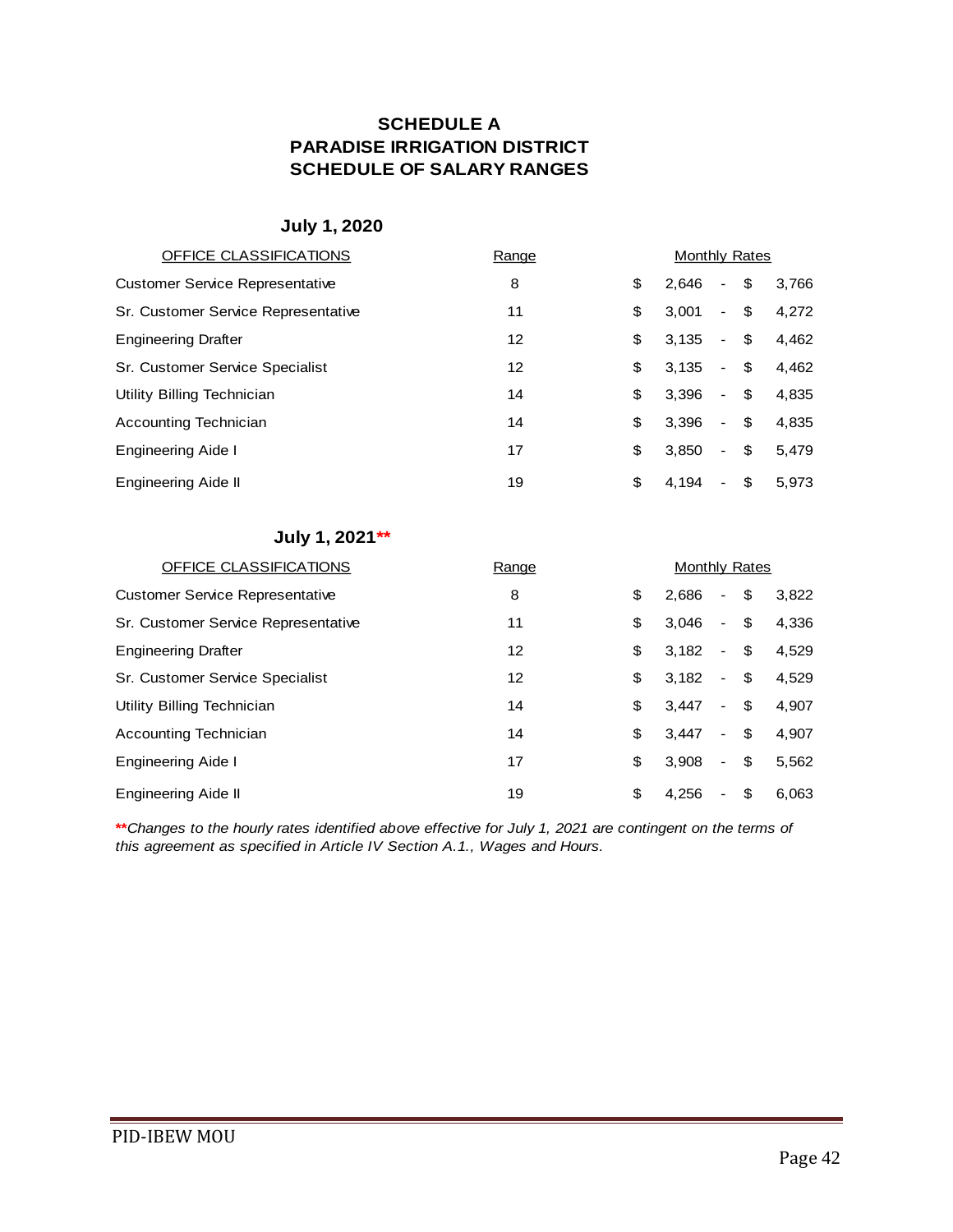#### **SCHEDULE A-1 PARADISE IRRIGATION DISTRICT SCHEDULE OF SALARY RANGES OFFICE**

|                |                | <b>July 1, 2020</b> |                |                |                |                      |                |                |                |                |                            |
|----------------|----------------|---------------------|----------------|----------------|----------------|----------------------|----------------|----------------|----------------|----------------|----------------------------|
| <b>RANGE</b>   | A*             | B*                  | $C^*$          | D*             | E*             | F*                   | G*             | H*             | l*             | J*             | "A" Equiv                  |
| 5              | 2,338          | 2,429               | 2,527          | 2,629          | 2,733          | 2,842                | 2,956          | 3,074          | 3,199          | 3,325          | 14.39<br>\$                |
| 6              | 2,440          | 2,539               | 2,639          | 2,743          | 2,854          | 2,968                | 3,088          | 3,209          | 3,339          | 3,471          | \$<br>15.01                |
| $\overline{7}$ | 2,542          | 2,644               | 2,748          | 2,859          | 2,974          | 3,093                | 3,214          | 3,344          | 3,480          | 3,618          | 15.64<br>\$                |
| 8              | 2,646          | 2,752               | 2,863          | 2,975          | 3,097          | 3,220                | 3,348          | 3,483          | 3,622          | 3,766          | \$<br>16.28                |
| 9              | 2,754          | 2,866               | 2,981          | 3,100          | 3,223          | 3,353                | 3,487          | 3,625          | 3,772          | 3,921          | 16.94<br>\$                |
| 10             | 2,878          | 2,994               | 3,114          | 3,239          | 3,369          | 3,504                | 3,644          | 3,790          | 3,941          | 4,100          | \$<br>17.71                |
| 11             | 3,001          | 3,121               | 3,244          | 3,374          | 3,513          | 3,651                | 3,797          | 3,949          | 4,107          | 4,272          | \$<br>18.47                |
| 12             | 3,135          | 3,260               | 3,391          | 3,525          | 3,665          | 3,814                | 3,965          | 4,124          | 4,289          | 4,462          | \$<br>19.29                |
| 13             | 3,263          | 3,395               | 3,530          | 3,670          | 3,818          | 3,972                | 4,128          | 4,296          | 4,467          | 4,644          | 20.08<br>\$                |
| 14             | 3,396          | 3,533               | 3,675          | 3,821          | 3,973          | 4,133                | 4,298          | 4,469          | 4,648          | 4,835          | \$<br>20.90                |
| 15             | 3,533          | 3,675               | 3,821          | 3,973          | 4,133          | 4,299                | 4,471          | 4,649          | 4,835          | 5,029          | \$<br>21.74                |
| 16             | 3,688          | 3,835               | 3,989          | 4,149          | 4,315          | 4,485                | 4,667          | 4,852          | 5,048          | 5,249          | \$<br>22.69                |
| 17             | 3,850          | 4,005               | 4,164          | 4,332          | 4,504          | 4,686                | 4,871          | 5,067          | 5,268          | 5,479          | \$<br>23.70                |
| 18             | 4,020          | 4,181               | 4,348          | 4,523          | 4,703          | 4,890                | 5,088          | 5,290          | 5,502          | 5,722          | \$<br>24.74                |
| 19             | 4,194          | 4,363               | 4,537          | 4,720          | 4,908          | $\overline{5}$ , 105 | 5,310          | 5,521          | 5,743          | 5,973          | \$<br>25.81                |
| 20             | 4,379          | 4,556               | 4,736          | 4,927          | 5,124          | 5,329                | 5,542          | 5,765          | 5,996          | 6,235          | \$<br>26.95                |
| 21             | 4,573          | 4,757               | 4,947          | 5,145          | 5,351          | 5,563                | 5,786          | 6,017          | 6,259          | 6,509          | 28.14<br>\$                |
| 22             | 4,776          | 4,965               | 5,164          | 5,372          | 5,585          | 5,809                | 6,041          | 6,285          | 6,535          | 6,796          | \$<br>29.39                |
| 23             | 4,987          | 5,185               | 5,391          | 5,608          | 5,833          | 6,065                | 6,308          | 6,561          | 6,822          | 7,094          | \$<br>30.69                |
| 24             | 5,204          | 5,414               | 5,630          | 5,854          | 6,089          | 6,332                | 6,587          | 6,850          | 7,122          | 7,437          | \$<br>32.02                |
| 25             | 5,433          | 5,651               | 5,876          | 6,112          | 6,356          | 6,609                | 6,876          | 7,150          | 7,465          | 7,793          | \$<br>33.43                |
| 26             | 5,672          | 5,899               | 6,134          | 6,380          | 6,635          | 6,900                | 7,178          | 7,465          | 7,763          | 8,073          | \$<br>34.90                |
| 27             | 5,921          | 6,159               | 6,405          | 6,661          | 6,928          | 7,205                | 7,495          | 7,793          | 8,103          | 8,427          | \$<br>36.44                |
| 28             | 6,183          | 6,431               | 6,689          | 6,956          | 7,235          | 7,521                | 7,824          | 8,136          | 8,462          | 8,801          | \$<br>38.05                |
| 29             | 6,455          | 6,713               | 6,982          | 7,259          | 7,550          | 7,853                | 8,167          | 8,495          | 8,834          | 9,186          | \$<br>39.72                |
| 30             | 6,737          | 7,009               | 7,288          | 7,580          | 7,885          | 8,198                | 8,526          | 8,867          | 9,221          | 9,591          | \$<br>41.46                |
|                |                |                     |                |                |                |                      |                |                |                |                |                            |
|                |                |                     |                |                |                |                      |                |                |                |                |                            |
|                |                | July 1, 2021**      |                |                |                |                      |                |                |                |                |                            |
|                |                |                     | $C^*$          | D*             |                | F*                   |                |                | l*             |                |                            |
| <b>RANGE</b>   | A*             | B*                  |                |                | E*             |                      | G*             | H*             |                | J*             | "A" Equiv                  |
| 5              | 2,373          | 2,466               | 2,564          | 2,668          | 2,774          | 2,885                | 3,001          | 3,120          | 3,247          | 3,375          | \$<br>14.60                |
| 6              | 2,476          | 2,577               | 2,679          | 2,784          | 2,897          | 3,013                | 3,134          | 3,257          | 3,389          | 3,523          | \$<br>15.24                |
| $\overline{7}$ | 2,580          | 2,684               | 2,790          | 2,902          | 3,018          | 3,140                | 3,263          | 3,395          | 3,532          | 3,673          | \$<br>15.88                |
| 8<br>9         | 2,686<br>2,795 | 2,793<br>2,909      | 2,906<br>3,025 | 3,020<br>3,147 | 3,143<br>3,271 | 3,268<br>3,403       | 3,398<br>3,539 | 3,535<br>3,680 | 3,676<br>3,829 | 3,822<br>3,980 | \$<br>16.53<br>\$<br>17.20 |
| 10             | 2,921          | 3,039               | 3,161          | 3,287          |                |                      | 3,699          | 3,847          | 4,000          |                | \$                         |
| 11             | 3,046          | 3,168               | 3,293          | 3,425          | 3,419<br>3,565 | 3,556<br>3,706       | 3,854          | 4,008          | 4,169          | 4,161<br>4,336 | 17.98<br>\$<br>18.75       |
| 12             | 3,182          | 3,308               | 3,442          | 3,578          | 3,720          | 3,871                | 4,024          | 4,186          | 4,353          | 4,529          | \$<br>19.58                |
| 13             | 3,312          | 3,446               | 3,583          | 3,725          | 3,875          | 4,031                | 4,190          | 4,360          | 4,534          | 4,714          | 20.38<br>\$                |
| 14             | 3,447          | 3,586               | 3,731          | 3,878          | 4,033          | 4,195                | 4,362          | 4,536          | 4,717          | 4,907          | \$<br>21.21                |
| 15             | 3,586          | 3,731               | 3,878          | 4,033          | 4,195          | 4,364                | 4,538          | 4,719          | 4,907          | 5,104          | \$<br>22.07                |
| 16             | 3,743          | 3,892               | 4,049          | 4,211          | 4,380          | 4,552                | 4,737          | 4,925          | 5,124          | 5,328          | 23.03<br>\$                |
| 17             | 3,908          | 4,065               | 4,227          | 4,397          | 4,571          | 4,756                | 4,944          | 5,143          | 5,347          | 5,562          | \$<br>24.05                |
| 18             | 4,081          | 4,244               | 4,413          | 4,591          | 4,774          | 4,964                | 5,164          | 5,370          | 5,584          | 5,808          | \$<br>25.11                |
| 19             | 4,256          | 4,429               | 4.605          | 4,791          | 4,981          | 5,182                | 5,389          | 5,604          | 5,829          | 6,063          | \$<br>26.19                |
| 20             | 4,445          | 4,624               | 4,807          | 5,000          | 5,201          | 5,409                | 5,625          | 5,852          | 6,086          | 6,328          | \$<br>27.35                |
| 21             | 4,642          | 4,828               | 5.022          | 5,222          | 5,431          | 5,646                | 5,873          | 6,107          | 6,353          | 6.606          | \$<br>28.56                |
| 22             | 4,847          | 5,039               | 5,241          | 5,452          | 5,669          | 5,896                | 6,131          | 6,379          | 6,633          | 6,898          | \$<br>29.83                |
| 23             | 5,062          | 5,263               | 5,472          | 5,692          | 5,920          | 6,156                | 6,402          | 6,659          | 6,925          | 7,201          | \$<br>31.15                |
| 24             | 5,282          | 5,495               | 5,715          | 5,941          | 6,181          | 6,427                | 6,685          | 6,953          | 7,229          | 7,549          | 32.50<br>\$                |
| 25             | 5,514          | 5,736               | 5,964          | 6,204          | 6,452          | 6,708                | 6,979          | 7,257          | 7,577          | 7,910          | \$<br>33.93                |
| 26             | 5,757          | 5,987               | 6,226          | 6,476          | 6,735          | 7,004                | 7,285          | 7,577          | 7,880          | 8,195          | 35.43<br>\$                |
| 27             | 6,010          | 6,251               | 6,501          | 6,761          | 7,032          | 7,313                | 7,607          | 7,910          | 8,224          | 8,553          | \$<br>36.98                |
| 28             | 6,276          | 6,527               | 6,789          | 7,060          | 7,343          | 7,633                | 7,941          | 8,258          | 8,589          | 8,933          | \$<br>38.62                |
| 29             | 6,552          | 6,814               | 7,086          | 7,368          | 7,663          | 7,971                | 8,290          | 8,622          | 8,967          | 9,324          | \$<br>40.32<br>\$          |

Monthly Rates are computed on the basis of 37.5 hours per week and 52 weeks per year (1950 hours/year).

\*Movement between Step Levels A-J are based on 1950 hours on paid status, and overall rating of satisfactory or better on Employee's most recent performance appraisal. The Manager will have the discretion to approve an early step increase based on merit, and the employee would be eligible for their next increase one year form the merit based step increase.

**\*\****Changes to the hourly rates identified above effective for July 1, 2021 are contingent on the terms of this agreement as specified in Article IV Section A.1., Wages and Hours.*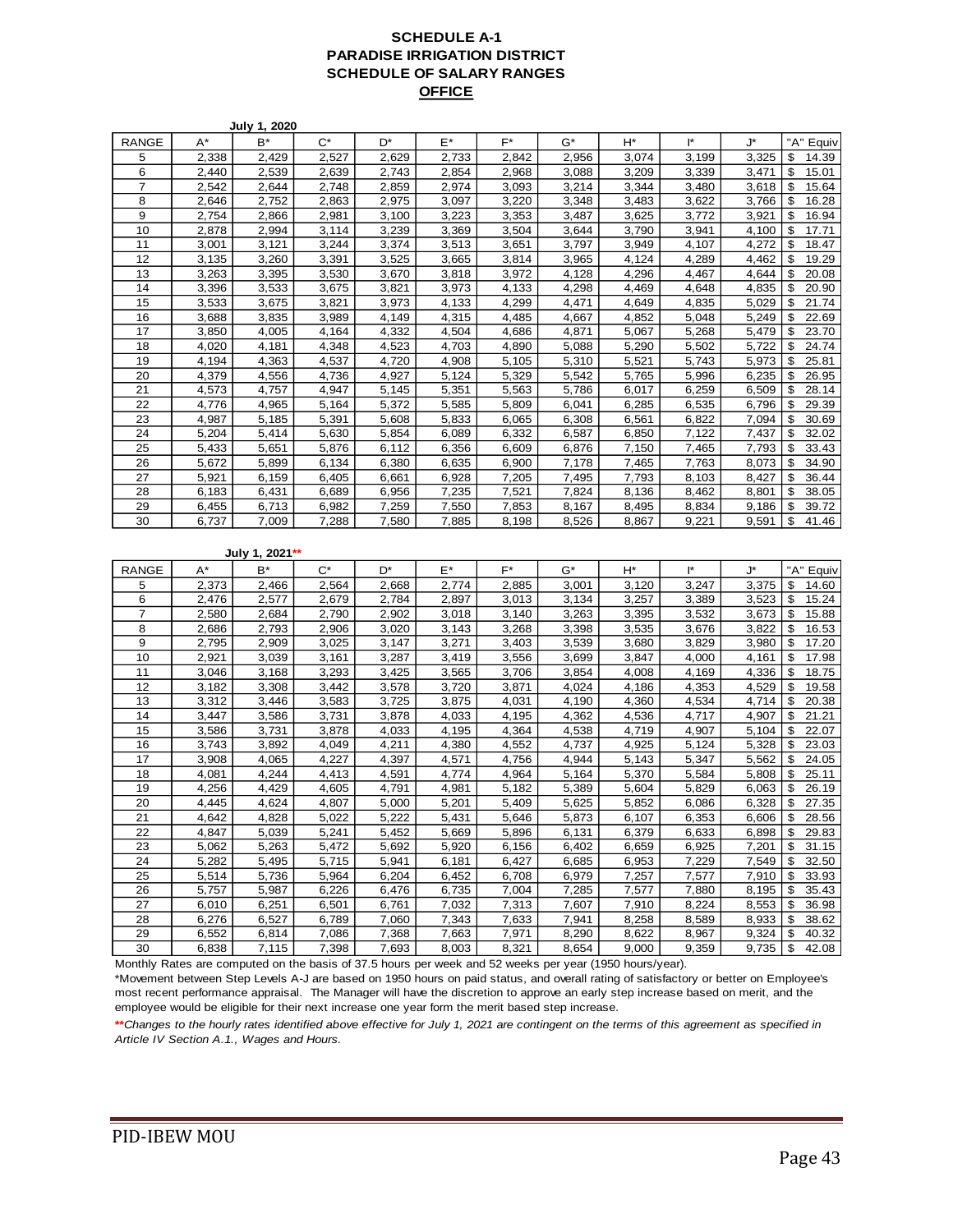#### **SCHEDULE B PARADISE IRRIGATION DISTRICT SCHEDULE OF SALARY RANGES Maintenance & Operations**

#### **July 1, 2020**

| MAINTENANCE AND OPERATIONS |
|----------------------------|
|----------------------------|

| <b>CLASSIFICATIONS</b>                           | <b>Range</b> | <b>Monthly Rates</b> |                          |             |
|--------------------------------------------------|--------------|----------------------|--------------------------|-------------|
| Seasonal Lake Patrol                             | 6            | \$<br>2,473          |                          | \$<br>3,521 |
| <b>Temporary Laborer</b>                         | 7            | \$<br>2,582          | $\overline{\phantom{0}}$ | \$<br>3,675 |
| <b>Utility Worker I</b>                          | 12           | \$<br>3,174          | $\overline{\phantom{a}}$ | \$<br>4,519 |
| <b>Utility Worker II</b>                         | 13           | \$<br>3,314          | $\blacksquare$           | \$<br>4,717 |
| Lake Patrol                                      | 13           | \$<br>3,314          | $\overline{\phantom{a}}$ | \$<br>4,717 |
| Meter Serviceperson                              | 14           | \$<br>3,451          | Ξ.                       | \$<br>4,911 |
| <b>Equipment Operator</b>                        | 14           | \$<br>3,451          | ä,                       | \$<br>4,911 |
| Senior Eqipment Operator                         | 15           | \$<br>3,603          | ٠                        | \$<br>5,129 |
| Warehouseperson                                  | 16           | \$<br>3,763          | $\blacksquare$           | \$<br>5,359 |
| <b>Systems Operator</b>                          | 16           | \$<br>3,763          | $\overline{\phantom{a}}$ | \$<br>5,359 |
| <b>Utility Crew Leader</b>                       | 16           | \$<br>3,763          | $\overline{\phantom{a}}$ | \$<br>5,359 |
| Mechanic                                         | 17           | \$<br>3,928          | $\blacksquare$           | \$<br>5,591 |
| <b>Meter Supervisor</b>                          | 18           | \$<br>4,103          | $\blacksquare$           | \$<br>5,839 |
| <b>Distribution System Operator</b>              | 19           | \$<br>4,294          | ÷,                       | \$<br>6,115 |
| District Plant & Facility Maintenance Technician | 19           | \$<br>4,294          | $\blacksquare$           | \$<br>6,115 |
| Water Treatment Plant Maintenance Mechanic       | 19           | \$<br>4,294          | ٠                        | \$<br>6,115 |
| <b>Utility Supervisor</b>                        | 19           | \$<br>4,294          |                          | \$<br>6,115 |

**July 1, 2021\*\***

| MAINTENANCE AND OPERATIONS                       |       |                      |                          |             |
|--------------------------------------------------|-------|----------------------|--------------------------|-------------|
| <b>CLASSIFICATIONS</b>                           | Range | <b>Monthly Rates</b> |                          |             |
| Seasonal Lake Patrol                             | 6     | \$<br>2,510          |                          | \$<br>3,574 |
| <b>Temporary Laborer</b>                         | 7     | \$<br>2,621          | ٠                        | \$<br>3,730 |
| <b>Utility Worker I</b>                          | 12    | \$<br>3,221          | $\blacksquare$           | \$<br>4,587 |
| <b>Utility Worker II</b>                         | 13    | \$<br>3,364          | $\blacksquare$           | \$<br>4,788 |
| Lake Patrol                                      | 13    | \$<br>3,364          | $\overline{\phantom{a}}$ | \$<br>4,788 |
| Meter Serviceperson                              | 14    | \$<br>3,503          | $\blacksquare$           | \$<br>4,985 |
| <b>Equipment Operator</b>                        | 14    | \$<br>3,503          | $\blacksquare$           | \$<br>4,985 |
| Senior Eqipment Operator                         | 15    | \$<br>3,657          | ۰                        | \$<br>5,206 |
| Warehouseperson                                  | 16    | \$<br>3,820          | ۰                        | \$<br>5,439 |
| <b>Systems Operator</b>                          | 16    | \$<br>3,820          | ۰                        | \$<br>5,439 |
| <b>Utility Crew Leader</b>                       | 16    | \$<br>3,820          | ÷,                       | \$<br>5,439 |
| Mechanic                                         | 17    | \$<br>3,987          | $\overline{\phantom{0}}$ | \$<br>5,675 |
| Meter Supervisor                                 | 18    | \$<br>4,165          | $\overline{\phantom{0}}$ | \$<br>5,927 |
| <b>Distribution System Operator</b>              | 19    | \$<br>4,358          | $\blacksquare$           | \$<br>6,206 |
| District Plant & Facility Maintenance Technician | 19    | \$<br>4,358          | $\blacksquare$           | \$<br>6,206 |
| Water Treatment Plant Maintenance Mechanic       | 19    | \$<br>4,358          | Ξ.                       | \$<br>6,206 |
| <b>Utility Supervisor</b>                        | 19    | \$<br>4,358          |                          | \$<br>6,206 |

**\*\****Changes to the hourly rates identified above effective for July 1, 2021 are contingent on the terms of this agreement as specified in Article IV Section A.1.* , Wages and Hours.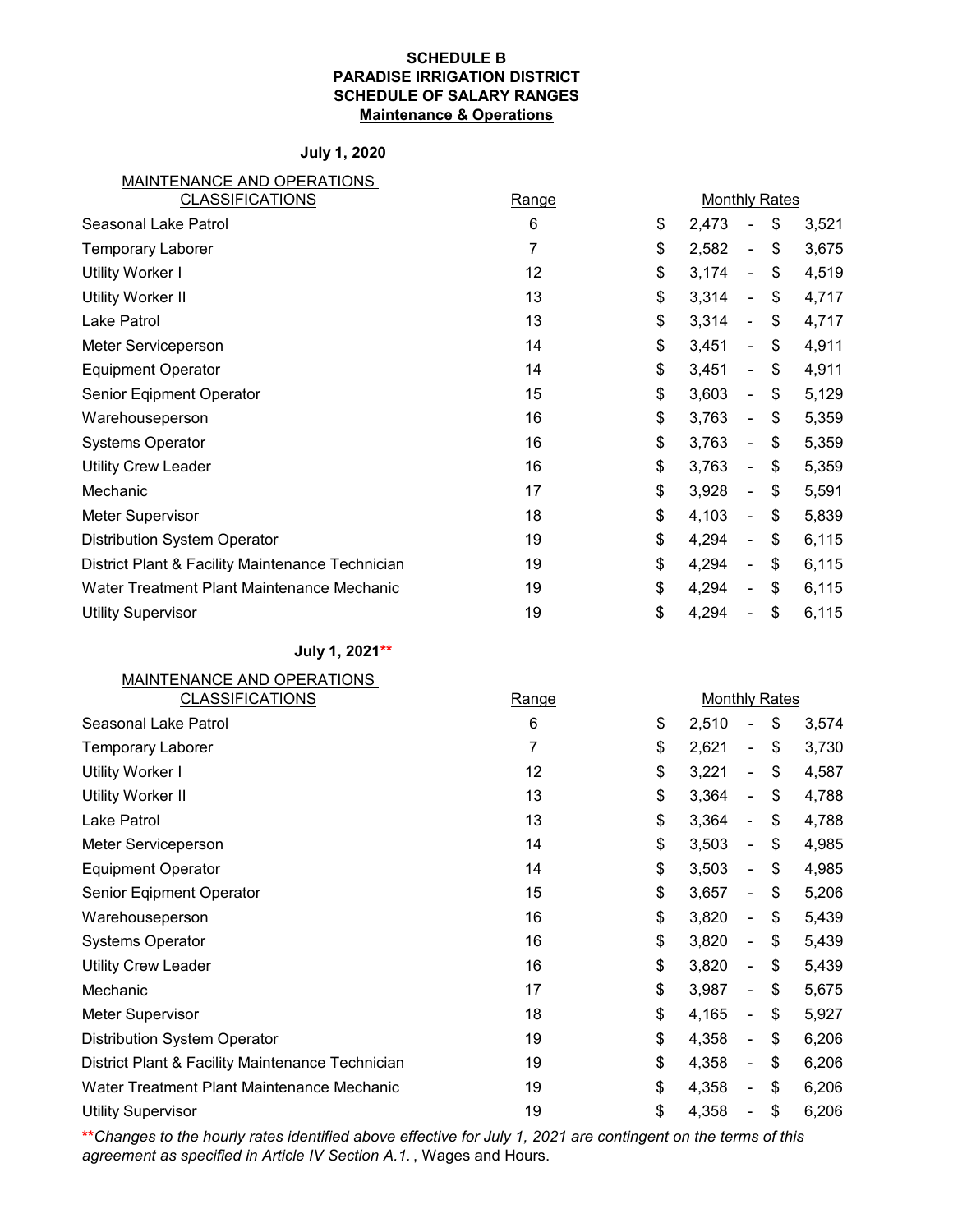#### **SCHEDULE B-1 PARADISE IRRIGATION DISTRICT SCHEDULE OF SALARY RANGES Maintenance and Operation**

|                |                    | July 1, 2020   |                    |                |                |                |                    |                |                |                |                            |
|----------------|--------------------|----------------|--------------------|----------------|----------------|----------------|--------------------|----------------|----------------|----------------|----------------------------|
| RANGE          | A*                 | $B^*$          | $C^*$              | D*             | $E^*$          | F*             | G*                 | H*             | I*             | J*             | "A" Equiv                  |
| 5              | 2,377              | 2,473          | 2,573              | 2,675          | 2,782          | 2,893          | 3,007              | 3.129          | 3.253          | 3,383          | \$<br>13.71                |
| 6              | 2,473              | 2,573          | 2,676              | 2,782          | 2,893          | 3,009          | 3,131              | 3,253          | 3,384          | 3,521          | \$<br>14.27                |
| $\overline{7}$ | 2,582              | 2,686          | 2,791              | 2,904          | 3,022          | 3,140          | 3,268              | 3,399          | 3,532          | 3,675          | \$<br>14.90                |
| 8              | 2,691              | 2,798          | 2,911              | 3,028          | 3,148          | 3,274          | 3,407              | 3,542          | 3,684          | 3,832          | \$<br>15.53                |
| 9              | 2,797              | 2,909          | 3,026              | 3,144          | 3,272          | 3,403          | 3,540              | 3,680          | 3,826          | 3,980          | 16.13<br>\$                |
| 10             | 2,917              | 3,031          | 3,155              | 3,279          | 3,412          | 3,547          | 3,689              | 3,835          | 3,991          | 4,150          | \$<br>16.83                |
| 11             | 3,042              | 3,164          | 3,292              | 3,421          | 3,560          | 3,702          | 3,852              | 4,004          | 4,166          | 4,331          | \$<br>17.55                |
| 12             | 3,174              | 3,303          | 3,434              | 3,571          | 3,713          | 3,861          | 4,017              | 4,177          | 4,346          | 4,519          | \$<br>18.31                |
| 13             | 3,314              | 3,447          | 3,584              | 3,728          | 3,878          | 4,033          | 4,192              | 4,360          | 4,536          | 4,717          | 19.12<br>\$                |
| 14             | 3,451              | 3,588          | 3,732              | 3,883          | 4,037          | 4,200          | 4,366              | 4,542          | 4,725          | 4,911          | \$<br>19.91                |
| 15             | 3,603              | 3,749          | 3,898              | 4,054<br>4,235 | 4,216          | 4,384          | 4,562              | 4,741          | 4,933          | 5,129<br>5,359 | 20.78<br>\$<br>21.71       |
| 16<br>17       | 3,763<br>3,928     | 3,913<br>4,083 | 4,070<br>4,248     | 4,418          | 4,403<br>4,595 | 4,580<br>4,778 | 4,761<br>4,970     | 4,952<br>5,168 | 5,151<br>5,375 | 5,591          | \$<br>\$<br>22.66          |
| 18             | 4,103              | 4,264          | 4,436              | 4,615          | 4,800          | 4,991          | 5,190              | 5,399          | 5,614          | 5,839          | \$<br>23.67                |
| 19             | 4,294              | 4,466          | 4,645              | 4,832          | 5,024          | 5,225          | 5,434              | 5,652          | 5,878          | 6,115          | 24.77<br>\$                |
| 20             | 4,484              | 4,664          | 4,656              | 5,044          | 5,248          | 5,456          | 5,675              | 5,900          | 6,137          | 6,383          | 25.87<br>\$                |
| 21             | 4,689              | 4,876          | 4,680              | 5,272          | 5,482          | 5,704          | 5,932              | 6,168          | 6,416          | 6,673          | \$<br>27.05                |
| 22             | 4,896              | 5,090          | 5,294              | 5,505          | 5,724          | 5,954          | 6,192              | 6,440          | 6,697          | 6,965          | 28.25<br>\$                |
| 23             | 5,111              | 5,316          | 5,529              | 5,749          | 5,980          | 6,218          | 6,468              | 6,726          | 6,994          | 7,275          | $\overline{29.49}$<br>\$   |
| 24             | 5,334              | 5,547          | 5,771              | 6,000          | 6,240          | 6,492          | 6,750              | 7,022          | 7,303          | 7,593          | \$<br>30.78                |
| 25             | 5,569              | 5,791          | 6,026              | 6,266          | 6,516          | 6,778          | 7,046              | 7,331          | 7,623          | 7,928          | \$<br>32.13                |
| 26             | 5,815              | 6,050          | 6,290              | 6,541          | 6,802          | 7,074          | 7,358              | 7,652          | 7,959          | 8,277          | \$<br>33.55                |
| 27             | 6,070              | 6,312          | 6,566              | 6,828          | 7,102          | 7,384          | 7,680              | 7,987          | 8,309          | 8,639          | \$<br>35.02                |
| 28             | 6,340              | 6,591          | 6,858              | 7,131          | 7,418          | 7,712          | 8,022              | 8,344          | 8,676          | 9,024          | \$<br>36.58                |
| 29             | 6,617              | 6,883          | 7,159              | 7,445          | 7,741          | 8,052          | 8,373              | 8,710          | 9,057          | 9,421          | \$<br>38.18                |
| 30             | 6,913              | 7,187          | 7,475              | 7,774          | 8,079          | 8,410          | 8,745              | 9,094          | 9,458          | 9,835          | \$<br>39.88                |
|                |                    | July 1, 2021** |                    |                |                |                |                    |                |                |                |                            |
| <b>RANGE</b>   | $\mathsf{A}^\star$ | $B^*$          | $\mathrm{C}^\star$ | D*             | E*             | $F^*$          | $\mathsf{G}^\star$ | H*             | ľ*             | J*             | "A" Equiv                  |
| 5              | 2,413              | 2,510          | 2,612              | 2,715          | 2,824          | 2,936          | 3,052              | 3,176          | 3,302          | 3,433          | 13.92<br>\$                |
| 6              | 2,510              | 2,612          | 2,717              | 2,824          | 2,936          | 3,054          | 3,178              | 3,302          | 3,435          | 3,574          | \$<br>14.48                |
| 7              | 2,621              | 2,726          | 2,833              | 2,947          | 3,067          | 3,188          | 3,317              | 3,450          | 3,585          | 3,730          | 15.12<br>\$                |
| 8              | 2,732              | 2,840          | 2,955              | 3,073          | 3,195          | 3,323          | 3,458              | 3,595          | 3,739          | 3,889          | \$<br>15.76                |
| 9              | 2,839              | 2,953          | 3,071              | 3,191          | 3,321          | 3,454          | 3,593              | 3,735          | 3,884          | 4,039          | 16.38<br>\$                |
| 10             | 2,961              | 3,077          | 3,203              | 3,328          | 3,463          | 3,600          | 3,745              | 3,893          | 4,051          | 4,212          | \$<br>17.08                |
| 11<br>12       | 3,088              | 3,212          | 3,341              | 3,473<br>3,625 | 3,613          | 3,758          | 3,910              | 4,064<br>4,240 | 4,229<br>4,411 | 4,396          | 17.82<br>\$<br>18.58       |
|                | 3,221              | 3,353          | 3,486              |                | 3,769          | 3,919          | 4,077              |                |                | 4,587          | \$                         |
| 13<br>14       | 3,364<br>3,503     | 3,499<br>3,642 | 3,638<br>3,788     | 3,784<br>3,942 | 3,936<br>4,097 | 4,094<br>4,263 | 4,255<br>4,431     | 4,426<br>4,610 | 4,604<br>4,795 | 4,788<br>4,985 | \$<br>19.41<br>\$<br>20.21 |
| 15             | 3,657              | 3,805          | 3,957              | 4,114          | 4,279          | 4,450          | 4,630              |                | 5,007          | 5,206          | \$<br>21.10                |
| 16             | 3,820              | 3,972          | 4,131              | 4,298          | 4,469          | 4,649          | 4,833              | 4,812<br>5,026 | 5,229          | 5,439          | \$<br>22.04                |
| 17             | 3,987              | 4,144          | 4,311              | 4,484          | 4,664          | 4,850          | 5,045              | 5,246          | 5,456          | 5,675          | \$<br>23.00                |
| 18             | 4,165              | 4,328          | 4,503              | 4,685          | 4,872          | 5,066          | 5,268              | 5,480          | 5,698          | 5,927          | \$<br>24.03                |
| 19             | 4,358              | 4,533          | 4,715              | 4,904          | 5,099          | 5,304          | 5,516              | 5,737          | 5,966          | 6,206          | \$<br>25.14                |
| 20             | 4,551              | 4,733          | 4,726              | 5,120          | 5,326          | 5,538          | 5,760              | 5,989          | 6,229          | 6,478          | \$<br>26.26                |
| 21             | 4,760              | 4,949          | 4,750              | 5,351          | 5,565          | 5,790          | 6,020              | 6,261          | 6,512          | 6,773          | \$<br>27.46                |
| 22             | 4,970              | 5,167          | 5,373              | 5,587          | 5,810          | 6,043          | 6,285              | 6,536          | 6,797          | 7,069          | \$<br>28.67                |
| 23             | 5,187              | 5,396          | 5,611              | 5,835          | 6,069          | 6,311          | 6,565              | 6,827          | 7,099          | 7,384          | \$<br>29.93                |
| 24             | 5,414              | 5,630          | 5,857              | 6,090          | 6,334          | 6,589          | 6,852              | 7,127          | 7,413          | 7,707          | \$<br>31.24                |
| 25             | 5,653              | 5,878          | 6,116              | 6,360          | 6,613          | 6,880          | 7,152              | 7,441          | 7,737          | 8,047          | \$<br>32.61                |
| 26             | 5,902              | 6,141          | 6,384              | 6,640          | 6,904          | 7,180          | 7,469              | 7,767          | 8,079          | 8,401          | \$<br>34.05                |
| 27             | 6,161              | 6,407          | 6,664              | 6,930          | 7,208          | 7,495          | 7,795              | 8,107          | 8,433          | 8,769          | \$<br>35.55                |
| 28             | 6,435              | 6,690          | 6,960              | 7,238          | 7,529          | 7,827          | 8,142              | 8,469          | 8,807          | 9,159          | \$<br>37.13                |
| 29             | 6,717              | 6,987          | 7,266              | 7,557          | 7,857          | 8,172          | 8,499              | 8,840          | 9,193          | 9,563          | \$<br>38.75                |
| 30             | 7,017              | 7,294          | 7,587              | 7,891          | 8,201          | 8,536          | 8,876              | 9,231          | 9,600          | 9,983          | \$<br>40.48                |
|                |                    |                |                    |                |                |                |                    |                |                |                |                            |

Monthly Rates are computed on the basis of 40 hours per week and 52 weeks per year (2080 hours/year).

\*Movement between Step Levels A-J are based on 2080 hours on paid status, and overall rating of satisfactory or better on Employee's most recent performance appraisal. The Manager will have the discretion to approve an early step increase based on merit and the employee would be eligible for their next increase one year from the merit based step increase.

**\*\***Changes to the hourly rates identified above effective for July 1, 2021 are contingent on the terms of this agreement as specified in Article IV Section A.1., Wages and Hours.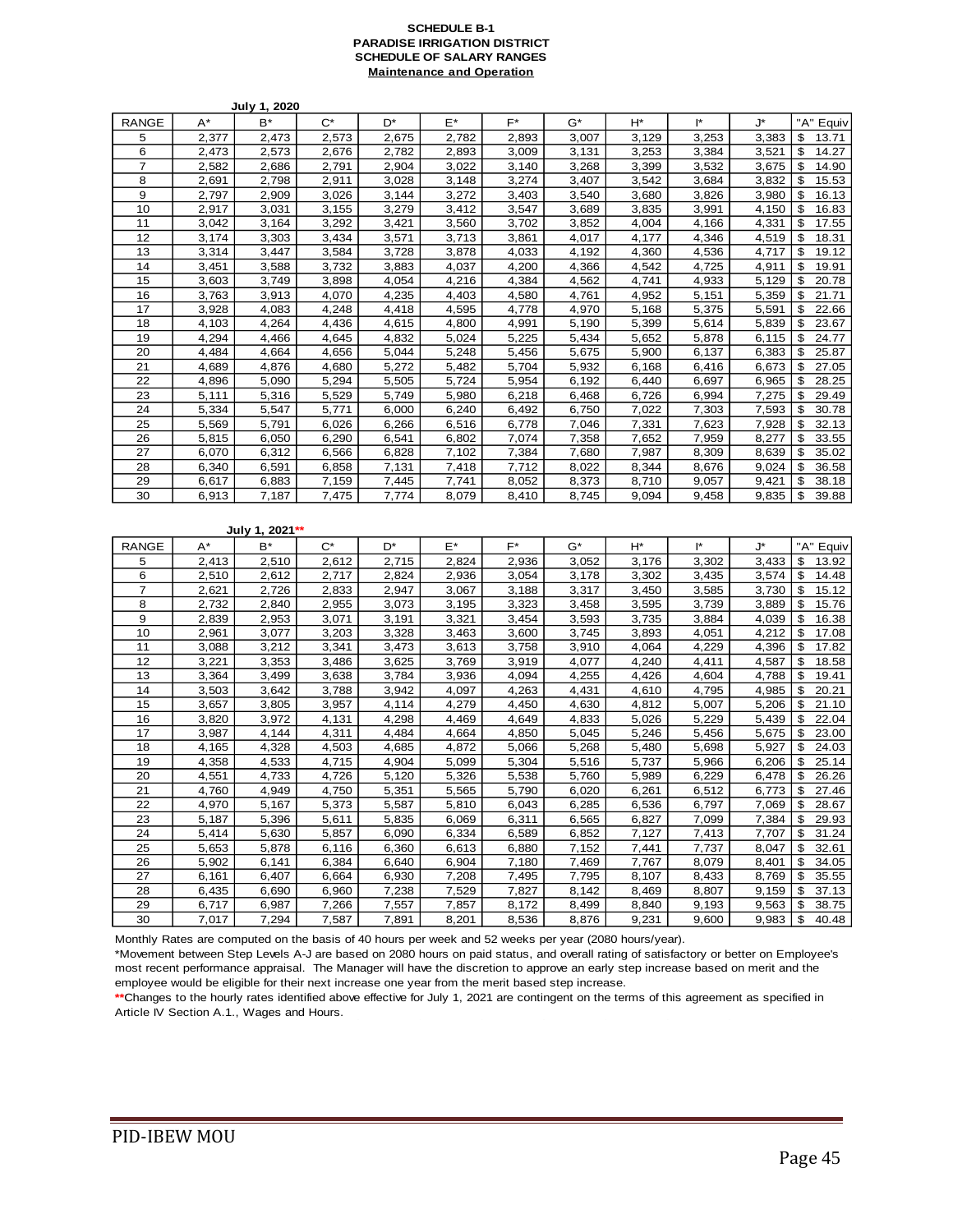# **SCHEDULE C PARADISE IRRIGATION DISTRICT SCHEDULE OF SALARY RANGES Water Treatment Plant Operators**

| <b>CLASSIFICATIONS</b>             | Range | <b>CLASSIFICATIONS</b>                                                                                                                   | Range |
|------------------------------------|-------|------------------------------------------------------------------------------------------------------------------------------------------|-------|
| Water Treatment Plant Operator II  | 16    | Water Treatment Plant Operator IV                                                                                                        | 20    |
| Water Treatment Plant Operator III | 18    | Water Treatment Plant Operator V                                                                                                         | 22    |
|                                    |       | <b>SCHEDULE C-1</b><br><b>PARADISE IRRIGATION DISTRICT</b><br><b>SCHEDULE OF SALARY RANGES</b><br><b>Water Treatment Plant Operators</b> |       |

| <b>SCHEDULE OF SALARY RANGES</b><br><b>Water Treatment Plant Operators</b> |       |                                |       |       |                                  |                                     |       |       |       |  |  |
|----------------------------------------------------------------------------|-------|--------------------------------|-------|-------|----------------------------------|-------------------------------------|-------|-------|-------|--|--|
|                                                                            |       |                                |       |       |                                  |                                     |       |       |       |  |  |
| A*                                                                         | $B^*$ | $C^*$                          | D*    | F*    | F*                               | $G^*$                               | H*    |       | 1*    |  |  |
| 24.13                                                                      |       | 26.11                          |       | 28.24 | 29.35                            | 30.52                               | 31.74 | 33.02 | 34.34 |  |  |
| 26.30                                                                      | 27.34 | 28.44                          | 29.57 | 30.75 | 31.98                            | 33.27                               | 34.59 | 35.97 | 37.43 |  |  |
| 28.74                                                                      | 29.88 | 31.10                          |       | 33.62 | 34.98                            | 36.37                               | 37.81 | 39.33 | 40.92 |  |  |
| 31.37                                                                      | 32.61 | 33.93                          |       | 36.71 | 38.18                            | 39.70                               | 41.29 | 42.94 | 44.64 |  |  |
|                                                                            |       |                                |       |       |                                  |                                     |       |       |       |  |  |
| A*                                                                         | $B^*$ | $C^*$                          | D*    | $F^*$ | F*                               | $G^*$                               | H*    | 1*    | 1*    |  |  |
| 24.49                                                                      | 25.47 | 26.50                          |       | 28.66 | 29.79                            | 30.98                               | 32.21 | 33.51 | 34.85 |  |  |
|                                                                            |       | July 1, 2020<br>July 1, 2021** | 25.09 |       | 27.13<br>32.34<br>35.30<br>27.54 | <b>PARADISE IRRIGATION DISTRICT</b> |       |       |       |  |  |

#### **July 1, 2021\*\***

| <b>RANGE</b> |       | D*    | ⌒∗    | n*    |       |       |       | H*        |       |       |
|--------------|-------|-------|-------|-------|-------|-------|-------|-----------|-------|-------|
| 16           | 24.49 | 25.47 | 26.50 | 27.54 | 28.66 | 29.79 | 30.98 | 32.21     | 33.51 | 34.85 |
| 18           | 26.69 | 27.75 | 28.87 | 30.01 | 31.22 | 32.46 | 33.77 | 35.<br>11 | 36.51 | 37.99 |
| 20           | 29.17 | 30.33 | 31.56 | 32.83 | 34.13 | 35.50 | 36.92 | 38.38     | 39.92 | 41.53 |
| 22           | 31.84 | 33.10 | 34.44 | 35.83 | 37.26 | 38.75 | 40.30 | 41.91     | 43.59 | 45.31 |

Hourly rate computed on the average hours worked by four Water Treatment Plant Operators employed on the Monthly Shift Rotation schedule dated December 13, 1994 (approximately 1872 hours/year). \*Movement between Step Levels A-J are based on 1872 hours on paid status, and overall rating of satisfactory or better on Employee's most recent performance appraisal. The Manager will have the discretion to approve an early step increase based on merit and the employee would be eligible for their next increase one year from the merit based step increase.

**\*\****Changes to the hourly rates identified above effective for July 1, 2021 are contingent on the terms of this agreement as specified in Article IV Section A.1., Wages and Hours.* 

PID -IBEW MOU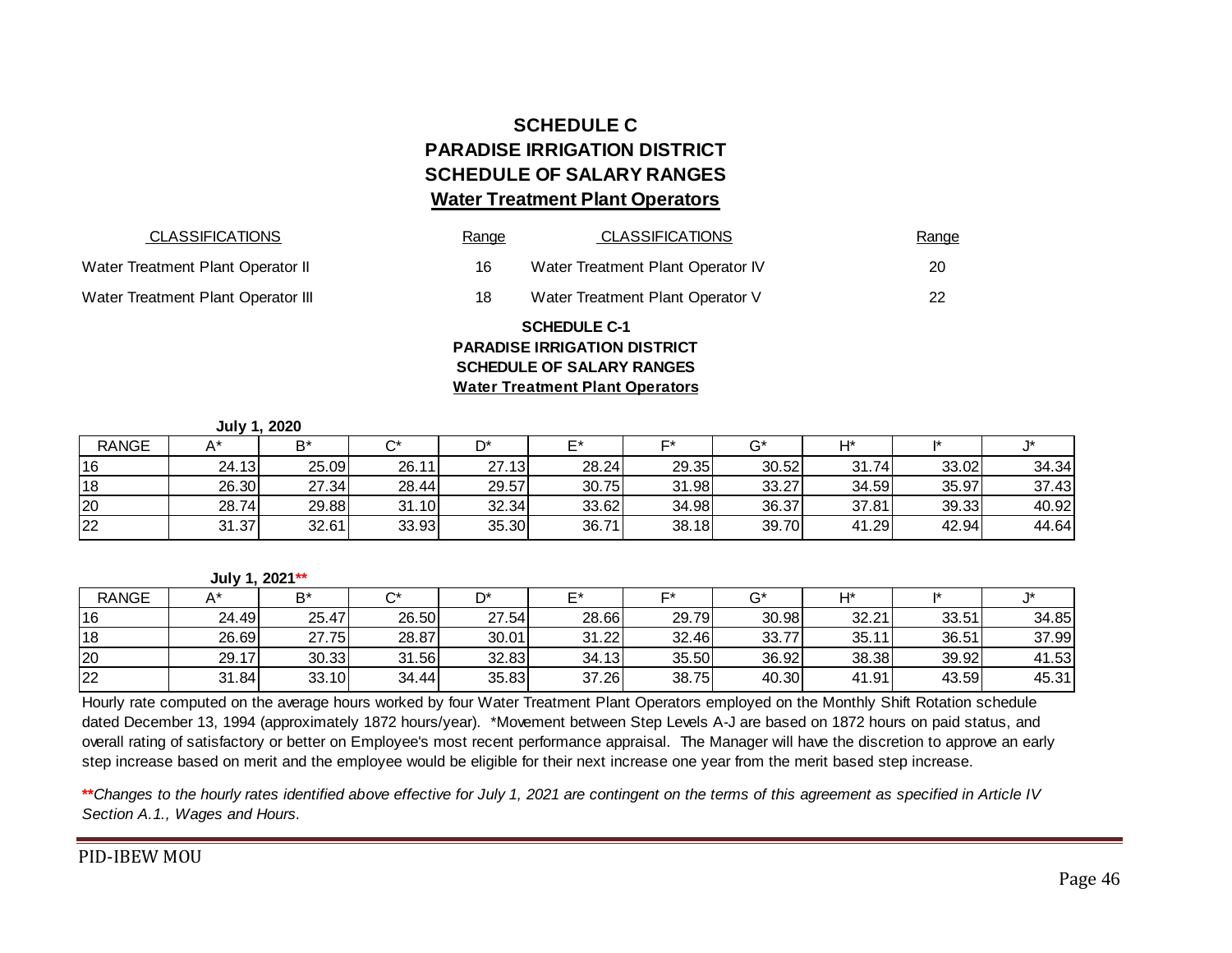#### **PARADISE IRRIGATION DISTRICT SCHEDULE OF SALARY RANGES OFFICE - Hourly**

|                 |       | July 1, 2020 |       |       |       |       |       |       |              |       |
|-----------------|-------|--------------|-------|-------|-------|-------|-------|-------|--------------|-------|
| <b>RANGE</b>    | $A^*$ | $B^*$        | $C^*$ | D*    | $E^*$ | $F^*$ | $G^*$ | H*    | <sup>*</sup> | J*    |
| 05              | 14.39 | 14.95        | 15.55 | 16.18 | 16.82 | 17.49 | 18.19 | 18.92 | 19.69        | 20.46 |
| 06              | 15.01 | 15.62        | 16.24 | 16.88 | 17.56 | 18.27 | 19.00 | 19.75 | 20.55        | 21.36 |
| 07              | 15.64 | 16.27        | 16.91 | 17.60 | 18.30 | 19.03 | 19.78 | 20.58 | 21.41        | 22.27 |
| 08              | 16.28 | 16.93        | 17.62 | 18.31 | 19.06 | 19.81 | 20.60 | 21.43 | 22.29        | 23.17 |
| 09              | 16.94 | 17.64        | 18.34 | 19.08 | 19.83 | 20.63 | 21.46 | 22.31 | 23.22        | 24.13 |
| 10              | 17.71 | 18.43        | 19.16 | 19.93 | 20.73 | 21.56 | 22.43 | 23.32 | 24.25        | 25.23 |
| 11              | 18.47 | 19.21        | 19.96 | 20.76 | 21.62 | 22.47 | 23.36 | 24.30 | 25.27        | 26.29 |
| 12              | 19.29 | 20.06        | 20.87 | 21.69 | 22.55 | 23.47 | 24.40 | 25.38 | 26.39        | 27.46 |
| 13              | 20.08 | 20.89        | 21.72 | 22.59 | 23.49 | 24.44 | 25.40 | 26.44 | 27.49        | 28.58 |
| 14              | 20.90 | 21.74        | 22.62 | 23.51 | 24.45 | 25.43 | 26.45 | 27.50 | 28.60        | 29.75 |
| 15              | 21.74 | 22.62        | 23.51 | 24.45 | 25.43 | 26.46 | 27.51 | 28.61 | 29.75        | 30.95 |
| 16              | 22.69 | 23.60        | 24.55 | 25.53 | 26.55 | 27.60 | 28.72 | 29.86 | 31.06        | 32.30 |
| 17              | 23.70 | 24.64        | 25.63 | 26.66 | 27.72 | 28.84 | 29.98 | 31.18 | 32.42        | 33.72 |
| 18              | 24.74 | 25.73        | 26.76 | 27.83 | 28.94 | 30.09 | 31.31 | 32.56 | 33.86        | 35.21 |
| 19              | 25.81 | 26.85        | 27.92 | 29.05 | 30.20 | 31.42 | 32.67 | 33.98 | 35.34        | 36.76 |
| 20              | 26.95 | 28.04        | 29.14 | 30.32 | 31.53 | 32.79 | 34.10 | 35.48 | 36.90        | 38.37 |
| 21              | 28.14 | 29.27        | 30.45 | 31.66 | 32.93 | 34.23 | 35.61 | 37.02 | 38.52        | 40.05 |
| 22              | 29.39 | 30.55        | 31.78 | 33.06 | 34.37 | 35.75 | 37.17 | 38.68 | 40.21        | 41.82 |
| 23              | 30.69 | 31.91        | 33.18 | 34.51 | 35.89 | 37.32 | 38.82 | 40.37 | 41.98        | 43.66 |
| 24              | 32.02 | 33.31        | 34.65 | 36.02 | 37.47 | 38.97 | 40.53 | 42.15 | 43.83        | 45.77 |
| 25              | 33.43 | 34.77        | 36.16 | 37.61 | 39.11 | 40.67 | 42.31 | 44.00 | 45.94        | 47.96 |
| 26              | 34.90 | 36.30        | 37.75 | 39.26 | 40.83 | 42.46 | 44.17 | 45.94 | 47.77        | 49.68 |
| 27              | 36.44 | 37.90        | 39.41 | 40.99 | 42.63 | 44.34 | 46.12 | 47.96 | 49.86        | 51.86 |
| $\overline{28}$ | 38.05 | 39.57        | 41.16 | 42.80 | 44.52 | 46.28 | 48.15 | 50.07 | 52.07        | 54.16 |
| 29              | 39.72 | 41.31        | 42.96 | 44.67 | 46.46 | 48.33 | 50.26 | 52.27 | 54.36        | 56.53 |
| 30              | 41.46 | 43.14        | 44.85 | 46.64 | 48.52 | 50.45 | 52.47 | 54.57 | 56.74        | 59.02 |

#### **July 1, 2021\*\***

| <b>RANGE</b>    | $A^*$ | $B^*$ | $C^*$ | $D^*$ | F*    | $F^*$ | $G^*$ | $H^*$ | l*    | J*    |
|-----------------|-------|-------|-------|-------|-------|-------|-------|-------|-------|-------|
| 05              | 14.60 | 15.17 | 15.78 | 16.42 | 17.07 | 17.75 | 18.47 | 19.20 | 19.98 | 20.77 |
| 06              | 15.24 | 15.86 | 16.48 | 17.13 | 17.83 | 18.54 | 19.29 | 20.05 | 20.86 | 21.68 |
| 07              | 15.88 | 16.52 | 17.17 | 17.86 | 18.57 | 19.32 | 20.08 | 20.89 | 21.73 | 22.60 |
| $\overline{08}$ | 16.53 | 17.19 | 17.88 | 18.58 | 19.34 | 20.11 | 20.91 | 21.76 | 22.62 | 23.52 |
| 09              | 17.20 | 17.90 | 18.62 | 19.36 | 20.13 | 20.94 | 21.78 | 22.64 | 23.56 | 24.49 |
| 10              | 17.98 | 18.70 | 19.45 | 20.23 | 21.04 | 21.89 | 22.76 | 23.67 | 24.61 | 25.61 |
| 11              | 18.75 | 19.49 | 20.26 | 21.07 | 21.94 | 22.81 | 23.71 | 24.67 | 25.65 | 26.68 |
| 12              | 19.58 | 20.36 | 21.18 | 22.02 | 22.89 | 23.82 | 24.76 | 25.76 | 26.79 | 27.87 |
| 13              | 20.38 | 21.20 | 22.05 | 22.92 | 23.84 | 24.81 | 25.78 | 26.83 | 27.90 | 29.01 |
| 14              | 21.21 | 22.07 | 22.96 | 23.87 | 24.82 | 25.81 | 26.84 | 27.91 | 29.03 | 30.20 |
| 15              | 22.07 | 22.96 | 23.87 | 24.82 | 25.81 | 26.85 | 27.93 | 29.04 | 30.20 | 31.41 |
| 16              | 23.03 | 23.95 | 24.92 | 25.91 | 26.95 | 28.01 | 29.15 | 30.31 | 31.53 | 32.79 |
| 17              | 24.05 | 25.01 | 26.01 | 27.06 | 28.13 | 29.27 | 30.43 | 31.65 | 32.90 | 34.22 |
| 18              | 25.11 | 26.12 | 27.16 | 28.25 | 29.38 | 30.54 | 31.78 | 33.05 | 34.37 | 35.74 |
| 19              | 26.19 | 27.25 | 28.34 | 29.48 | 30.65 | 31.89 | 33.16 | 34.48 | 35.87 | 37.31 |
| 20              | 27.35 | 28.46 | 29.58 | 30.77 | 32.01 | 33.28 | 34.61 | 36.01 | 37.45 | 38.94 |
| 21              | 28.56 | 29.71 | 30.90 | 32.14 | 33.42 | 34.74 | 36.14 | 37.58 | 39.10 | 40.65 |
| 22              | 29.83 | 31.01 | 32.25 | 33.55 | 34.89 | 36.28 | 37.73 | 39.26 | 40.82 | 42.45 |
| 23              | 31.15 | 32.38 | 33.67 | 35.03 | 36.43 | 37.88 | 39.40 | 40.98 | 42.61 | 44.31 |
| 24              | 32.50 | 33.81 | 35.17 | 36.56 | 38.03 | 39.55 | 41.14 | 42.79 | 44.49 | 46.46 |
| 25              | 33.93 | 35.30 | 36.70 | 38.18 | 39.70 | 41.28 | 42.95 | 44.66 | 46.63 | 48.67 |
| 26              | 35.43 | 36.84 | 38.32 | 39.85 | 41.44 | 43.10 | 44.83 | 46.63 | 48.49 | 50.43 |
| 27              | 36.98 | 38.47 | 40.00 | 41.61 | 43.27 | 45.01 | 46.81 | 48.67 | 50.61 | 52.64 |
| 28              | 38.62 | 40.17 | 41.78 | 43.45 | 45.19 | 46.98 | 48.87 | 50.82 | 52.85 | 54.97 |
| 29              | 40.32 | 41.93 | 43.61 | 45.34 | 47.16 | 49.05 | 51.01 | 53.06 | 55.18 | 57.38 |
| 30              | 42.08 | 43.78 | 45.52 | 47.34 | 49.25 | 51.21 | 53.25 | 55.39 | 57.59 | 59.91 |

**\*\****Changes to the hourly rates identified above effective for July 1, 2021 are contingent on the terms of this agreement as specified in Article IV Section A.1., Wages and Hours.*